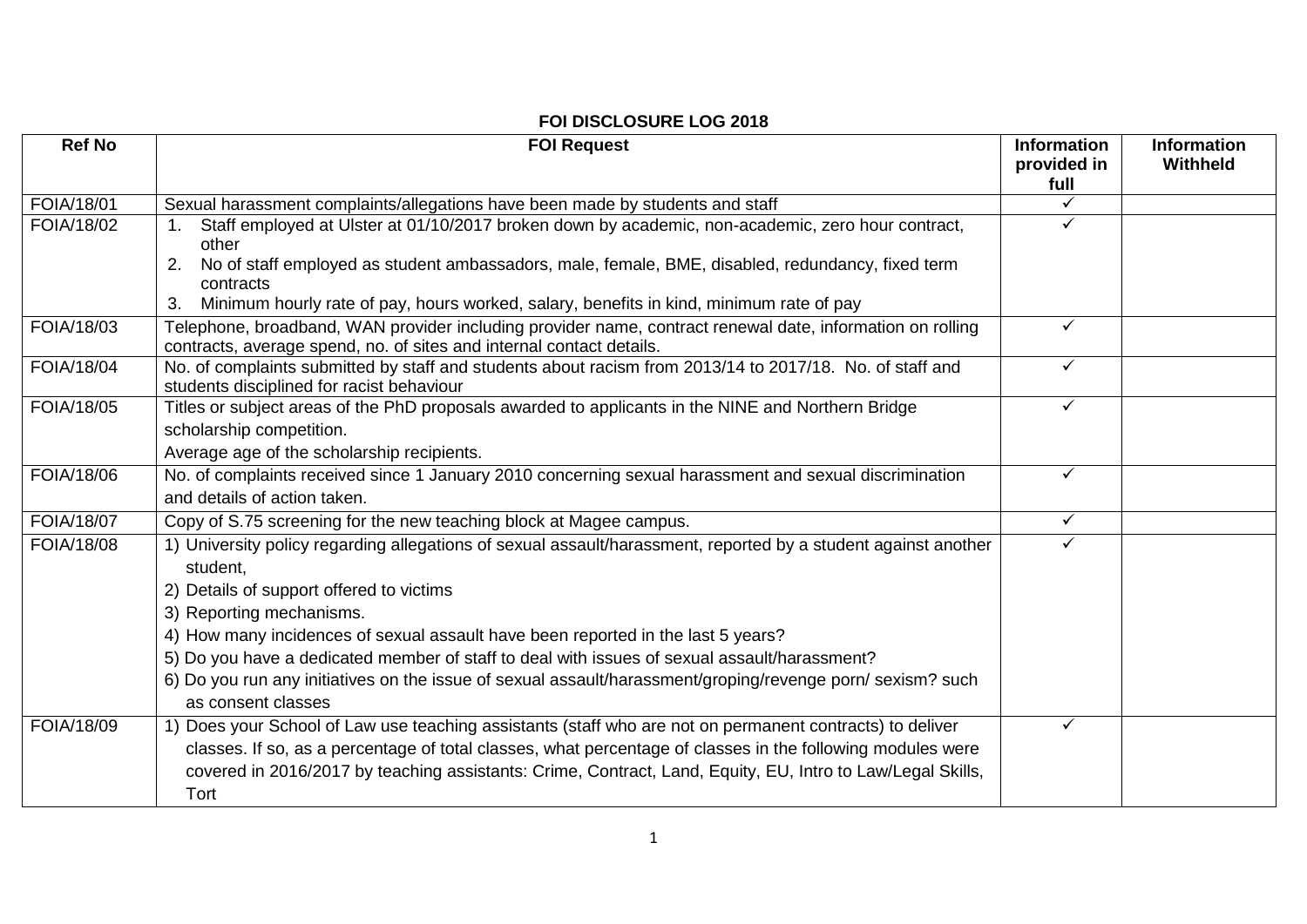|                   | 2) How are these teaching assistants classified in terms of employment status - Self-employed/independent                                                                                                                                                                                                                                                                                                                                                                                                                                                                                                                                                                                                                                                                                                                                            |              |  |
|-------------------|------------------------------------------------------------------------------------------------------------------------------------------------------------------------------------------------------------------------------------------------------------------------------------------------------------------------------------------------------------------------------------------------------------------------------------------------------------------------------------------------------------------------------------------------------------------------------------------------------------------------------------------------------------------------------------------------------------------------------------------------------------------------------------------------------------------------------------------------------|--------------|--|
|                   | contractors under a contract for services, employees under a contract of service                                                                                                                                                                                                                                                                                                                                                                                                                                                                                                                                                                                                                                                                                                                                                                     |              |  |
| FOIA/18/10        | How many allegations, informal complaints and formal complaints of sexual misconduct has the university<br>received over the past seven years. This should include allegations and/or complaints about staff,<br>academics in non-stipendiary roles, visiting or associate lecturers and students that were made by<br>students, staff, academics in non-stipendiary posts, former staff*, former students.<br>2. How many of these cases were investigated, either formally or informally?                                                                                                                                                                                                                                                                                                                                                          | ✓            |  |
| FOIA/18/11        | N/A                                                                                                                                                                                                                                                                                                                                                                                                                                                                                                                                                                                                                                                                                                                                                                                                                                                  | N/A          |  |
| FOIA/18/12        | What software product(s) are you using to manage your IT Service Management (e.g. Landesk,<br>$1_{-}$<br>ServiceNow, Cherwell, Hornbill etc.)?<br>When does the contract with your current service desk provider end?<br>2.<br>How much does your current ITSM service desk tool cost annually?<br>3.<br>When will you be looking to review your current service desk tool?<br>4.                                                                                                                                                                                                                                                                                                                                                                                                                                                                    |              |  |
| FOIA/18/13        | 1. Has the university received any funding, including but not limited to donations, gifts, legacies and<br>sponsorship, from Saudi individuals and/or organisations, including but not limited to companies, foundations,<br>charities, non-profit organisations, state institutions, NGOs, royalty, over the past six years?<br>2. What was the total value of this funding?<br>3. Which department was the main beneficiary of this funding?<br>4. What was the value of the largest donation received?<br>5. Over the past six years, have any staff at the University provided education services, including but not<br>limited to teaching, marking, supervisions, lecturing, tutoring, pastoral care, advisory and consultancy work, at<br>Saudi educational institutions for the following university financial years:<br>2012-13 to 2017/18? |              |  |
| FOIA/18/14        | In the 2016/17 academic year the number of students who left the University during 2016/17 before<br>completion of their studies citing 'financial' or 'money' related problems as their reason or one of their reasons<br>broken down by year of study.                                                                                                                                                                                                                                                                                                                                                                                                                                                                                                                                                                                             | $\checkmark$ |  |
| <b>FOIA/18/15</b> | Suicide rates of students from 2008/09 to 2016/17                                                                                                                                                                                                                                                                                                                                                                                                                                                                                                                                                                                                                                                                                                                                                                                                    | ✓            |  |
| FOIA/18/16        | Information held about payments made to the National Union of Students (NUS), its members and<br>organisations, and any subsidiary organisations, specifically:<br>· National Union of Students (United Kingdom)<br><b>NUS Holdings Ltd</b>                                                                                                                                                                                                                                                                                                                                                                                                                                                                                                                                                                                                          | ✓            |  |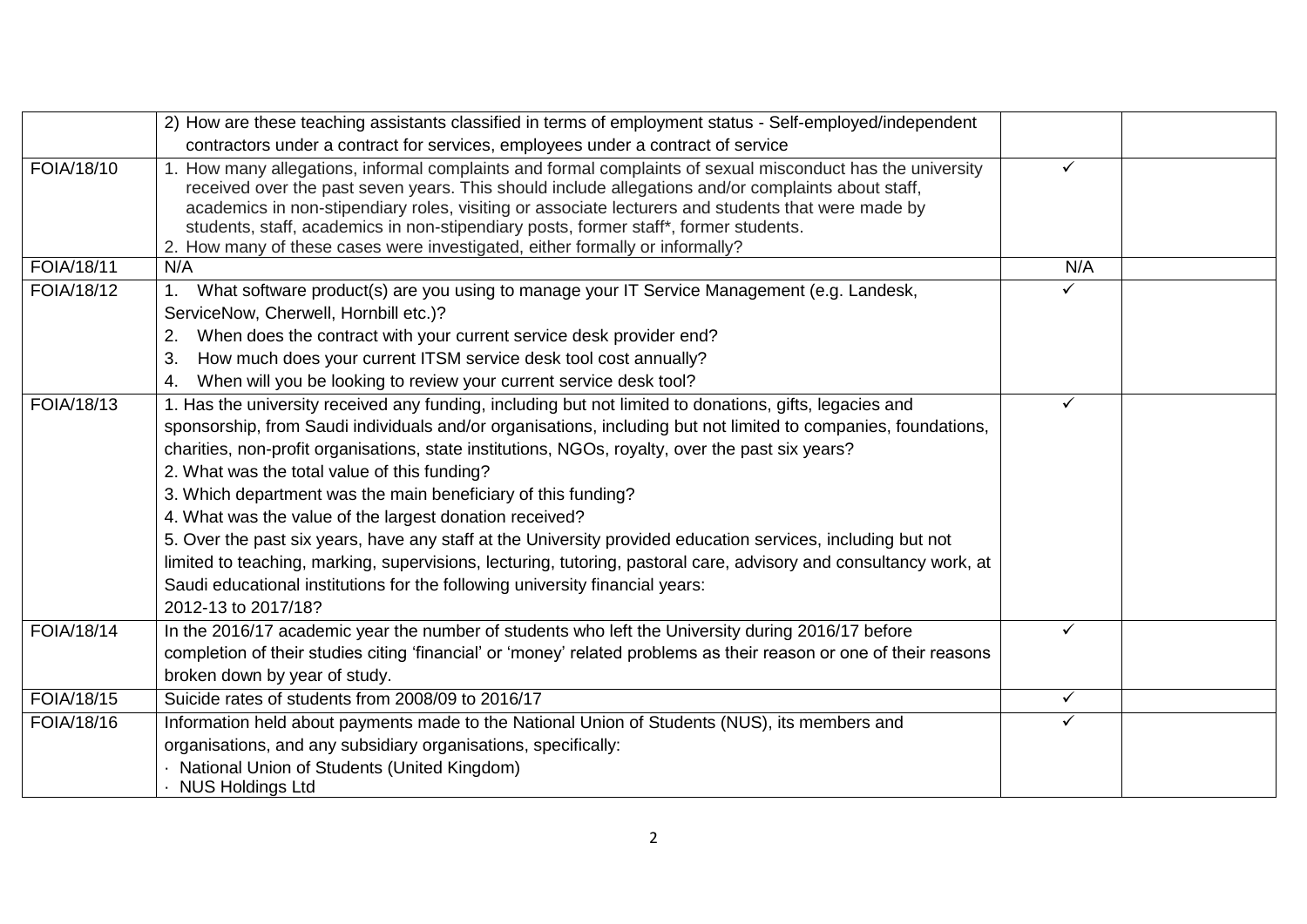|             | · NUS Services Ltd                                                                                                                                           |              |  |
|-------------|--------------------------------------------------------------------------------------------------------------------------------------------------------------|--------------|--|
|             | · NUS Media Ltd                                                                                                                                              |              |  |
|             | · Epona Ltd                                                                                                                                                  |              |  |
|             | · NUS Students' Union Charitable Services                                                                                                                    |              |  |
|             | • NUS Scotland Charitable Services                                                                                                                           |              |  |
|             | · NUS Scotland                                                                                                                                               |              |  |
|             | · NUS Wales                                                                                                                                                  |              |  |
|             | . NUS - USI (NUS-USI Student Movement of the National Union of Students of the United Kingdom and the                                                        |              |  |
|             | Union of Students in Ireland)                                                                                                                                |              |  |
|             | Constituent members and organisations of the National Union of Students UK which represent students at                                                       |              |  |
|             | your institution. A list of members and organisations is available here: https://www.nus.org.uk/en/students-                                                 |              |  |
|             | unions/students-union-map/. Where possible please provide:                                                                                                   |              |  |
|             | 1. The date of any payments.                                                                                                                                 |              |  |
|             | 2. The amount.                                                                                                                                               |              |  |
|             | 3. The purpose of the payment. For instance, whether it was a grant for a specific project, a payment for<br>goods or services restricted, unrestricted etc. |              |  |
|             |                                                                                                                                                              |              |  |
|             | Affiliation fee payments made by the student union/guild of your institution to the National Union of Students.                                              |              |  |
|             | Please include any information held covering the period between July 2012 to Jan 2018. If data is not                                                        |              |  |
|             | available for the entirety of this period, then please provide me with that which is.                                                                        |              |  |
| FOIA/18/17  | EU academic staff                                                                                                                                            | $\checkmark$ |  |
| FOIA/18/18  | Gender breakdown of graduates.                                                                                                                               | $\checkmark$ |  |
| FOIA/18/19  | N/A                                                                                                                                                          | N/A          |  |
| FOIA/18/20a | 2016/17 - financial performance (both income and expenditure) you declare in your main accounts within                                                       | ✓            |  |
|             | "residences, catering and conferences" but with any income or expenditure attributable to catering or                                                        |              |  |
|             | conferences removed                                                                                                                                          |              |  |
|             | • direct costs and indirect costs such as depreciation and any loan repayments separately listed                                                             |              |  |
|             | • The number of bed spaces that these figures cover                                                                                                          |              |  |
| FOIA/18/20b | 1. By species: How many animals were used in research from January 1st 2017 to December 31st 2017                                                            | ✓            |  |
|             |                                                                                                                                                              |              |  |
|             | 2. Minutes, reports and correspondence of any Animal Welfare & Ethical Review Board ("AWERB"), formerly                                                      |              |  |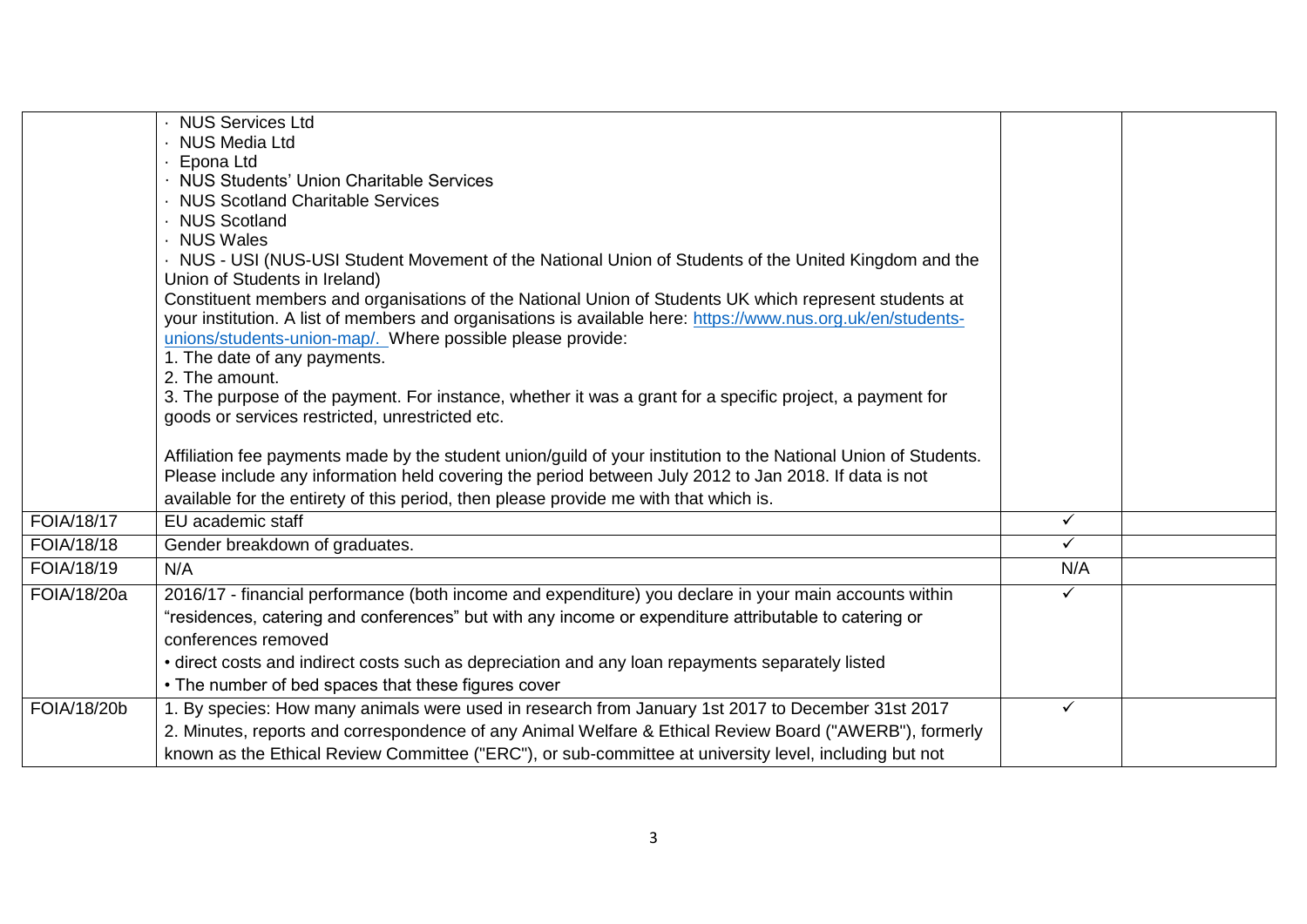|                   | limited to departmental committees, from 2016, where these relate to experimentation or other work involving   |              |  |
|-------------------|----------------------------------------------------------------------------------------------------------------|--------------|--|
|                   | captive live animals, in addition to any guidance issued by these committees at any time if currently in use.  |              |  |
| FOIA/18/21        | 1. Contact details for staff responsible for deciding how energy is bought?                                    | ✓            |  |
|                   | 2. Current contract term, termination notice period, supplier, no. of meters, annual spend and consumption     |              |  |
|                   | 3. Do you currently procure your energy through a framework/PBO (Public Buying Organisation)? If so, which     |              |  |
|                   | one?                                                                                                           |              |  |
| FOIA/18/22        | Details of policies relating to student participation in the sex industry; reporting mechanisms and procedures | ✓            |  |
|                   | undertaken if a student is discovered to be working in the sex industry.                                       |              |  |
| <b>FOIA/18/23</b> | N/A                                                                                                            | N/A          |  |
| FOIA/18/24        | Section 75 screening of PhD competitions                                                                       | ✓            |  |
| <b>FOIA/18/25</b> | No. of complaints received in the Holylands' area of Belfast and details of sanctions imposed.                 | $\checkmark$ |  |
| FOIA/18/26        | How many full-time undergraduate first year students dropped out during the year from your university?         | ✓            |  |
| <b>FOIA/18/27</b> | N/A                                                                                                            | N/A          |  |
| <b>FOIA/18/28</b> | Cyber attacks                                                                                                  | ✓            |  |
| FOIA/18/29        | N/A                                                                                                            | N/A          |  |
| FOIA/18/30        | Research funding & university investments                                                                      | $\checkmark$ |  |
| FOIA/18/31        | 1. Dates of LLB (UG law) subjects taught and dates of examinations from March to July 2018.                    | ✓            |  |
|                   | 2. A list of those LLB subjects, if any, which are not assessed by examination.                                |              |  |
|                   | 3. The LLB (UG law) term dates                                                                                 |              |  |
| FOIA/18/32        | N/A                                                                                                            | N/A          |  |
| FOIA/18/33        | 1. The number of students who travel outside the UK thanks to the ERASMUS scheme during the last two           |              |  |
|                   | academic years.                                                                                                |              |  |
|                   | 2. The number of students who travel to the UK thanks to the ERASMUS scheme during the last two                |              |  |
|                   | academic years.                                                                                                |              |  |
| FOIA/18/34        | <b>Tuition fees</b>                                                                                            | $\checkmark$ |  |
| FOIA/18/35        | Sanctions against students for drug use                                                                        | ✓            |  |
| FOIA/18/36        | No. of students studying BA fine art course, ethnic composition, nationality, gender of students.              | $\checkmark$ |  |
|                   | The proportion of students that attended state maintained and private/fee paying school.                       |              |  |
| FOIA/18/37        | Expenditure on mental health support - 2014/15 to 2016/17                                                      | $\checkmark$ |  |
| FOIA/18/38        | Spend on market research services from 2015/16 to 2017/18                                                      | ✓            |  |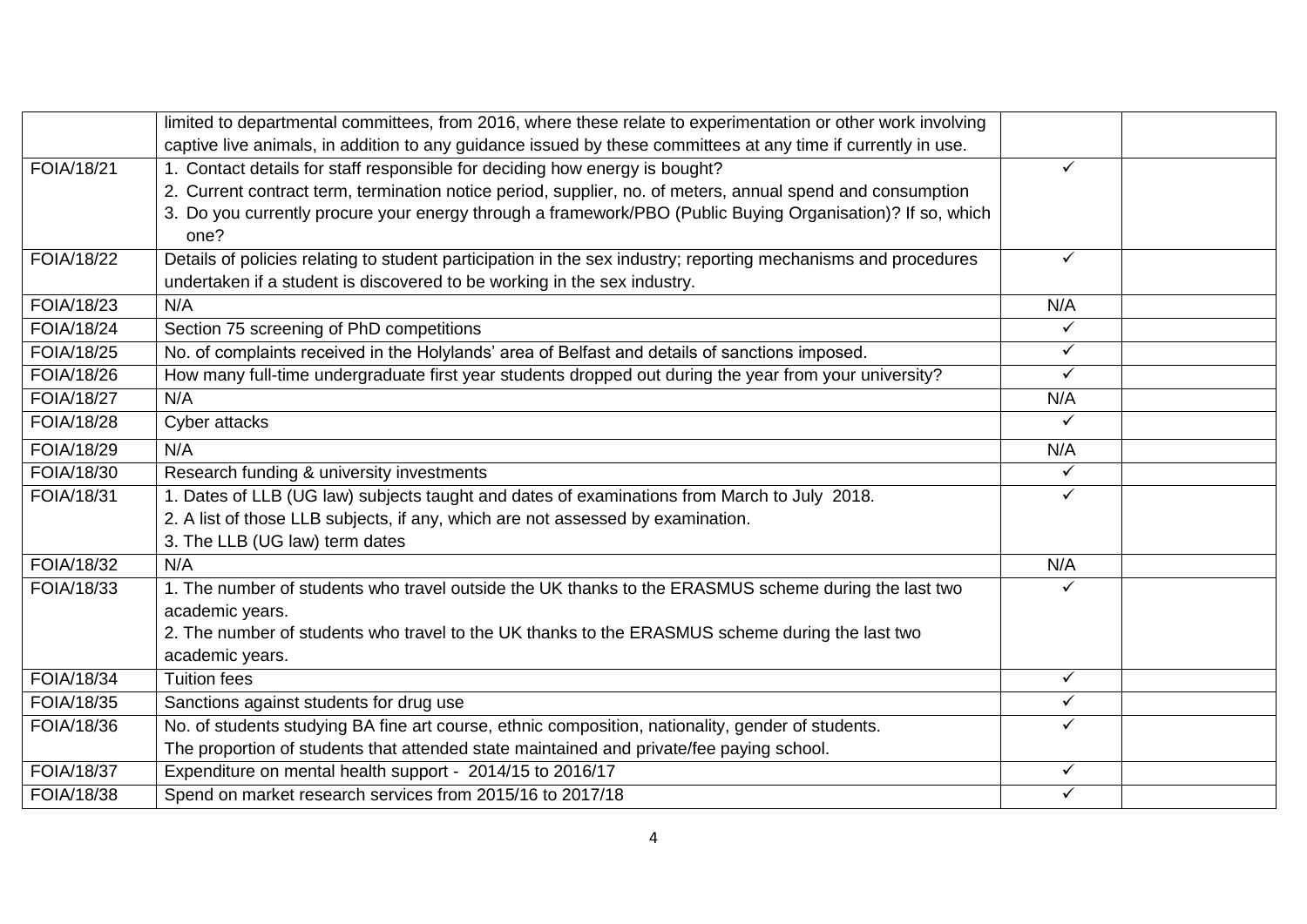| FOIA/18/39 | Request withdrawn                                                                                                                                             | Withdrawn    |  |
|------------|---------------------------------------------------------------------------------------------------------------------------------------------------------------|--------------|--|
|            |                                                                                                                                                               | ✓            |  |
| FOIA/18/40 | Student disciplinary action taken during 2015 and 16 to 2017 to incl:                                                                                         |              |  |
|            | No. of students excluded?                                                                                                                                     |              |  |
|            | What was the reason?                                                                                                                                          |              |  |
|            | What course had the student enrolled on?<br>3                                                                                                                 |              |  |
|            | What was the approximate date? (a month-by-month breakdown would suffice)                                                                                     |              |  |
|            | How many students were disciplined for breaching the university's "acceptable use" of IT facilities<br>5                                                      |              |  |
|            | policy?                                                                                                                                                       |              |  |
|            | What was the reason – ie, the offending action? Please be specific.                                                                                           |              |  |
|            | Was the resultant action? Eg, withdrawal of services /offending material removed / advice given, etc                                                          |              |  |
|            | What was the approximate date? (month-by-month is fine)                                                                                                       |              |  |
| FOIA/18/41 | ICT suppliers by spend in 2016/17                                                                                                                             | $\checkmark$ |  |
| FOIA/18/42 | No. of Ulster students in the Holylands' area of Belfast who have been disciplined by the university                                                          |              |  |
|            |                                                                                                                                                               |              |  |
|            | Loss accrued in fee income for all students prematurely removed by the University before the completion of                                                    |              |  |
|            | their studies for anti-social behaviour/public /civil order offences within the Holylands.                                                                    |              |  |
| FOIA/18/43 | Where the University provides meal to students and/or staff, is there always a Halal option?                                                                  | $\checkmark$ |  |
|            | Do you provide a Halal Pension Scheme to your staff?                                                                                                          |              |  |
| FOIA/18/44 | 1. Does your university include the category 'Gypsy or Irish Traveller' in its ethnic monitoring systems?                                                     | ✓            |  |
|            | If so, how many Gypsies/Irish Travellers have attended your university in the last three years?                                                               |              |  |
|            | Do you hold any other information on Gypsies or Irish Travellers collected from other monitoring systems<br>(e.g., self-evaluation)?                          |              |  |
| FOIA/18/45 | Information on open days hosted from September 2016 to August 2017 to include no. of open day                                                                 | ✓            |  |
|            | registrations and attendees, marketing spend, application and enrolment trends and ranking of and location of                                                 |              |  |
|            | University.                                                                                                                                                   |              |  |
| FOIA/18/46 | 1. Does the university have an expenses policy covering fees and travel expenses for external examiners<br>travelling from England and if so is it published? | ✓            |  |
|            | 2. Does the policy permit examiners to claim for extra overnight accommodation and travel for family                                                          |              |  |
|            | traveling with them? Are external examiner expenses audited and if so how many were audited in each of                                                        |              |  |
|            | the last 3 years?                                                                                                                                             |              |  |
|            | 3. How many checks indicated that excess expenses over and above University rules had been paid?                                                              |              |  |
|            | 4. In cases of excess expenses being paid, was any action taken or any member of staff dismissed?                                                             |              |  |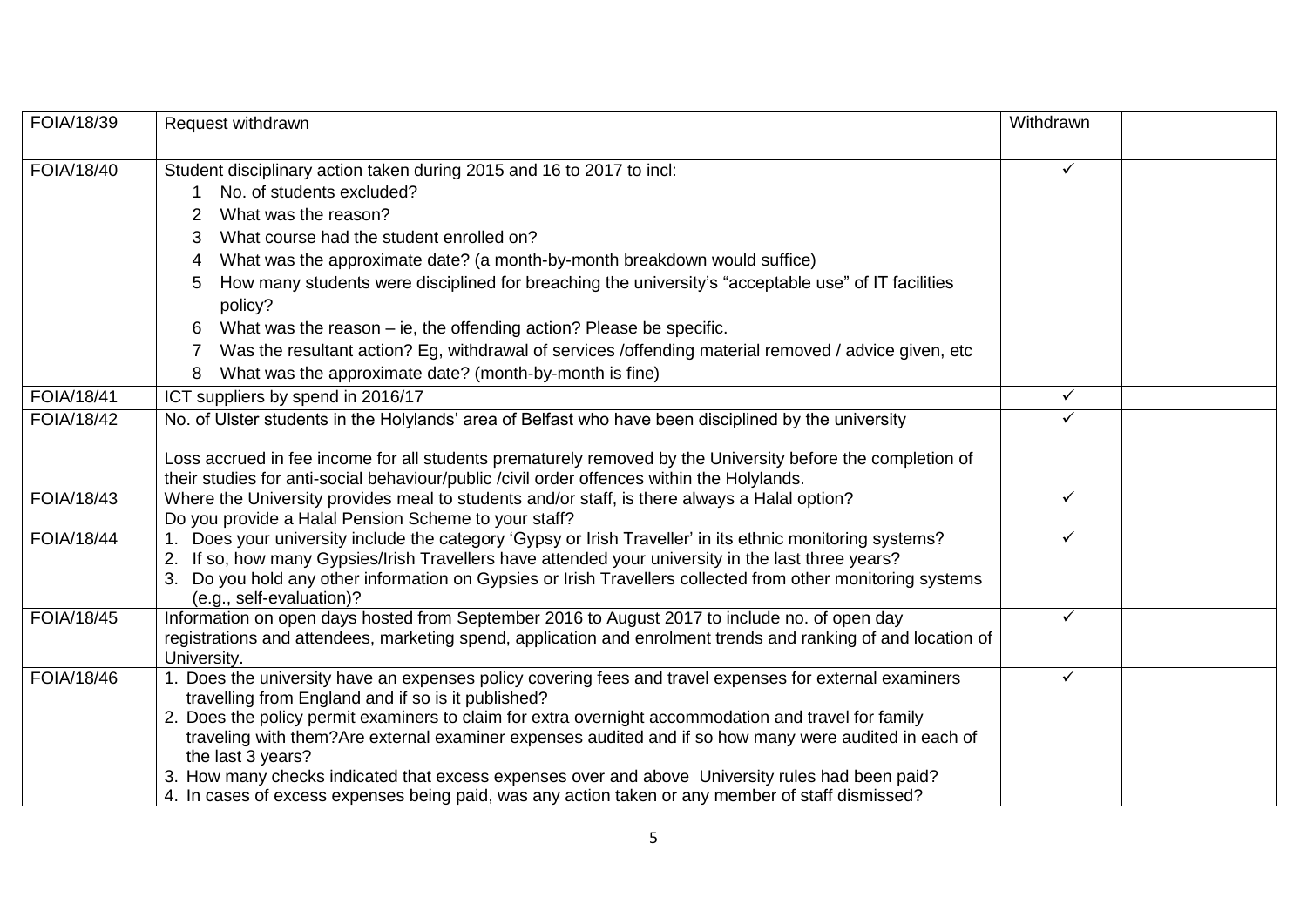|            | 5. How much was paid in external examiners expenses in each of the last 3 years by each department and<br>the average payment by department?                   |              |  |
|------------|----------------------------------------------------------------------------------------------------------------------------------------------------------------|--------------|--|
| FOIA/18/47 | For each academic year from 2015/16 to 2017/18, how many new full time first year undergraduate degree<br>students were admitted.                              | ✓            |  |
|            | 2. How many new full time attending first year undergraduate degree students did you admit whose home                                                          |              |  |
|            | address was in an area designated as being within the most deprived quintile as measured by the Scottish<br>Index of Multiple Deprivation (SIMD)? <sup>1</sup> |              |  |
|            | 3. During the period how many accommodation places (either University residences or private/social rented)                                                     |              |  |
|            | did you secure for, and offer to, new full time attending first year undergraduate degree students.                                                            |              |  |
|            | 4. For the academic years 2015/16 to 2017/18 how many accommodation places (either University                                                                  |              |  |
|            | residences or private/social rented) did you secure for, and offer to, new full time attending first year                                                      |              |  |
|            | undergraduate degree students whose home address was in an area designated as being within the most                                                            |              |  |
|            | deprived quintile?                                                                                                                                             |              |  |
| FOIA/18/48 | Integration of virtual reality into the University's marketing plan                                                                                            | $\checkmark$ |  |
| FOIA/18/49 | 1) University Committee structure                                                                                                                              | ✓            |  |
|            | 2) Copy of the most recently approved terms of reference for the committees included within the committee                                                      |              |  |
|            | structure.                                                                                                                                                     |              |  |
|            | 3) Copy of the university's Schedule of Delegated Authority or equivalent document.                                                                            |              |  |
| FOIA/18/50 | GDPR policies and working papers                                                                                                                               | $\checkmark$ |  |
| FOIA/18/51 | Candidates that have completed the physicians associate course at Ulster and how many of them have                                                             |              |  |
|            | subsequently passed the OSCE run by the faculty of physician associates under the Royal college of                                                             |              |  |
| FOIA/18/52 | physicians<br>During 2016-17 - the respective number of Protestant and Catholic Students within the following courses                                          | $\checkmark$ |  |
|            | (1) Teaching Certificate (Jordanstown)                                                                                                                         |              |  |
|            | (2) Teaching Certificate (Magee)                                                                                                                               |              |  |
|            | (3) PGCE Primary Education (Coleraine)                                                                                                                         |              |  |
|            | (4) PCE Further Education (Jordanstown)                                                                                                                        |              |  |
|            | (5) All Ulster Primary and Secondary Teaching Certificate Courses                                                                                              |              |  |
| FOIA/18/53 | 1. No. of disciplinary actions taken against students from 2013/14 to 2016/17 and details of penalties.                                                        | ✓            |  |

 $\overline{a}$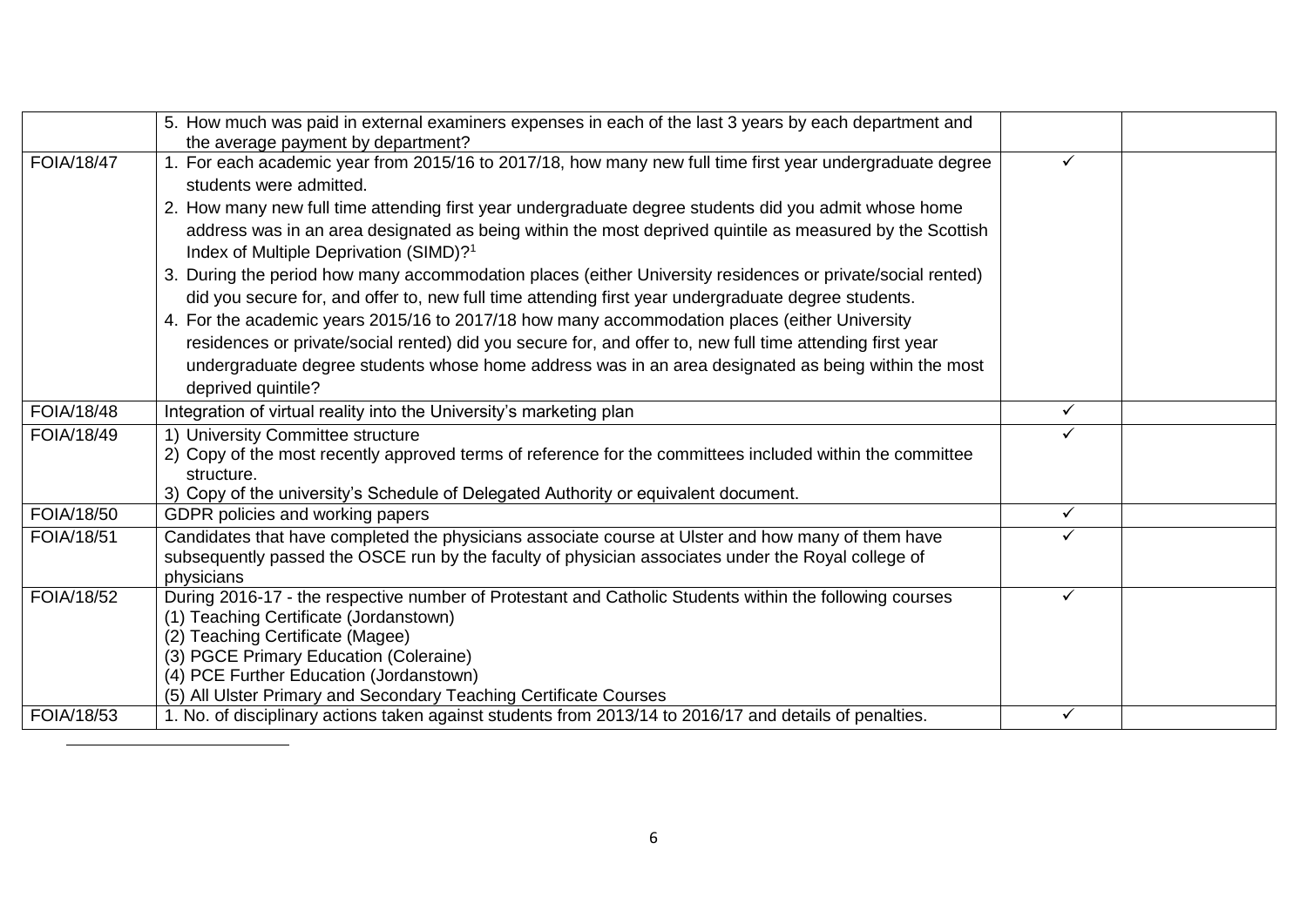|                   | 2. How many of those are the case where a ghostwriter involve? (for ex: assignment or dissertation were<br>written by somebody else)                                                                                                                                                                                                                              |                               |                                                                      |
|-------------------|-------------------------------------------------------------------------------------------------------------------------------------------------------------------------------------------------------------------------------------------------------------------------------------------------------------------------------------------------------------------|-------------------------------|----------------------------------------------------------------------|
| <b>FOIA/18/54</b> | Fines imposed in the Holylands' area of Belfast from 2015/06 to 2016/17                                                                                                                                                                                                                                                                                           | $\checkmark$                  |                                                                      |
| FOIA/18/55        | List of University managed residences and the number of student beds per residence for the 2017/18<br>academic year.                                                                                                                                                                                                                                              | $\checkmark$                  |                                                                      |
| FOIA/18/56        | The number of academic appeals received by the University from 1/10/11 to 1/10/17                                                                                                                                                                                                                                                                                 | $\checkmark$                  |                                                                      |
| FOIA/18/57        | N/A                                                                                                                                                                                                                                                                                                                                                               | N/A                           |                                                                      |
| FOIA/18/58        | Costs to students for photocopying, lab equipment, art supplies, field trips, etc                                                                                                                                                                                                                                                                                 | $\checkmark$                  |                                                                      |
| FOIA/18/59        | No. of full-time undergraduate and postgraduate students studied at Ulster's campuses from 2015/16, to<br>17/18.                                                                                                                                                                                                                                                  | $\checkmark$                  |                                                                      |
| FOIA/18/60        | Incidents where students took an unscheduled break citing mental health problems during 2009/10, 2015/16<br>and 2016/17                                                                                                                                                                                                                                           | $\checkmark$                  |                                                                      |
| FOIA/18/61        | Complaints about about academic course content between 1 <sup>st</sup> September 2010 and 9 <sup>th</sup> March 2018?                                                                                                                                                                                                                                             | $\checkmark$                  |                                                                      |
| FOIA/18/62        | Complaints regarding guest or proposed speakers and library books from 1 <sup>st</sup> September 2010 to the 14 <sup>th</sup><br><b>March 2018</b>                                                                                                                                                                                                                | $\checkmark$                  |                                                                      |
| <b>FOIA/18/63</b> | Design and construction of Block BC & BD (part of the proposed new University of Ulster campus) including<br>bridge to link Block BB, demolition works, all associated site-works and design services.                                                                                                                                                            | $\checkmark$                  |                                                                      |
| <b>FOIA/18/64</b> | 1. The categories of content blocked or filtered, e.g.:<br>(a) Security or Malware<br>(b) Content types, eg adult, alcohol etc<br>2. Statistics relating to the requests blocked or filtered, eg how many site requests filtered or blocked per<br>category<br>3. Monitoring requirements you have for users, eg if you record or may record their Internet usage | $\checkmark$                  |                                                                      |
| <b>FOIA/18/65</b> | 1 - How much has Ulster been spending annually for all of its subscribed online access to academic journals<br>for each publisher?<br>2 - How much has Ulster been spending annually for each individually-subscribed journal? What are these<br>journals (their title?) and how much were they each year?                                                        | Partial<br>response<br>issued | FOIA Section 12<br>- exceed FOI<br>cost limit applied<br>to Q2 & Q3. |
|                   | 3 - What is the number of successful full-text article requests for each subscribed journal (and its title) for<br>each of the latest ten financial or calendar years?                                                                                                                                                                                            |                               |                                                                      |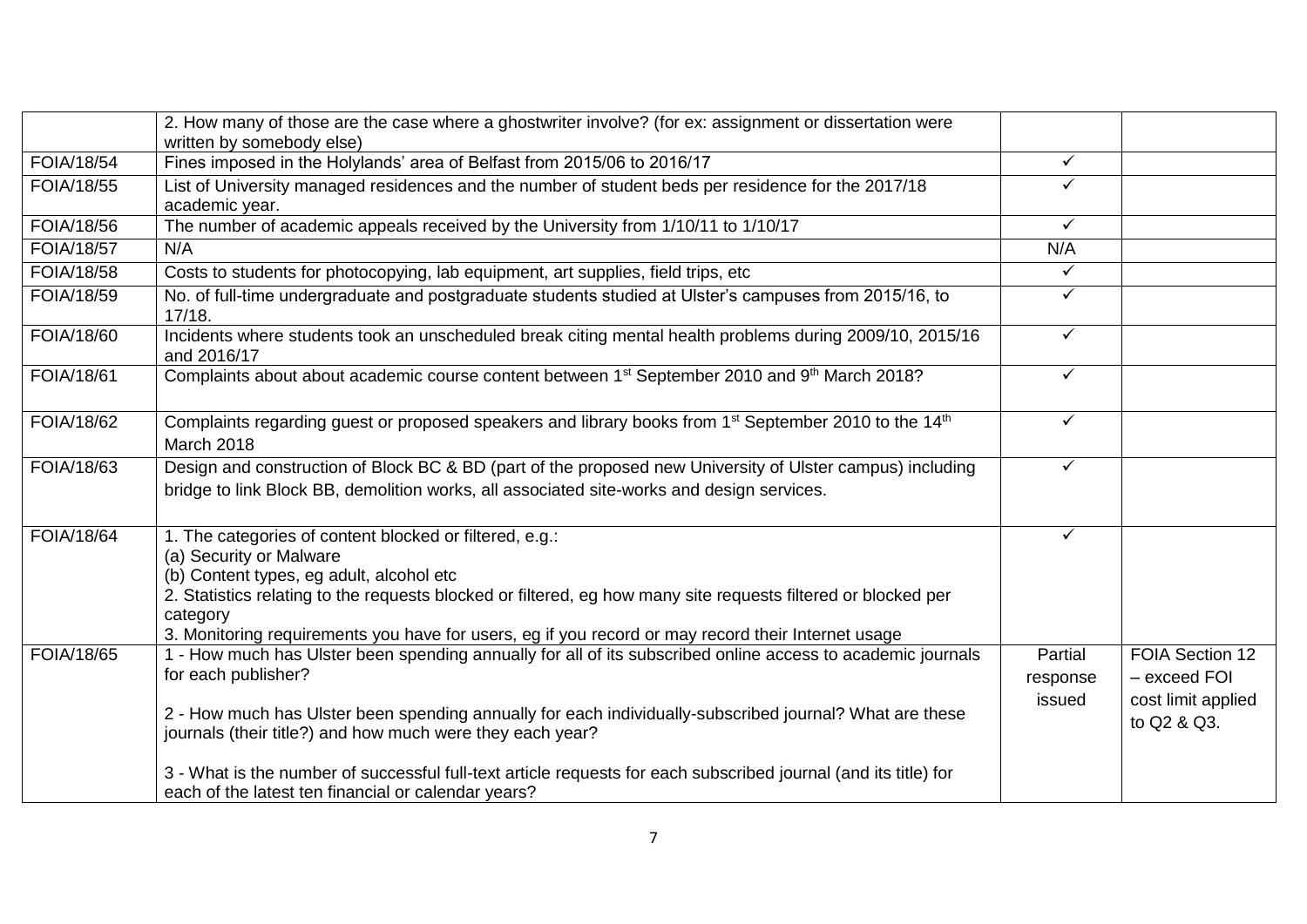| FOIA/18/66        | 1. The total number of confidentiality clauses agreed in severance deals or agreements for staff per year                                           | ✓            |  |
|-------------------|-----------------------------------------------------------------------------------------------------------------------------------------------------|--------------|--|
|                   | from 2015-2017 inclusive.                                                                                                                           |              |  |
|                   | The total number of severance deals or agreements agreed per year from 2015-2017 (inclusive) that<br>2.                                             |              |  |
|                   | included confidentiality clauses for staff who had made an allegation of sexual assault or sexual                                                   |              |  |
|                   | harassment against another member of staff.                                                                                                         |              |  |
|                   | The total amount of financial compensation paid to former employees where confidentiality clauses were<br>3.                                        |              |  |
|                   | included as part of severance deals or agreements from 2015-2017 inclusive.                                                                         |              |  |
|                   | The total amount of financial compensation paid to former employees where confidentiality clauses were<br>4.                                        |              |  |
|                   | included as part of severance deals or agreements and where that person had made an allegation of                                                   |              |  |
|                   | sexual assault or sexual harassment against another member of staff from 2015-2017 inclusive.                                                       |              |  |
| <b>FOIA/18/67</b> | 1) How many disciplinary cases have you had around Class C cannabis use?                                                                            | $\checkmark$ |  |
|                   | 2) How many of these cases have resulted in exclusion from Halls?                                                                                   |              |  |
|                   | 3) How many students/bed-spaces do you have available in your Halls?                                                                                |              |  |
|                   | 4) What is the normal/average response to personal Cannabis use in Halls?                                                                           |              |  |
|                   | 5) A copy of your institutional Drugs Policy                                                                                                        |              |  |
| FOIA/18/68        | <b>UCU Tribunal</b>                                                                                                                                 | ✓            |  |
|                   | 1. The total amount in pounds sterling paid by Ulster to dismissed staff attracting a protective award                                              |              |  |
|                   | arising from the University and College Union v Ulster University tribunal.                                                                         |              |  |
|                   | The total amount in pounds sterling paid by Ulster to dismissed staff in interest payments on the<br>2.                                             |              |  |
|                   | protective award arising from the University and College Union v Ulster University tribunal,                                                        |              |  |
|                   | 3. The total amount in pounds sterling spent by Ulster on legal advice up to April 2016 concerning the<br>process effecting the dismissal of staff. |              |  |
|                   | 4. The total amount in pounds sterling spent by Ulster on legal services defending the claim brought by                                             |              |  |
|                   | the University and College Union for a failure to consult,                                                                                          |              |  |
|                   | 5. All minutes from Ulster Council meetings recording discussion by members about the University and                                                |              |  |
|                   | College Union's tribunal claim for a failure to consult that occurred both prior and subsequent to the                                              |              |  |
|                   | tribunal hearing.                                                                                                                                   |              |  |
|                   | All minutes from Ulster University Senate meetings recording discussion by members about the<br>6.                                                  |              |  |
|                   | University and College Union's tribunal claim for a failure to consult, that occurred both prior and                                                |              |  |
|                   | subsequent to the tribunal hearing.                                                                                                                 |              |  |
|                   | Theme Champion positions:                                                                                                                           |              |  |
|                   | The opening and closing date for applications for the 4 Theme Champion positions.                                                                   |              |  |
|                   | 1. Where the positions were advertised.                                                                                                             |              |  |
|                   |                                                                                                                                                     |              |  |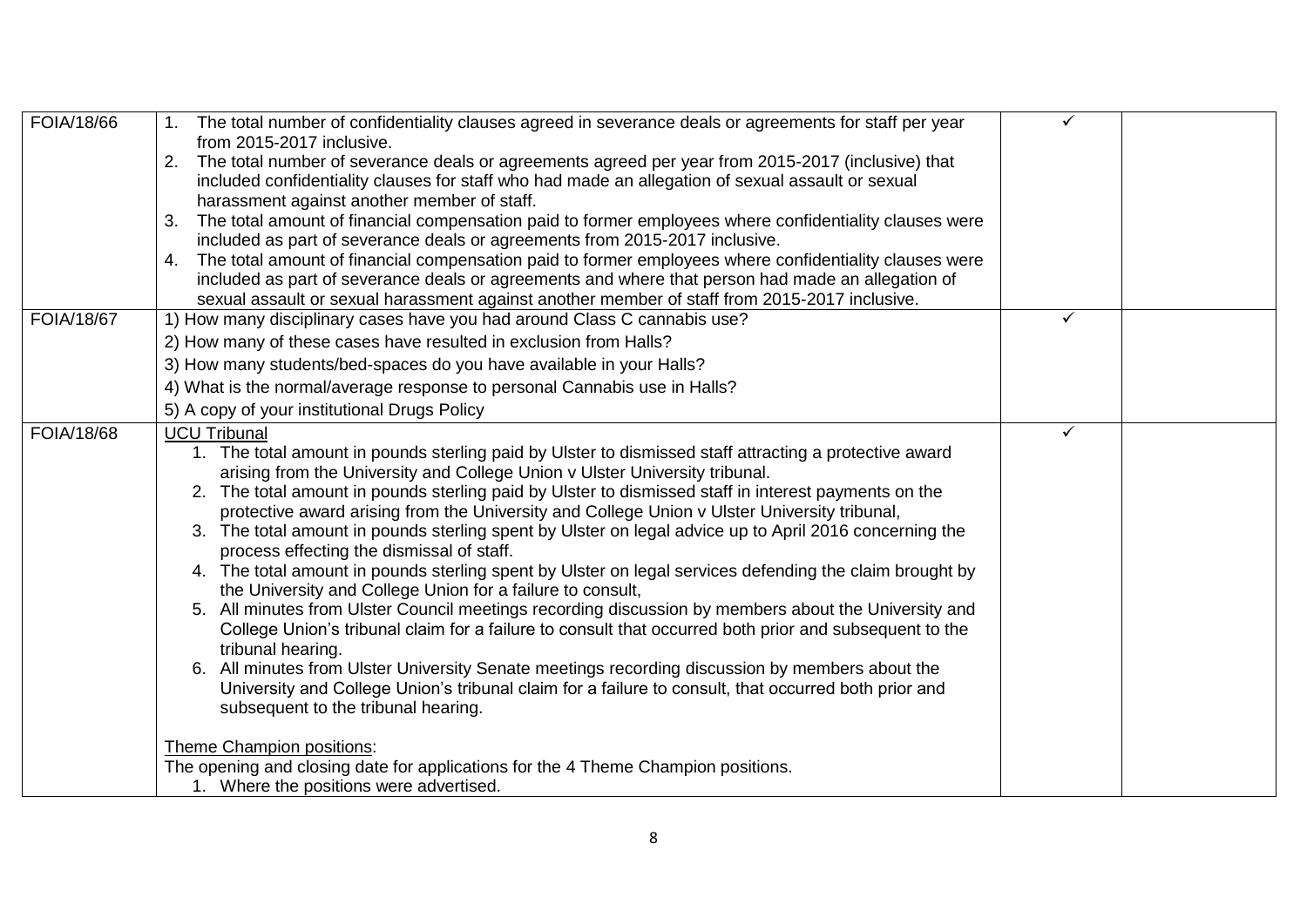|                   | 2. The essential criteria for each of the positions.                                                                                                                                                                                                                                                                                                                                                                                                                                                                                                                                                                                                                                                                                                                                                                                                                                                                                                                                                                                                                                                                                                                            |                               |                                                       |
|-------------------|---------------------------------------------------------------------------------------------------------------------------------------------------------------------------------------------------------------------------------------------------------------------------------------------------------------------------------------------------------------------------------------------------------------------------------------------------------------------------------------------------------------------------------------------------------------------------------------------------------------------------------------------------------------------------------------------------------------------------------------------------------------------------------------------------------------------------------------------------------------------------------------------------------------------------------------------------------------------------------------------------------------------------------------------------------------------------------------------------------------------------------------------------------------------------------|-------------------------------|-------------------------------------------------------|
|                   | The number of applications received for each of the positions.                                                                                                                                                                                                                                                                                                                                                                                                                                                                                                                                                                                                                                                                                                                                                                                                                                                                                                                                                                                                                                                                                                                  |                               |                                                       |
|                   | 4. The remuneration for each position, if this is in the form of a bonus or increment please confirm                                                                                                                                                                                                                                                                                                                                                                                                                                                                                                                                                                                                                                                                                                                                                                                                                                                                                                                                                                                                                                                                            |                               |                                                       |
|                   | whether the remuneration is consolidated for pension purposes.                                                                                                                                                                                                                                                                                                                                                                                                                                                                                                                                                                                                                                                                                                                                                                                                                                                                                                                                                                                                                                                                                                                  |                               |                                                       |
|                   | The duration of each post i.e. permanent or for a specified fixed term period.<br>5.                                                                                                                                                                                                                                                                                                                                                                                                                                                                                                                                                                                                                                                                                                                                                                                                                                                                                                                                                                                                                                                                                            |                               |                                                       |
|                   | 6. The number of people on the interview panel.                                                                                                                                                                                                                                                                                                                                                                                                                                                                                                                                                                                                                                                                                                                                                                                                                                                                                                                                                                                                                                                                                                                                 |                               |                                                       |
| FOIA/18/69        | The total spend and contract details of CCTV systems & equipment from 1 Feb 2015 to 1 Feb 2018                                                                                                                                                                                                                                                                                                                                                                                                                                                                                                                                                                                                                                                                                                                                                                                                                                                                                                                                                                                                                                                                                  | $\checkmark$                  |                                                       |
| FOIA/18/70        | Direct funding/grants received by the University specific to the provision of additional support for student<br>disabilities.                                                                                                                                                                                                                                                                                                                                                                                                                                                                                                                                                                                                                                                                                                                                                                                                                                                                                                                                                                                                                                                   | ✓                             |                                                       |
|                   | 2.<br>Current university policy for provision of support for disabled students.                                                                                                                                                                                                                                                                                                                                                                                                                                                                                                                                                                                                                                                                                                                                                                                                                                                                                                                                                                                                                                                                                                 |                               |                                                       |
|                   | The number of disabled students that joined the university, each academic year for the past five years.<br>3.                                                                                                                                                                                                                                                                                                                                                                                                                                                                                                                                                                                                                                                                                                                                                                                                                                                                                                                                                                                                                                                                   |                               |                                                       |
|                   | The number of disabled students that dropped out the university and did not complete their study, each<br>4.<br>academic year for the past five years.                                                                                                                                                                                                                                                                                                                                                                                                                                                                                                                                                                                                                                                                                                                                                                                                                                                                                                                                                                                                                          |                               |                                                       |
| <b>FOIA/18/71</b> | Support available and waiting time for students with mental health issues.                                                                                                                                                                                                                                                                                                                                                                                                                                                                                                                                                                                                                                                                                                                                                                                                                                                                                                                                                                                                                                                                                                      | $\checkmark$                  |                                                       |
| FOIA/18/72        | Suppliers and contract values                                                                                                                                                                                                                                                                                                                                                                                                                                                                                                                                                                                                                                                                                                                                                                                                                                                                                                                                                                                                                                                                                                                                                   | $\checkmark$                  |                                                       |
| FOIA/18/73        | Total (global) off-shore expenditure and revenue for each of the three main types of TNE/offshore<br>provision, namely open distance learning, validated/franchised courses and other types of collaborative<br>provision (e.g. twinning, ODUPLUS), and international branch campuses for 2015/2016 (see attached pro<br>forma table). Unfortunately, this financial data cannot be extracted from HESA or any other official<br>statistics, but it is essential for any meaningful analysis of the basic economics of TNE provision.<br>Collaborative agreements normally stipulate that partners must submit annual financial returns so this<br>information should be relatively easy to extract from your financial and collaborative provision<br>databases/information systems. I also want to stress that I am only requesting global aggregate data so<br>the identities of individual collaborative partners or even partner countries need not be disclosed.<br>The total numbers of offshore enrolled students successfully completing undergraduate and postgraduate<br>2.<br>courses from your university in the last academic year, 2016/17 (see attached table). | Partial<br>response<br>issued | FOIA Section 12<br>applied - exceed<br>FOI cost limit |
| <b>FOIA/18/74</b> | <b>Courier Service Contracts for 2017/18</b>                                                                                                                                                                                                                                                                                                                                                                                                                                                                                                                                                                                                                                                                                                                                                                                                                                                                                                                                                                                                                                                                                                                                    | $\checkmark$                  |                                                       |
| FOIA/18/75        | Copy of advice and guidance provided to students concerning welfare, safeguarding health and safety.                                                                                                                                                                                                                                                                                                                                                                                                                                                                                                                                                                                                                                                                                                                                                                                                                                                                                                                                                                                                                                                                            | $\checkmark$                  |                                                       |
| FOIA/18/76        | Information in regards to the recent strike action by university staff -                                                                                                                                                                                                                                                                                                                                                                                                                                                                                                                                                                                                                                                                                                                                                                                                                                                                                                                                                                                                                                                                                                        | ✓                             |                                                       |
|                   | (1) Were staff deducted pay during this period?                                                                                                                                                                                                                                                                                                                                                                                                                                                                                                                                                                                                                                                                                                                                                                                                                                                                                                                                                                                                                                                                                                                                 |                               |                                                       |
|                   | (2) If so, how much was deducted in total? (If a final figure is not available, please give an estimate, but make<br>it clear if this is an estimate)                                                                                                                                                                                                                                                                                                                                                                                                                                                                                                                                                                                                                                                                                                                                                                                                                                                                                                                                                                                                                           |                               |                                                       |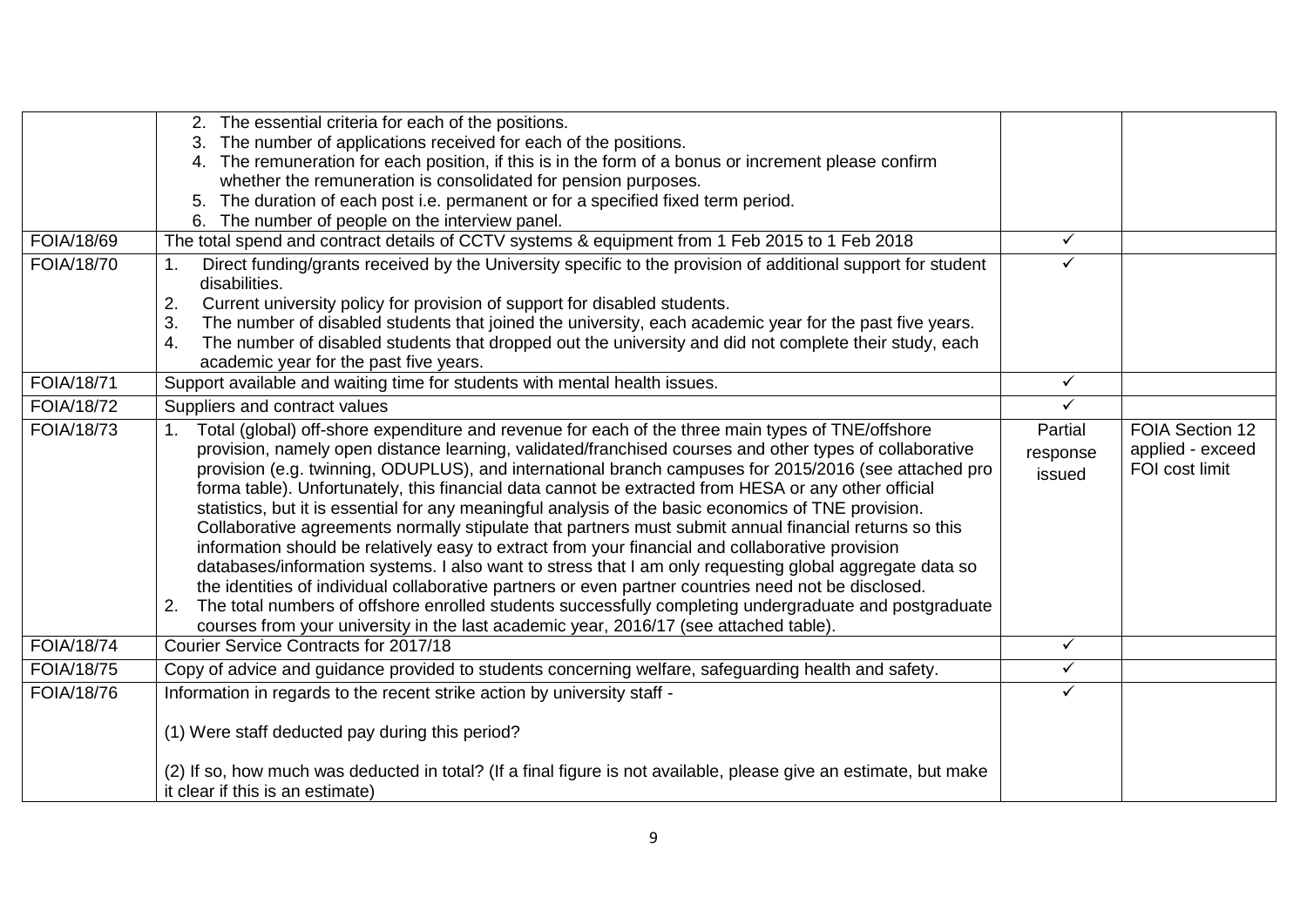|                   | (3) How will these funds be distributed within the University?                                                                                                                                                    |              |                                                                            |
|-------------------|-------------------------------------------------------------------------------------------------------------------------------------------------------------------------------------------------------------------|--------------|----------------------------------------------------------------------------|
| <b>FOIA/18/77</b> | List of secondary schools and roll numbers for Republic of Ireland students registered at Ulster during<br>September 2017/18                                                                                      | $\checkmark$ |                                                                            |
| <b>FOIA/18/78</b> | Expenditure in the Centre for Stratified Medicine by HRCS illness from 2011 to 2017.                                                                                                                              | $\sf X$      | FOIA Section 12<br>applied - exceed<br>FOI cost limit                      |
| FOIA/18/79        | 1. Value of any deductions made over each of the past two years (years ended March 31) under PFI and PF2<br>contracts<br>2. Cost of remediation of material defects                                               | $\checkmark$ |                                                                            |
| FOIA/18/80        | Incidents of sexual harassment, complaints, appeals, and copies of any relevant policies                                                                                                                          | $\checkmark$ |                                                                            |
| <b>FOIA/18/81</b> | Decision to revoke Ulster Professor's emeritus status                                                                                                                                                             | $\checkmark$ |                                                                            |
| FOIA/18/82        | Environmental and Sustainability Services - contact details of person/s responsible.                                                                                                                              | $\checkmark$ |                                                                            |
| FOIA/18/83        | 1. Non-Disclosure Agreements signed from 2014 to 2017.<br>2. Reasons for the agreements<br>3. Total amount of financial compensation awarded as part of these agreements for the entirety of this period<br>in £. | $\checkmark$ |                                                                            |
| <b>FOIA/18/84</b> | PGCE in Home Economics from 2016/17 to 2018/19.<br>No. applications were received, candidates invited to interview, successful candidates<br>Of the successful candidates                                         | $\checkmark$ |                                                                            |
| FOIA/18/85        | How many of undergraduate students were expelled, suspended, warned about unacceptable behaviour,<br>cheating, and other types of misdemeanours from 2015/16 to 2017/18?                                          | $\checkmark$ |                                                                            |
| FOIA/18/86        | Details of donations to the University over £10,000, dating from January 2010 to the latest available. Donor                                                                                                      | Partial      | FOIA Section 40                                                            |
|                   | information including the name of the individual and/or company                                                                                                                                                   | response     | $applied -$                                                                |
|                   | Donation value (£)                                                                                                                                                                                                | issued       | personal                                                                   |
|                   | Any designated conditions or purpose for the funds from the donor.                                                                                                                                                |              | information                                                                |
|                   |                                                                                                                                                                                                                   |              | FOIA Section 43<br>applied $-$<br>commercially<br>sensitive<br>information |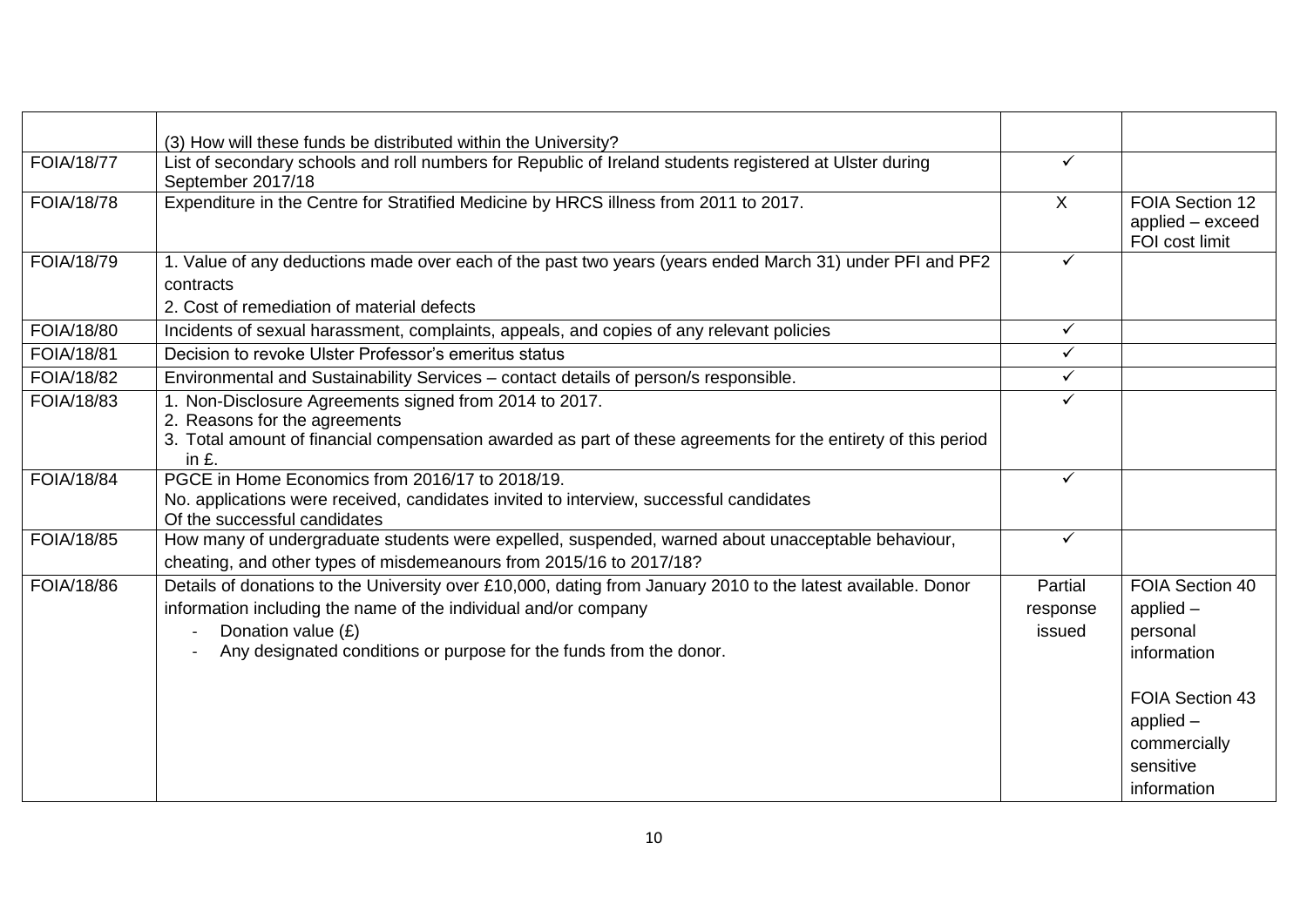| <b>FOIA/18/87</b> | How many data science degree courses your organisation offers to students and the following information:         | ✓            |  |
|-------------------|------------------------------------------------------------------------------------------------------------------|--------------|--|
|                   | 1.) Number of students enrolled per course, over the last three academic years, broken down by year              |              |  |
|                   | 2.) Average cost of the course in terms of tuition fees                                                          |              |  |
| FOIA/18/88        | Confucius Institute                                                                                              | ✓            |  |
|                   | All complete minutes from committee meetings that discussed the establishment of a Confucius Institute at        |              |  |
|                   | the university? It was established in 2012.                                                                      |              |  |
|                   |                                                                                                                  |              |  |
|                   | Please can this include, but not be restricted to, the meeting at which the Confucius Institute was officially   |              |  |
|                   | approved?                                                                                                        |              |  |
| FOIA/18/89        | Quantity Surveying graduands 2003 - 2014                                                                         | $\checkmark$ |  |
| FOIA/18/90        | Student compensation payments from 2014/15 to 2017/18                                                            |              |  |
| FOIA/18/91        | Tackling racism                                                                                                  | $\checkmark$ |  |
| FOIA/18/92        | Energy supply information                                                                                        |              |  |
| FOIA/18/93        | No. of Social Work students at Magee that came through grammar, non-selective and further education              | ✓            |  |
|                   | methods                                                                                                          |              |  |
| FOIA/18/94        | Details of successful and unsuccessful applicants to academic and academic-related jobs in Music or music-       | $\checkmark$ |  |
|                   | related broken down by gender, nationality, community/religious background                                       |              |  |
| FOAI/18/95        | 1) Do you have an in-house Legal Department.                                                                     | $\checkmark$ |  |
|                   | 2) How many staff are employed within Legal Services and what are their job titles?                              |              |  |
|                   |                                                                                                                  |              |  |
|                   | 3) What is the nature of the work undertaken in the Legal Department?                                            |              |  |
|                   | 4) How much does the University spend on external Lawyers in the past 2 years.                                   |              |  |
| FOIA/18/96        | List of the degrees taken by students with A-Level or AS-Level Moving Image Arts at Ulster University from       | $\checkmark$ |  |
|                   | academic year 2002/2003 to 2017/2018 and the numbers of students taking each degree in each year.                |              |  |
| FOIA/18/97        | Undertaking academic research into potential discrimination within NI's university sector. I would be obliged if | $\checkmark$ |  |
|                   | the university could provide me with the following information under the auspices of the Fol Act 2000?           |              |  |
|                   | 1 - Does the university employ individuals or companies as consultants in order to provide public relations      |              |  |
|                   | services or to undertake political lobbying?                                                                     |              |  |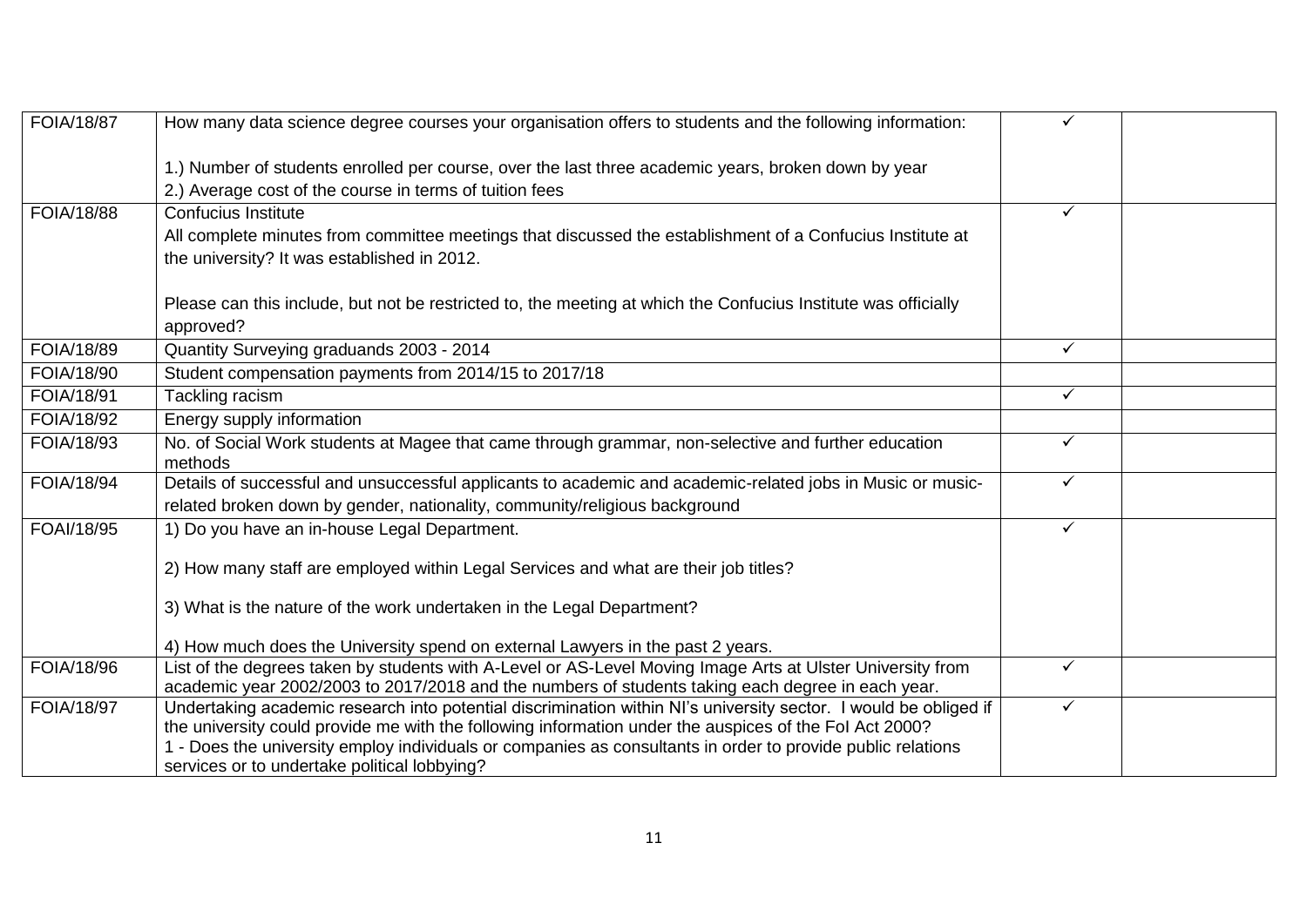|             | 2 - If so, how does the university undertake competitively tendering for its external public relations / political                                                              |              |  |
|-------------|---------------------------------------------------------------------------------------------------------------------------------------------------------------------------------|--------------|--|
|             | lobbying services?                                                                                                                                                              |              |  |
|             | 3 - How much has the university paid per annum (over the last five financial years) for external public                                                                         |              |  |
|             | relations / political lobbying services?                                                                                                                                        |              |  |
|             | 4 - Over the last five years which individual companies, consultancies or individuals has the university<br>employed to provide public relations / political lobbying services? |              |  |
|             | 5 - Do any of these companies / individuals have within them owners, directors, partners, or senior managers                                                                    |              |  |
|             | who belong to, or are affiliated to, the NI political parties?                                                                                                                  |              |  |
|             | 6 - Have any of the external political lobbying / public relations companies declared that they employ current                                                                  |              |  |
|             | or previous MLAs or MPs from within NI's political parties?                                                                                                                     |              |  |
|             | 7 - If so, which individuals engaged / employed within the university's public relations / political lobbying                                                                   |              |  |
|             | consultancies are affiliated to, or belong to which political party?                                                                                                            |              |  |
| FOIA/18/98  | <b>Contact details for Head of Security</b>                                                                                                                                     | $\checkmark$ |  |
| FOIA/18/99  | Detailed list of all expenses claims or purchases made on official bank/credit cards made by your university's                                                                  | ✓            |  |
|             | Vice Chancellor for the past two years                                                                                                                                          |              |  |
| FOIA/18/100 | 1. A blank copy of the current employer reference form the University of Ulster sends to employers for                                                                          | ✓            |  |
|             | requesting employment references for new staff appointments.                                                                                                                    |              |  |
|             | 2. All documentation giving guidance to interview panel members on how to score applicants for and the                                                                          |              |  |
|             | scoring methodology used for the same.                                                                                                                                          |              |  |
| FOIA/18/101 | The number of academic appeals and/or complaints for the following academic years – 2015/2016 to 2017/18                                                                        | ✓            |  |
|             |                                                                                                                                                                                 |              |  |
|             | The amount of compensation given after academic appeals and/or complaints for the following academic<br>years - 2015/2016 to 2017/18                                            |              |  |
| FOIA/18/102 | List of graduates from 1997 to 1999 that graduated from Ulster University (Magee) or FE Colleges in the area                                                                    | $\checkmark$ |  |
|             | of Business Studies.                                                                                                                                                            |              |  |
| FOIA/18/103 | Copy of recommendations drafted as part of an investigation undertaken by the University Librarian & Deputy                                                                     | $\checkmark$ |  |
|             | Chief Digital and Information Officer relating to the Procurement Office during 2016                                                                                            |              |  |
| FOIA/18/104 | the number of complaints your university has received against members of teaching staff across all faculties                                                                    | $\checkmark$ |  |
|             | from 2016/17 to 2017/18                                                                                                                                                         |              |  |
| FOIA/18/105 | For each of the university years 2015-16, 2016-17 and 2017-18:                                                                                                                  | $\checkmark$ |  |
|             | 1. How many international students did the university accept for pre-sessional English improvement courses?                                                                     |              |  |
|             | 2. How many of these students completed their courses?                                                                                                                          |              |  |
|             | 3. How many of these students went on to study for a degree at the university?                                                                                                  |              |  |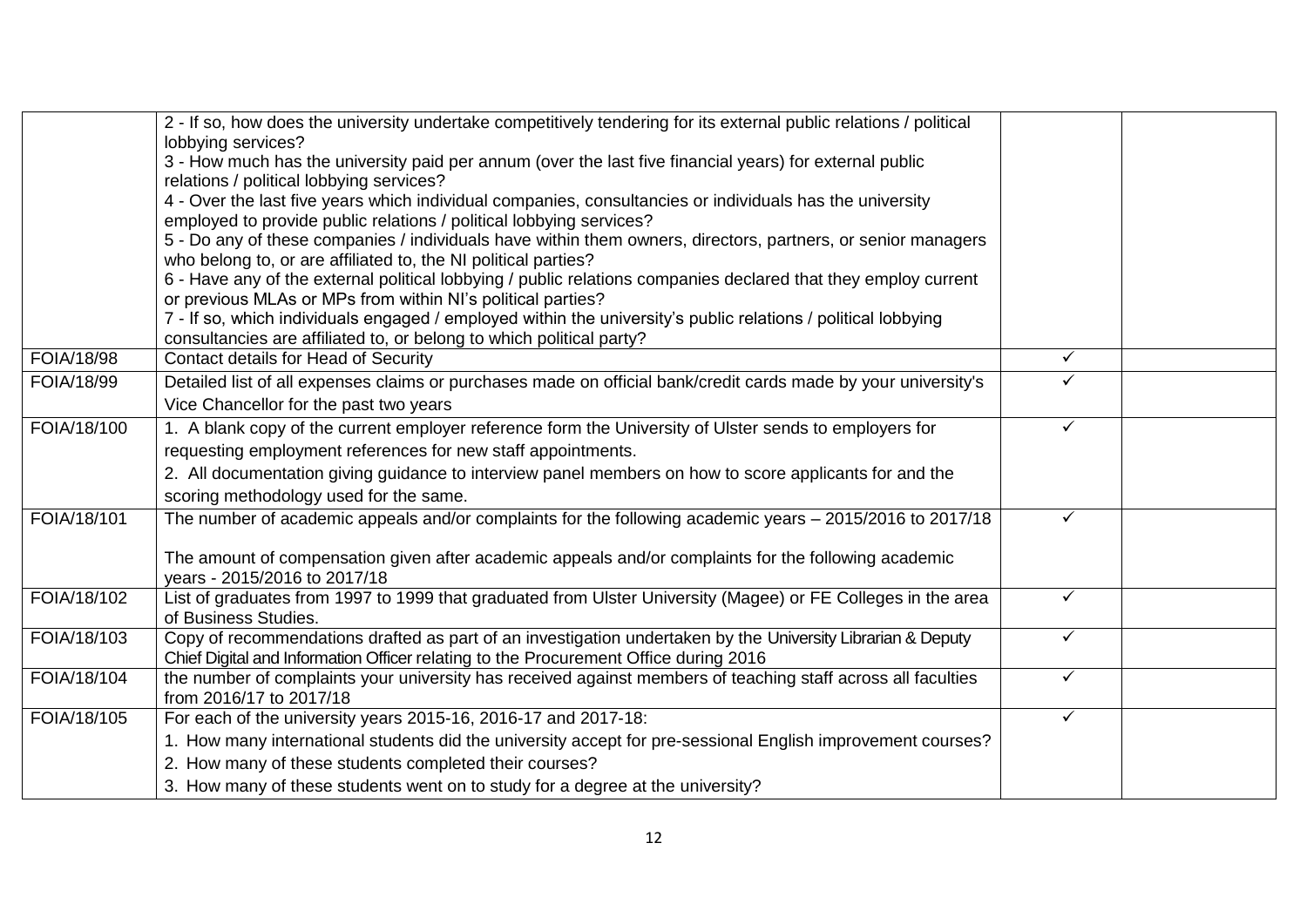| FOIA/18/106 | The number of people who identify as a) black, b) asian, and c) minority ethnic who applied to your university  | $\checkmark$ |  |
|-------------|-----------------------------------------------------------------------------------------------------------------|--------------|--|
|             | in each of the last three academic years. Can you please also provide the total number of applicants for each   |              |  |
|             | of the last three academic years.                                                                               |              |  |
|             | The number of people who identify as a) black, b) asian, and c) minority ethnic who were accepted to your       |              |  |
|             | university in each of the last three academic years. Can you please also provide the total number of accepted   |              |  |
|             | places for each of the last three academic years.                                                               |              |  |
| FOIA/18/107 | Yearly salary of the Pro Vice Chancellor/s and how much that has increased since 2012, year-to-year.            | $\checkmark$ |  |
| FOIA/18/108 | Information regarding scholarship applications Ref: D00316734 / D00316735/ D00316736 to include:                | $\checkmark$ |  |
|             | 1. How many scholarships were awarded?                                                                          |              |  |
|             | 2. How many candidates applied for the scholarship awards?                                                      |              |  |
|             | 3. How many of the PhD scholarship recipients had undertaken a Master's level dissertation module?              |              |  |
|             | 4. How many scholarships were awarded to candidates applying from within the UofU?                              |              |  |
|             | 5. How many scholarships were awarded to candidates applying from outside the UofU?                             |              |  |
|             | 6. How many Catholics applied for the scholarship awards?                                                       |              |  |
|             | 7. How many Protestants applied for the scholarship awards?                                                     |              |  |
|             | 8. How many 'others' applied for the scholarship awards?                                                        |              |  |
|             | 9. How many Catholics were awarded PhD scholarships?                                                            |              |  |
|             | 10. How many Protestants were awarded PHD scholarships?                                                         |              |  |
|             | 11. How many 'others' were awarded PhD scholarships?                                                            |              |  |
|             | 12. What was the age/s of the scholarship recipients?                                                           |              |  |
|             | 13. What was the gender of the scholarship recipients?                                                          |              |  |
|             | All DfE Scholarship Applications - Questions 1-13 above                                                         |              |  |
|             | VCS and NINE Scholarship Applications - Questions 1-13 as above                                                 |              |  |
| FOIA/18/109 | 1. How many former mental health nurses who were struck off the NMC register applied to your Return             | ✓            |  |
|             | to Practice course? <sup>1</sup>                                                                                |              |  |
|             | 2. Year of application or successful completion?                                                                |              |  |
|             | 3. Gender of applicant or successful complete (if possible)?                                                    |              |  |
|             | 4. How many applied but not accepted onto the Return to Practice course?                                        |              |  |
|             | How many accepted but did not successfully complete the Return to Practice course?<br>5.                        |              |  |
|             | 6. How many successfully completed the Return to Practice course?                                               |              |  |
|             | <sup>1</sup> They would have had to been Accepted at an NMC Restoration Hearing, before applying to a Return to |              |  |
|             | Practice course.                                                                                                |              |  |
| FOIA/18/110 | Student enrolment numbers over the past 2/3 years if that is at all possible.                                   | ✓            |  |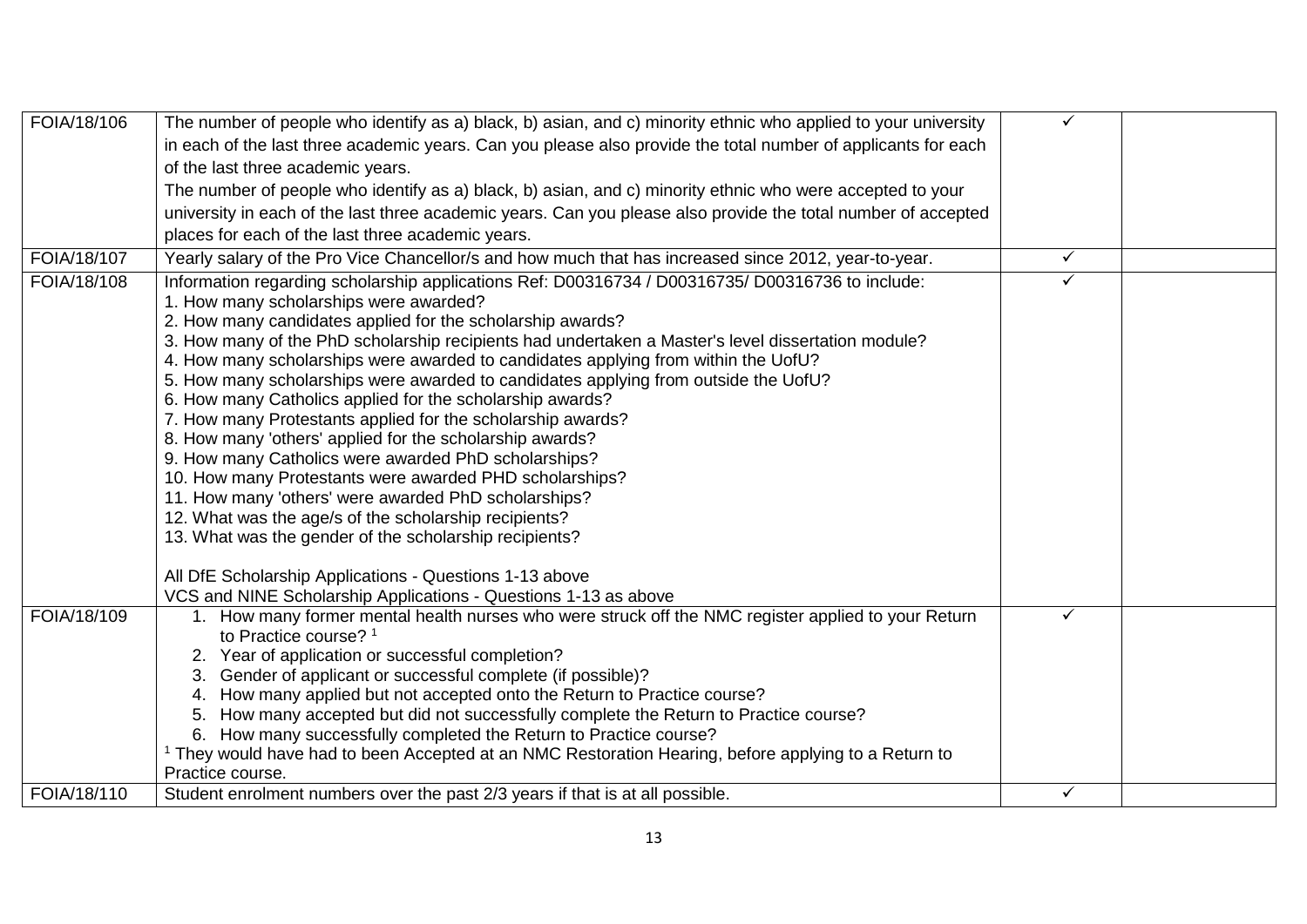| FOIA/18/111 | 1. The number of alleged racist incidents reported to the university over the past 3 years                                                                                                                             | $\checkmark$ |                               |
|-------------|------------------------------------------------------------------------------------------------------------------------------------------------------------------------------------------------------------------------|--------------|-------------------------------|
|             | 2. The number of alleged religiously-motivated hate incidents reported to the university over the past 3 years                                                                                                         |              |                               |
|             | [and please can you could break these down by whether the incidents were anti-Semitic or Islamophobic]                                                                                                                 |              |                               |
|             | 3. I would like a monthly breakdown of the data for January to December 2017 - and the two calendar years                                                                                                              |              |                               |
|             | preceding this [2015 and 2016]                                                                                                                                                                                         |              |                               |
| FOIA/18/112 | 1. All correspondence between the Confucius Institute in Ulster University and Hanban, China, between 1st                                                                                                              | ✓            |                               |
|             | September 2017 and 7th June 2018.                                                                                                                                                                                      |              |                               |
|             | 2. All correspondence between the Confucius Institute in Ulster University and the President of Ulster                                                                                                                 |              |                               |
|             | University between 1st September 2017 and 7th June 2018.                                                                                                                                                               |              |                               |
| FOIA/18/113 | How many DfE scholarship awards (within this current year's PhD awards competition) were offered to part-                                                                                                              | ✓            |                               |
|             | time Masters students who are currently due to submit their dissertation modules in September 2018?                                                                                                                    |              |                               |
|             |                                                                                                                                                                                                                        |              |                               |
|             | S.75 screening exercises in the recent award of DfE PhD scholarships?                                                                                                                                                  |              |                               |
| FOIA/18/114 | 1 For the academic year 2016/17 to 2017/ 2018                                                                                                                                                                          | ✓            |                               |
|             | a) A list of university societies/teams that were reported for conduction "initiations" (or anything to a                                                                                                              |              |                               |
|             | similar affect)                                                                                                                                                                                                        |              |                               |
|             | The number of incidents reported                                                                                                                                                                                       |              |                               |
|             | The nature of the incident(s)<br>C)                                                                                                                                                                                    |              |                               |
|             | d) Action taken (if any) by the university                                                                                                                                                                             |              |                               |
| FOIA/18/115 | How many days of placement do MPharm students complete and in what environment, please detail<br>1.<br>how this is laid out in the curriculum across the years of study for example, 3 weeks of placement in year 4 in | Partial      | FOI Section 43<br>applied $-$ |
|             | a community pharmacy, 10 single days of placement in year 3 in a hospital pharmacy etc.                                                                                                                                |              | commercially                  |
|             | If possible, what payment is made by the University to each provider for placements, per day or per<br>2.                                                                                                              |              | sensitive                     |
|             | placement block of days. Does this differ per placement type?                                                                                                                                                          |              | information                   |
| FOIA/18/116 | Can you please provide the following information for the course: Accounting, UCAS Code: N400.                                                                                                                          | ✓            |                               |
|             | The number of degrees award per classification: first, upper second, lower section, third and fail; split by the                                                                                                       |              |                               |
|             | students UCAS points on entry, using the groupings:                                                                                                                                                                    |              |                               |
|             | a. Old tariff, 360 or more (new tariff, 144 or more)                                                                                                                                                                   |              |                               |
|             | 300 to 359 (120 to 143)<br>b.                                                                                                                                                                                          |              |                               |
|             | 240 to 299 (96 to 119)<br>c.                                                                                                                                                                                           |              |                               |
|             | 180 to 239 (72 to 95)<br>d.                                                                                                                                                                                            |              |                               |
|             | 120 to 179 (48 to 71)<br>е.                                                                                                                                                                                            |              |                               |
|             | f.<br>119 or less (47 or less)                                                                                                                                                                                         |              |                               |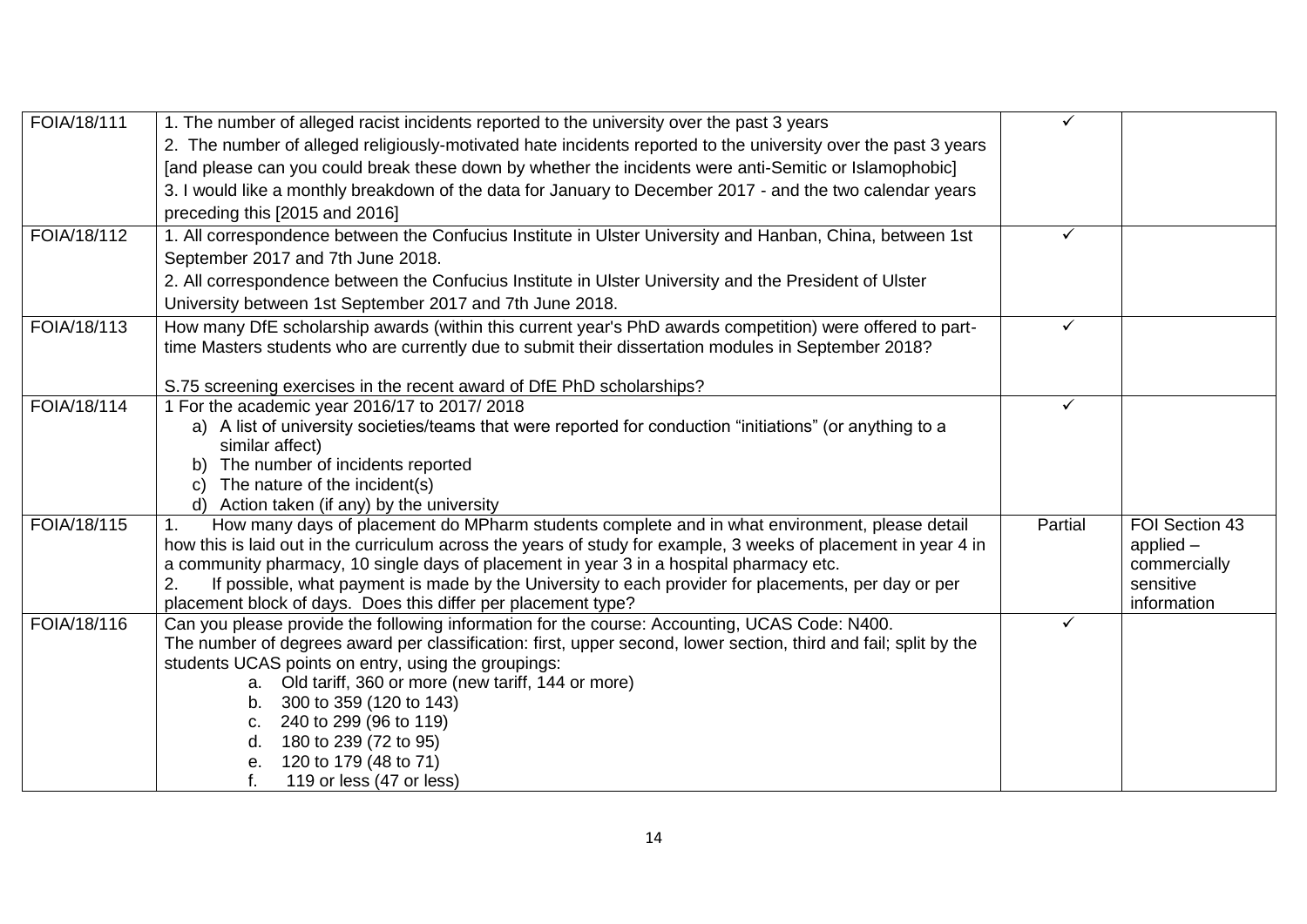| FOIA/18/117 | 1a) How many reports, allegations or complaints from students have you received of sexual misconduct by        | $\checkmark$ |  |
|-------------|----------------------------------------------------------------------------------------------------------------|--------------|--|
|             | another student or member of staff? Can I please have a total for the following years -2013, 2014, 2015,       |              |  |
|             | 2016, 2017, 2018 to date (if you hold the information by academic calendar year, please provide the data per   |              |  |
|             | academic year)                                                                                                 |              |  |
|             | 1b) Can you specify, where possible, how many or these complaints in 1a) were against another student, and     |              |  |
|             | how many were against a member of staff                                                                        |              |  |
|             | 1c) of the reports/allegations specified in 1a) please can you specify, where possible, how many relate to the |              |  |
|             | following                                                                                                      |              |  |
|             | - verbal bullying by another student/staff                                                                     |              |  |
|             | - serial harassment by another student/staff                                                                   |              |  |
|             | - assault by another student/staff                                                                             |              |  |
|             | - sexual assault by another student/staff                                                                      |              |  |
|             | - sexual misconduct by another student/staff                                                                   |              |  |
|             | - sexual harassment by another student/staff                                                                   |              |  |
|             | - rape by another student/staff                                                                                |              |  |
|             | d) Please specify how many reports/allegations resulted in a full independent investigation and what was the   |              |  |
|             | outcome? (i.e. please specify if student/staff member was found guilty of the allegation and what disciplinary |              |  |
|             | action was taken?                                                                                              |              |  |
|             | 2) How many reports, allegations, complaints from members of staff have you received of sexual misconduct      |              |  |
|             | by another member of staff/colleagues? Can I please have a total for the following years -2013, 2014, 2015,    |              |  |
|             | 2016, 2017, 2018 to date (if you hold the information by academic calendar year, please provide the data per   |              |  |
|             | academic year)                                                                                                 |              |  |
|             | 3) What system is in place for students to report/make a complaint of sexual misconduct? Is this an            |              |  |
|             | anonymous reporting system?                                                                                    |              |  |
|             | 4) What system is in place to support students who have been a victim of a physical or sexual assault at       |              |  |
|             | the university?                                                                                                |              |  |
|             | 5) Does university staff receive training on sexual misconduct, including harassment and assault, stalking,    |              |  |
|             | domestic violence and other forms of gender violence? If so, what?                                             |              |  |
|             | 6) Is training MANDATORY for university staff on how to deal with sexual misconduct, including harassment      |              |  |
|             | and assault, stalking, domestic violence and other forms of gender violence?                                   |              |  |
|             | 7) Are there designated experts to deal with student victims of sexual misconduct?                             |              |  |
| FOIA/18/118 | The name of the College's Gas & Electricity supplier<br>$\bullet$                                              | $\checkmark$ |  |
|             | The name of the College's energy broker (if you have one)                                                      |              |  |
|             | Annual Gas & Electricity consumption of the College (separate figures)                                         |              |  |
|             | Amount of Gas & Electricity supplies (no. of sites supplied and also the figure in ££s)                        |              |  |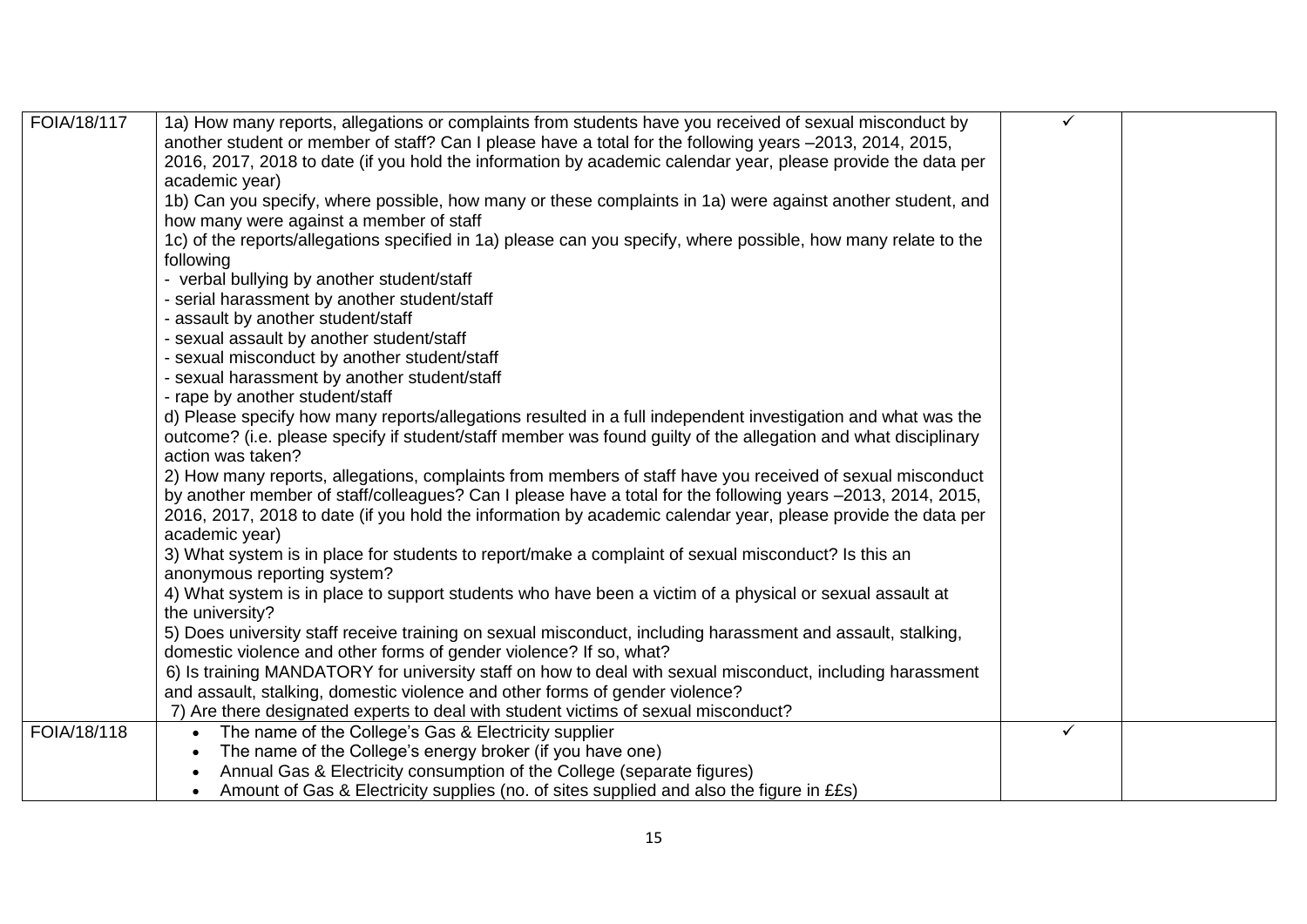|             | The renewal date of each energy contract                                                                      |   |  |
|-------------|---------------------------------------------------------------------------------------------------------------|---|--|
| FOIA/18/119 | Over the past three years:                                                                                    | ✓ |  |
|             | 1) How many complaints of rape and sexual assault, as defined by the Sexual Offences Act 2003, did the        |   |  |
|             | university receive?                                                                                           |   |  |
|             | How many complaints were received of sexual harassment, which fell short of the definition in question<br>2)  |   |  |
|             | 1?                                                                                                            |   |  |
|             | Please break these figures, both those from question 1 and 2, in the following way:<br>3)                     |   |  |
|             | Into the following classes: staff-student, student-student, staff-staff, and other.<br>a)                     |   |  |
|             | By gender. For the avoidance of doubt, please identify if a complainant is member of the trans                |   |  |
|             | community.                                                                                                    |   |  |
|             | 4) How many of the complaints mentioned in questions 1 and 2 were investigated, either formally or            |   |  |
|             | informally, by the university?                                                                                |   |  |
|             | Please break down the results of such investigations in the following way:<br>5)                              |   |  |
|             | How many were reported to police?<br>a)                                                                       |   |  |
|             | How many such complaints resulted in a criminal conviction?<br>$\mathsf{b}$                                   |   |  |
|             | How many academic staff and/or other staff have been dismissed?<br>$\mathbf{C}$                               |   |  |
|             | How many students have been suspended or suffered other penalty?<br>d)                                        |   |  |
|             | Do you use non-disclosure agreements (NDA) in any resolution following an investigation of the type<br>6)     |   |  |
|             | mentioned in question 4?                                                                                      |   |  |
|             | If so, please:<br>7)                                                                                          |   |  |
|             | Provide details of the standard form or precedent NDA you use.<br>a)                                          |   |  |
|             | Indicate how many NDAs have been deployed in these cases?<br>$\mathsf{b}$                                     |   |  |
|             | Provide any details that do not trigger an exemption under FOIA 2000.<br>$\mathbf{C}$                         |   |  |
|             | How many students have received payments from the university following complaints of the type<br>8)           |   |  |
|             | mentioned in question 1?                                                                                      |   |  |
|             | If any, please<br>9)                                                                                          |   |  |
|             | Indicate those that amount to compensation.<br>a)                                                             |   |  |
|             | Specify any other payments.<br>b)                                                                             |   |  |
|             | Provide the amount to the nearest £10,000.<br>$\mathbf{C}$                                                    |   |  |
| FOIA/18/120 | Please could you provide figures for the number of courses the university will be offering in 2018/19 for the | ✓ |  |
|             | following categories (which are the categories used by UCAS):                                                 |   |  |
|             | 1. Creative arts and design (Group W)                                                                         |   |  |
|             | 2. Fine art (course code W100 or equivalent)                                                                  |   |  |
|             | 3. Design Studies (W200 or equivalent)                                                                        |   |  |
|             | 4. Music (W300 or equivalent)                                                                                 |   |  |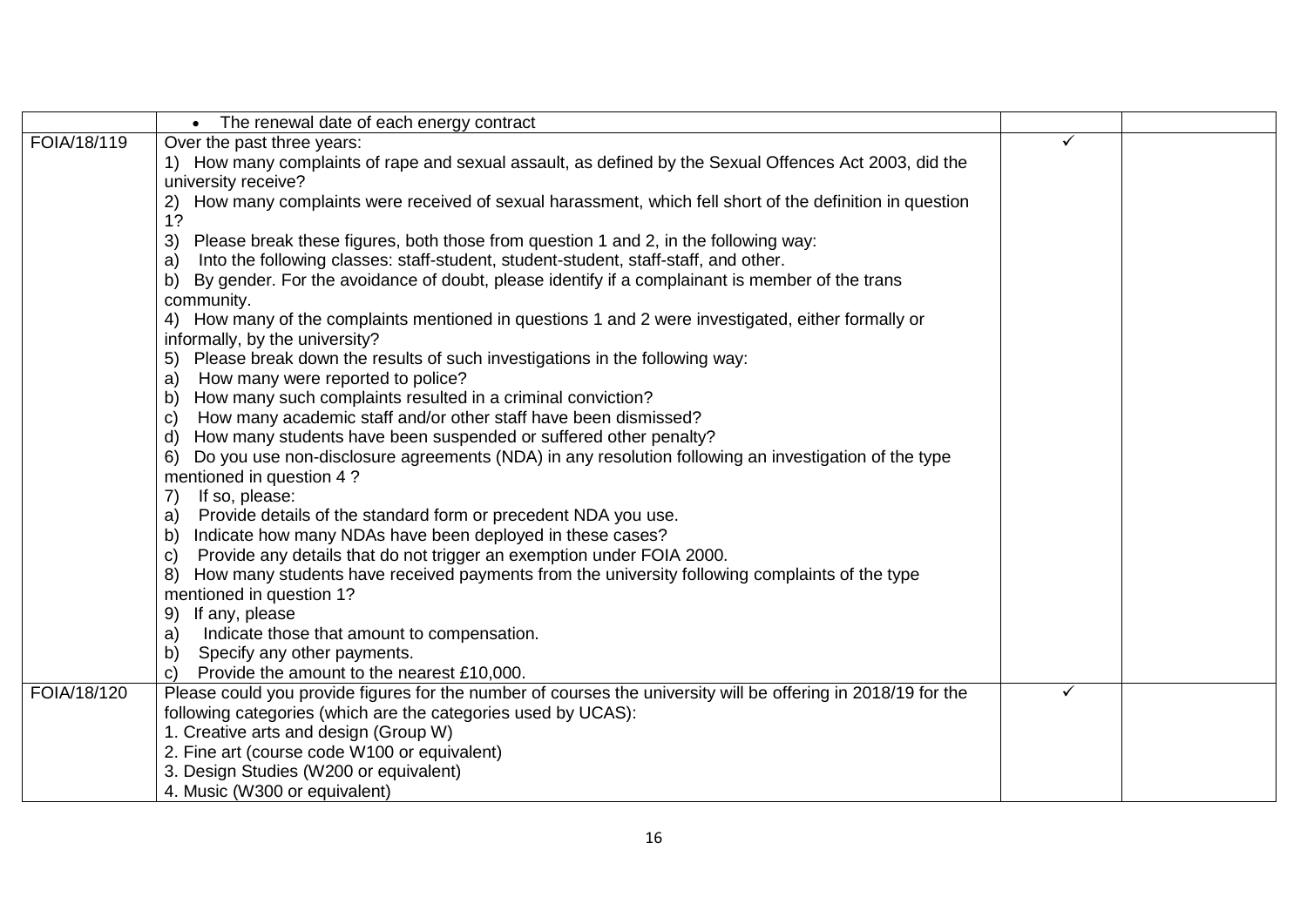|             | 5. Drama (W400 or equivalent)                                                                                                                                                                             |              |  |
|-------------|-----------------------------------------------------------------------------------------------------------------------------------------------------------------------------------------------------------|--------------|--|
|             | 6. Dance (W500 or equivalent)                                                                                                                                                                             |              |  |
|             | 7. Cinematics/photography (W600 or equivalent)                                                                                                                                                            |              |  |
|             | 8. Crafts (W700 or equivalent)                                                                                                                                                                            |              |  |
|             | 9. Creative/imaginative writing (W800 or equivalent)                                                                                                                                                      |              |  |
|             | In addition, please could you provide the same data for the years 2012-13 to 2017-18.                                                                                                                     |              |  |
| FOIA/18/121 | 1. The university's current policy on how such accommodation should be allocated                                                                                                                          | ✓            |  |
|             | 2. All guidance issued since 1 Jan 2017 to those responsible for doing the allocation                                                                                                                     |              |  |
|             | 3. A list of all factors that are taken into account in room allocation and an explanation of how they are taken                                                                                          |              |  |
|             | into account                                                                                                                                                                                              |              |  |
|             | 4. If the process is done by computer, an explanation of the algorithm used (or if you cannot supply this, then                                                                                           |              |  |
|             | please supply the programme code)                                                                                                                                                                         |              |  |
|             | 5. A copy of the blank form(s) that new undergraduates are asked to fill out when requesting first year                                                                                                   |              |  |
|             | university accommodation                                                                                                                                                                                  |              |  |
| FOIA/18/122 | This request concerns the availability of counselling services from 2014/15 to 2017/18                                                                                                                    | ✓            |  |
|             | 1. How many students were registered at your university?                                                                                                                                                  |              |  |
|             | 2. How many FTE counsellors/ psychologists were employed?                                                                                                                                                 |              |  |
|             | 3. How many students (in percentage of total students registered) reported mental health problems? (i.e.                                                                                                  |              |  |
| FOIA/18/123 | 6% of all students contacted your counselling services)                                                                                                                                                   | ✓            |  |
|             | 1. Please could you list all your IBMS accredited courses your institution currently run?<br>2. Approximately how many hours of teaching time is dedicated to Point of Care Testing/ Near patient testing |              |  |
|             | on each of your IBMS accredited courses?                                                                                                                                                                  |              |  |
|             | 3. Please could you provide any leaning outcomes relating to Point of Care Testing/ Near patient testing and                                                                                              |              |  |
|             | how are they assessed?                                                                                                                                                                                    |              |  |
|             | 4. Please could you provide the learning outcomes used to meet the HCPC Standards of proficiency for                                                                                                      |              |  |
|             | biomedical scientists for standards 14.26 and 14.16 and how are they assessed?                                                                                                                            |              |  |
| FOIA/18/124 | Please you could release any risk assessment/risk register/analysis/reports/other documents looking at the                                                                                                | ✓            |  |
|             | impact of Brexit on Ulster University                                                                                                                                                                     |              |  |
| FOIA/18/125 | The number of registered students with a visual impairment                                                                                                                                                | $\checkmark$ |  |
|             | The number of students with visual impairments that are text to speech users                                                                                                                              |              |  |
|             | The number of students with visual impairments that are screen reader users                                                                                                                               |              |  |
|             | The total number of students                                                                                                                                                                              |              |  |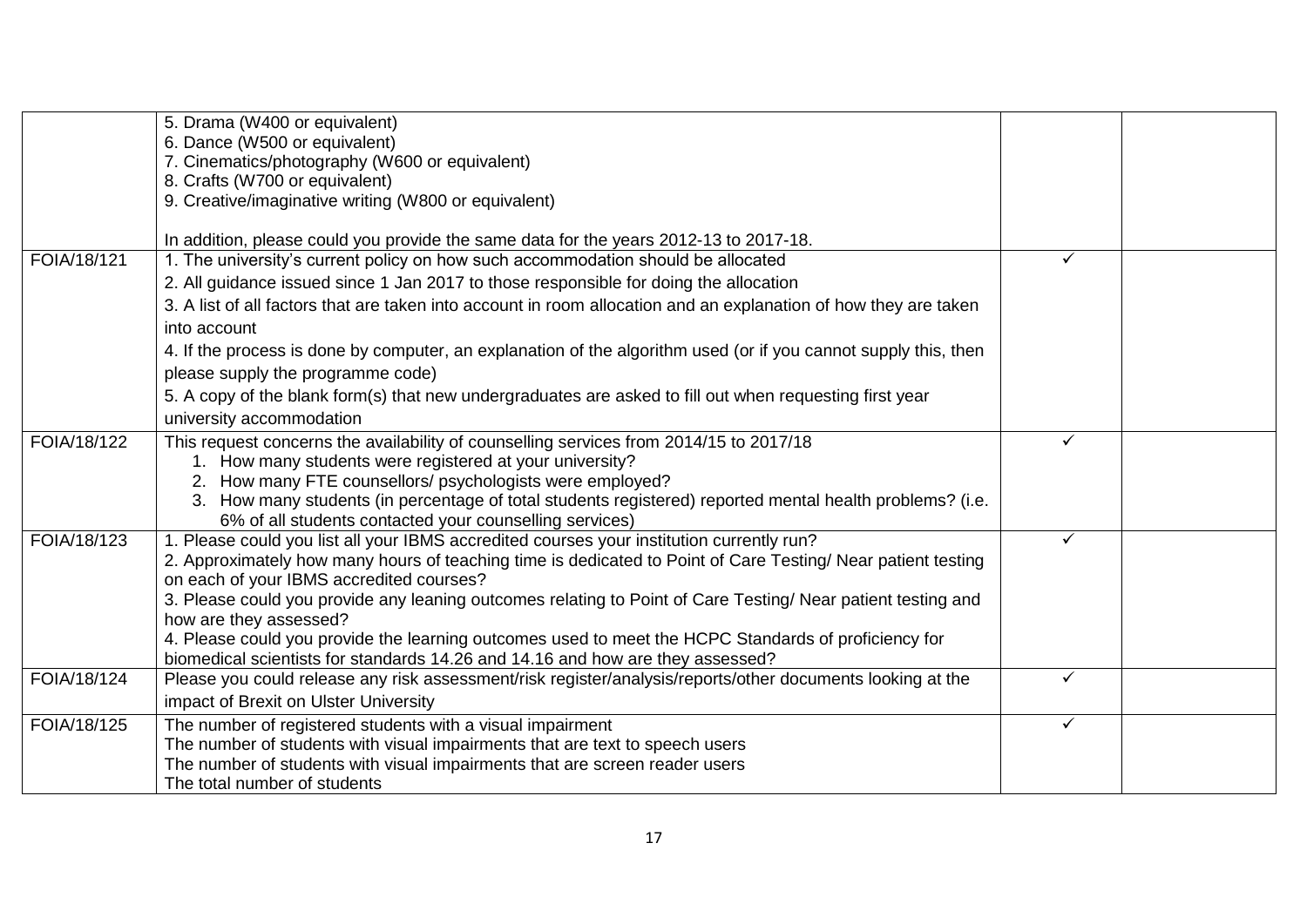| FOIA/18/126 | Figures relating to non-continuation/retention rates at the University under categories similar to the HESA<br>non-continuation data.                                                                                                                                                                                                        |   |  |
|-------------|----------------------------------------------------------------------------------------------------------------------------------------------------------------------------------------------------------------------------------------------------------------------------------------------------------------------------------------------|---|--|
|             | No. of undergraduate students who were due to graduate from their first degree in 2016/17 how many                                                                                                                                                                                                                                           |   |  |
|             | students, broken down by each subject area (using the JACS subject areas used by HESA).                                                                                                                                                                                                                                                      |   |  |
|             | Moved to a different course at the same institution without completing their first degree – per subject<br>area.                                                                                                                                                                                                                             |   |  |
|             | Moved to a different HE institution before they had completed their degree at your university – per<br>subject area.                                                                                                                                                                                                                         |   |  |
|             | Dropped out of HE completely without completing their degree - per subject area.                                                                                                                                                                                                                                                             |   |  |
|             | Failed their course - per subject area.                                                                                                                                                                                                                                                                                                      |   |  |
|             | Copies of documentation, briefing papers, correspondence or emails from the last two years held by the<br>university relating to drop out rates, retention rates, non-continuation etc.                                                                                                                                                      |   |  |
|             | I would also like to know what the University's overall drop-out rate and course failure rate was 10 years ago<br>for the cohort due to graduate in 2007/08.                                                                                                                                                                                 |   |  |
|             | If the 2016/17 data is not available, please provide the detailed breakdown requested above for 2015/16<br>instead and overall figures for 10 years prior to this (2006/07                                                                                                                                                                   |   |  |
| FOIA/18/127 | 1. The number of students who died by suicide while enrolled on an academic course at this university for<br>each academic year since the academic year ending summer 2000; broken down by gender, age at death,<br>and level of study (undergraduate, postgraduate taught, or postgraduate research).                                       | ✓ |  |
|             | 2. The number of students who dropped out of an academic course that they were enrolled on at this<br>university due to mental health problems for each academic year since the academic year ending 2000;<br>broken down by gender, age upon leaving, and level of study (undergraduate, postgraduate taught, or<br>postgraduate research). |   |  |
|             | 3. The total number of students enrolled on an academic course at this university for each academic year<br>since the academic year ending summer 2000; broken down by gender, age bracket $(<20, 21 - 24, 25 - 29,$<br>30+), and level of study (undergraduate, postgraduate taught, or postgraduate research).                             |   |  |
| FOIA/18/128 | This FOI request relates to, Business Strategy BMG527 CRN 35401 for the period Semester 1 2016/17 to                                                                                                                                                                                                                                         | ✓ |  |
|             | Semester 2 2017/18                                                                                                                                                                                                                                                                                                                           |   |  |
|             | 1. How many students registered for this module?                                                                                                                                                                                                                                                                                             |   |  |
|             | 2. What was the average mark awarded for the Assignment in this module?                                                                                                                                                                                                                                                                      |   |  |
|             | 3. What was the average mark for each of the individually developed sections in the assignment as<br>outlined in the module handbook?                                                                                                                                                                                                        |   |  |
|             | 4. What was the average mark awarded for the examination in this module?                                                                                                                                                                                                                                                                     |   |  |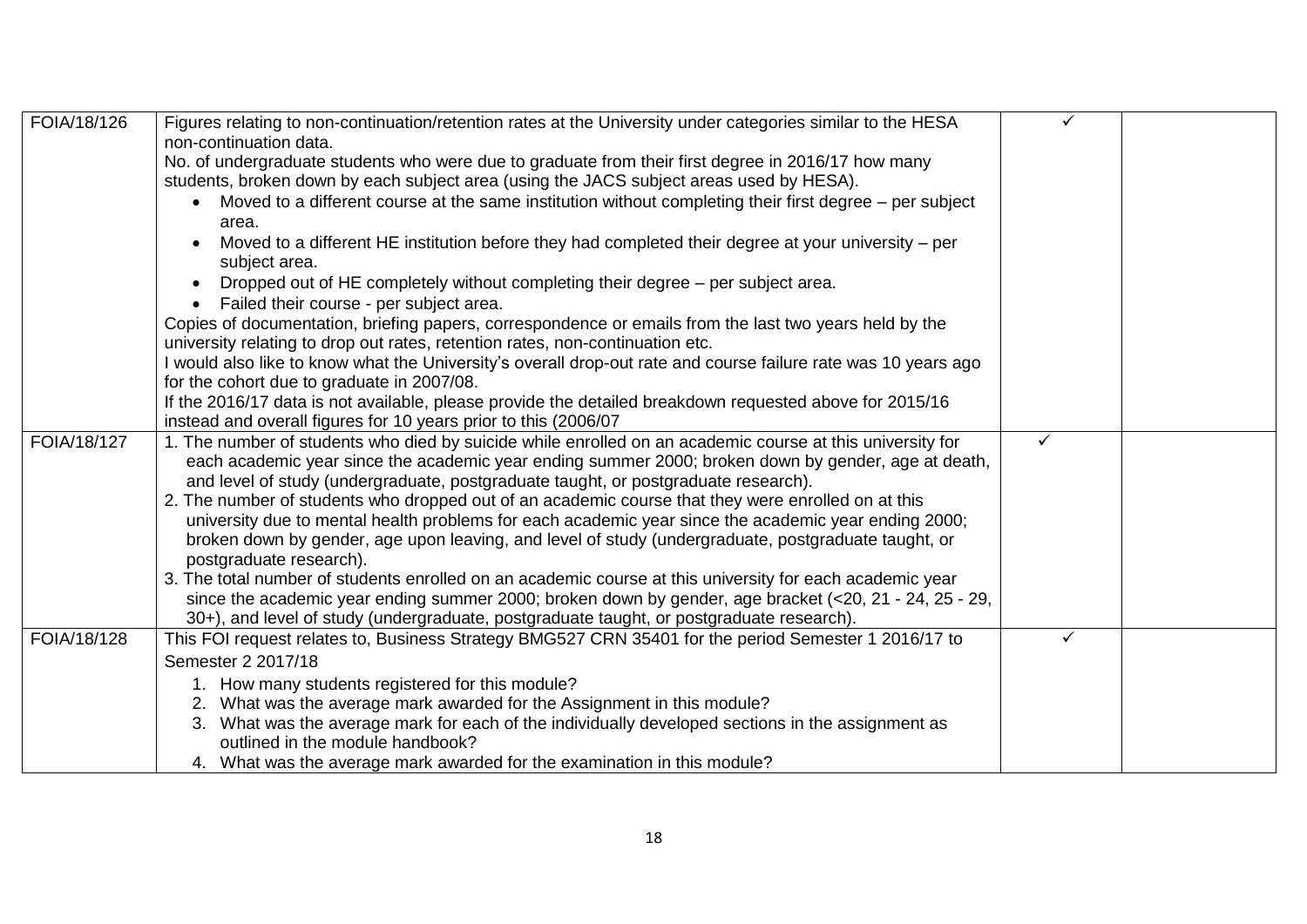| FOIA/18/129 | The total number of emails received by any university email address from the below named senders between<br>1st September 2017 and 12th July 2018.                                                                                                                            | ✓            |  |
|-------------|-------------------------------------------------------------------------------------------------------------------------------------------------------------------------------------------------------------------------------------------------------------------------------|--------------|--|
| FOIA/18/130 | Procedures for dealing with issues of potential patient harm identified in MPharm and postgraduate pharmacy<br>students' assessments are dealt with in your university please.                                                                                                | $\checkmark$ |  |
| FOIA/18/131 | Q1 At present, how does University of Ulster define antisemitism for disciplinary purposes?                                                                                                                                                                                   | $\checkmark$ |  |
|             | Q1a If University of Ulster has adopted the International Holocaust Remembrance Alliance's definition of<br>antisemitism for disciplinary purposes (see antisemitism.uk/definition for the full text) has it been adopted in<br>full, inclusive of all examples listed?       |              |  |
|             | Q1b If University of Ulster has adopted the International Holocaust Remembrance Alliance's definition of<br>antisemitism, when did it do so?                                                                                                                                  |              |  |
|             | Q1c If University of Ulster has not adopted the International Holocaust Remembrance Alliance's definition of<br>antisemitism, is it currently considering adopting it, and if so, when is a decision expected to be made?                                                     |              |  |
|             | Q2 How many allegations of antisemitism did University of Ulster log in the 2017/2018 academic year now<br>ended?                                                                                                                                                             |              |  |
|             | Q3 In the event of an antisemitic hate crime being brought to the attention of University of Ulster, is there a<br>procedure in place to ensure that the police are automatically informed?                                                                                   |              |  |
|             | Q4 Does University of Ulster publish the results of its disciplinary hearings? If it does not, what is the reason?                                                                                                                                                            |              |  |
|             | Q5 What dedicated pastoral care is provided for Jewish students in the event that they experience<br>antisemitism at University of Ulster?                                                                                                                                    |              |  |
|             | Q6a Who is the person we should notify in relation to potentially anti-semitic speakers and events at<br>University of Ulster, for example speakers of concern under Prevent, the government's counter-extremism<br>strategy, and what is their name and contact information? |              |  |
|             | Q6b Who should we contact in the event of that person's non-availability, and how should we reach them?                                                                                                                                                                       |              |  |
|             | Q7 What training on antisemitism has been provided for academic and administrative staff in general at<br>University of Ulster?                                                                                                                                               |              |  |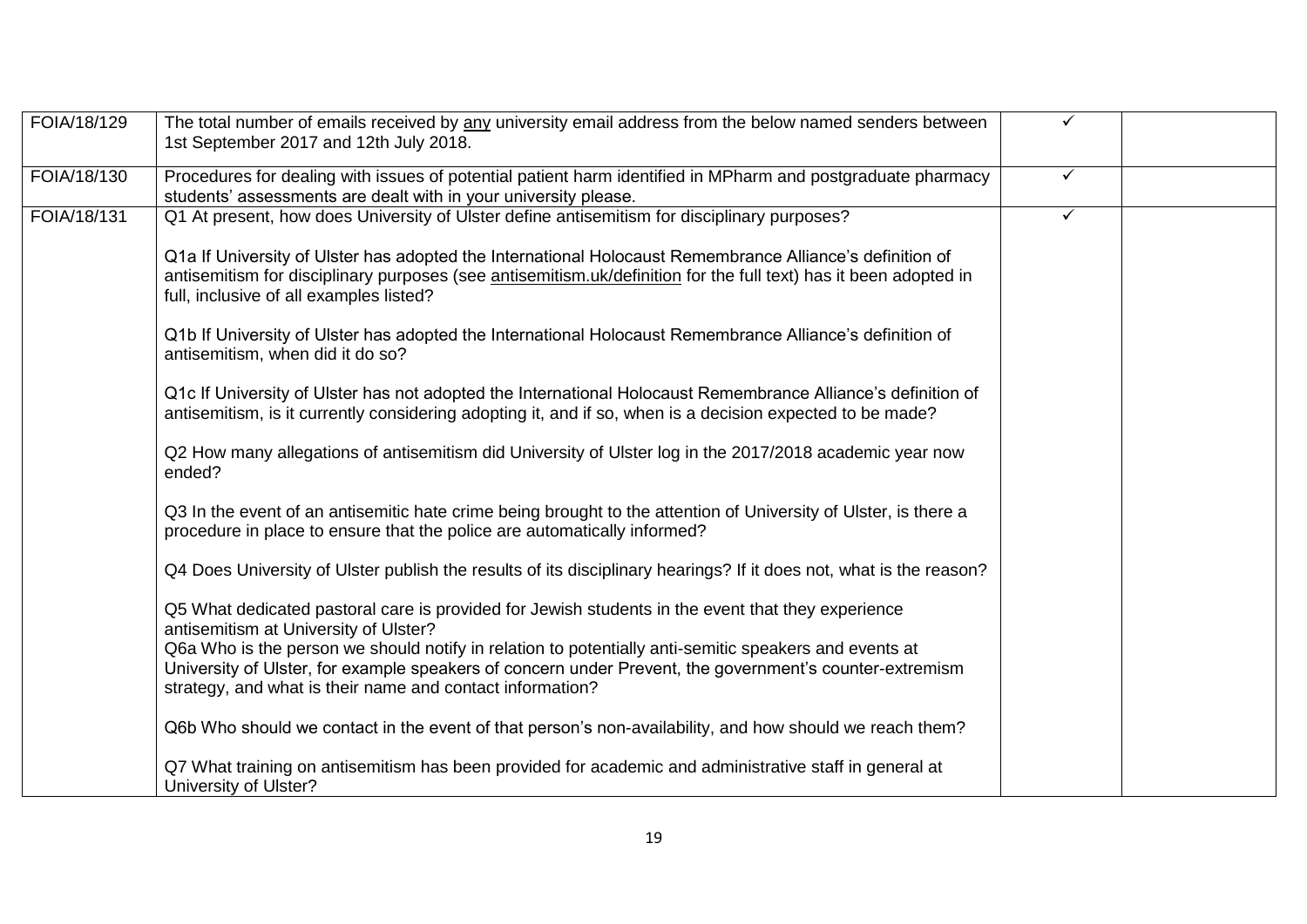|             | Q8 What training on antisemitism has been delivered to those staff at University of Ulster who are specifically              |              |  |
|-------------|------------------------------------------------------------------------------------------------------------------------------|--------------|--|
|             | responsible for vetting prospective speakers under Prevent?                                                                  |              |  |
| FOIA/18/132 | How many non-UK EU nationals currently work at your organisation? Please could I have this                                   | ✓            |  |
|             | information broken down by nationality and position?                                                                         |              |  |
|             | 2.<br>How many non-UK EU nationals have left the organisation in the last twelve months, and how many                        |              |  |
|             | have left in each of the previous three years? (2016,2017 and 2018 thus far). Can I have that broken                         |              |  |
|             | down by year.                                                                                                                |              |  |
| FOIA/18/133 | Network Provider(s) - network provider name e.g. EE, Telefonica, Vodafone, Three<br>$\mathbf 1$ .                            | $\checkmark$ |  |
|             | Annual Average Spend- Can you please provide me with the average annual spend over the 3 years. If<br>2.                     |              |  |
|             | this is a new contract can you please provide the estimated annual spend.                                                    |              |  |
|             | Number of Connections- Number of connections for each network provider. Please split the connection<br>3.                    |              |  |
|             | into the following, Voice Only, Voice and Data and Data. Please provide me with a figure for each one                        |              |  |
|             | including if the organisation doesn't have any.                                                                              |              |  |
|             | Duration of the contract- please state if the contract also includes contract extensions for each provider.<br>4.            |              |  |
|             | Contract Start Date- please can you provide me with the start date of the signed agreement. Please do<br>5.                  |              |  |
|             | not provide me with the framework contract date I require the contract dates of the signed agreement.                        |              |  |
|             | Contract Expiry Date- please can you provide me with the expiry date of the signed agreement. Please<br>6.                   |              |  |
|             | do not provide me with the framework contract date I require the contract dates of the signed agreement.                     |              |  |
|             | If the contract is rolling please state.                                                                                     |              |  |
|             |                                                                                                                              |              |  |
|             | Contract Review Date- Please can you provide me with a date on when the organisation plans to review<br>7.<br>this contract. |              |  |
|             | The person within the organisation responsible for this particular contract. Contact details Contact<br>8.                   |              |  |
|             | Name, Job Title, Contact Number and direct email address for each network provider? If full contact                          |              |  |
|             | details cannot be provided please send me their actual job title.                                                            |              |  |
| FOIA/18/134 |                                                                                                                              | $\checkmark$ |  |
|             | Figures for student intake (undergrad and postgrad) at Ulster University for the past ten years.                             |              |  |
| FOIA/18/135 | For the academic year 2017-2018                                                                                              | ✓            |  |
|             | 1. The number of registered students with a visual impairment                                                                |              |  |
|             | The number of students are text to speech users                                                                              |              |  |
|             | The number of students are screen reader users<br>4. The total number of students                                            |              |  |
| FOIA/18/136 | Details of Local Area Network (LAN) contracts                                                                                | $\checkmark$ |  |
|             |                                                                                                                              |              |  |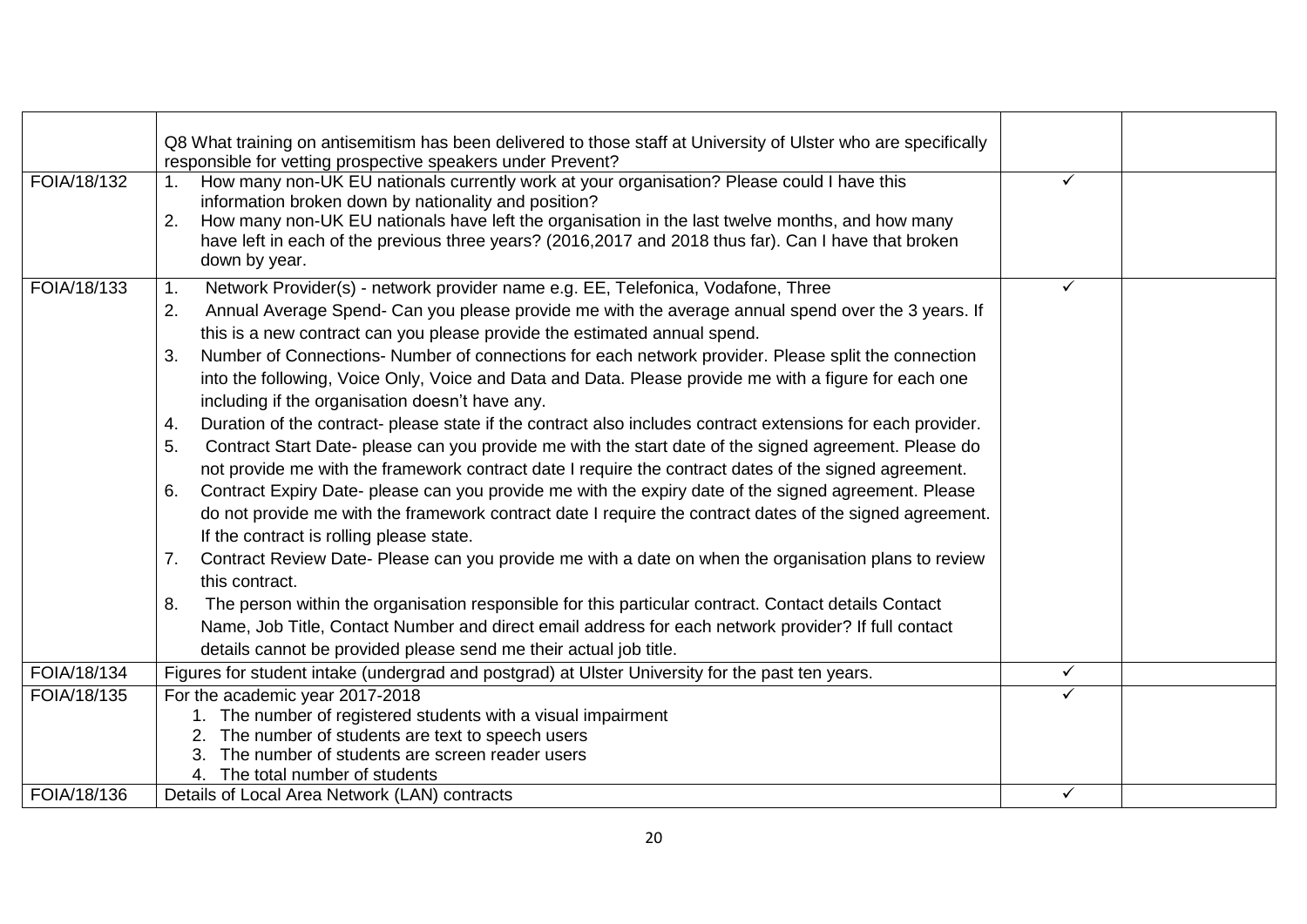| FOIA/18/137 | 1. No. of students who have deferred their studies/taken a leave of absence until the following academic                                                                                         | ✓ |  |
|-------------|--------------------------------------------------------------------------------------------------------------------------------------------------------------------------------------------------|---|--|
|             | year on mental health grounds.                                                                                                                                                                   |   |  |
|             | 2. Has there been an increase or decrease in the last decade.                                                                                                                                    |   |  |
| FOIA/18/138 | The number of students who received at least one individual counselling session (i.e. one-on-one<br>$1_{\cdot}$                                                                                  | ✓ |  |
|             | counselling, as opposed to group sessions etc) each academic year since 2008/09                                                                                                                  |   |  |
|             | 2. If you do not have data for individual counselling sessions, then we would please like the data of                                                                                            |   |  |
|             | counselling in general (i.e. including group sessions).                                                                                                                                          |   |  |
|             | 3. The total budget of the counselling service each academic year since 2008/09.                                                                                                                 |   |  |
|             | 4. A demographic breakdown of students using the counselling service, including:                                                                                                                 |   |  |
|             | 5. Undergraduate vs postgraduate                                                                                                                                                                 |   |  |
|             | 6. Male and female                                                                                                                                                                               |   |  |
|             | 7. The total population of the University itself, including all student types (i.e. not just undergrads and<br>postgrads, but also executive masters students, etc) for each year since 2008/09. |   |  |
| FOIA/18/139 | 1) How many students were disciplined for bullying over the last five academic years (2013-14 to 2017-                                                                                           | ✓ |  |
|             | 2018)? Please break this down by year and provide details of whether complaint was brought by                                                                                                    |   |  |
|             | student/staff, gender and university department of those involved, where possible.                                                                                                               |   |  |
|             | 2) How many students were dismissed for bullying over the last five academic years. Please break this down                                                                                       |   |  |
|             | by year and provide details of whether complaint was brought by student/staff, gender and university                                                                                             |   |  |
|             | department of those involved, where possible.                                                                                                                                                    |   |  |
|             | 3) How many staff were disciplined for bullying over the last five academic years. Please break this down by                                                                                     |   |  |
|             | year and provide details of whether complaint was brought by student/staff, gender and university                                                                                                |   |  |
|             | department of those involved, where possible.                                                                                                                                                    |   |  |
|             | 4) How many staff were dismissed for bullying over the last five academic years? Please break this down by                                                                                       |   |  |
|             | year and provide details of whether complaint was brought by student/staff, gender and university                                                                                                |   |  |
|             |                                                                                                                                                                                                  |   |  |
|             | department of those involved, where possible.                                                                                                                                                    |   |  |
|             | 5) Has any legal action been taken against your University over the last five academic years due to a bullying                                                                                   |   |  |
|             | case? Please break this down by year and provide details of whether complaint was brought by                                                                                                     |   |  |
|             | student/staff, gender and university department of those involved, where possible.                                                                                                               |   |  |
|             | 6) How much has your university spent in legal fees in connection with bullying complaints over the last five                                                                                    |   |  |
|             | academic years broken down by year.                                                                                                                                                              |   |  |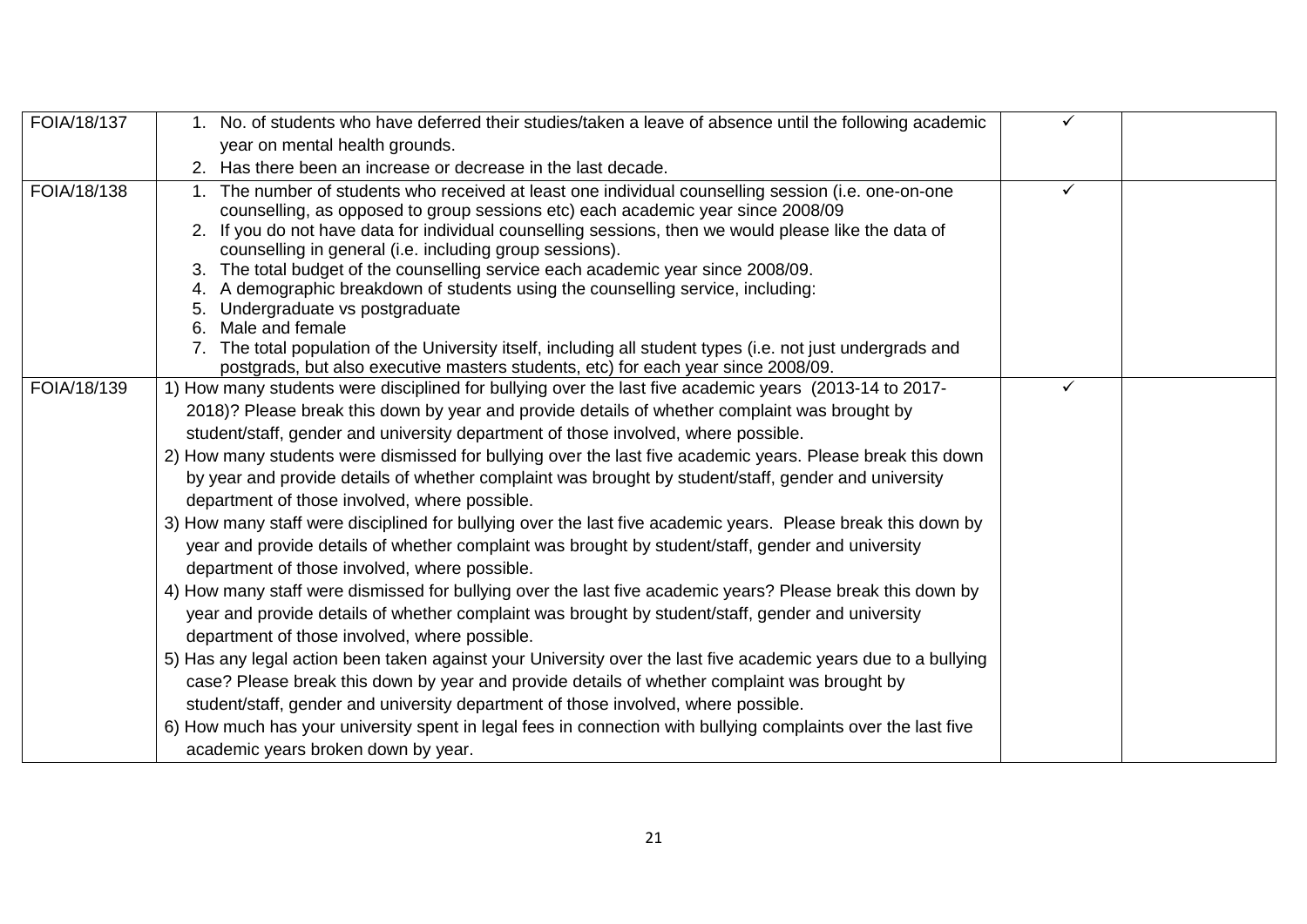|             | 7) Has your university used non-disclosure agreement settlements in relation to bullying complaints over the                                                                  |   |  |
|-------------|-------------------------------------------------------------------------------------------------------------------------------------------------------------------------------|---|--|
|             | last five academic years? If so, please provide the numbers and sums of money paid out, broken down by                                                                        |   |  |
|             | year.                                                                                                                                                                         |   |  |
| FOIA/18/140 | Does your university have a bullying policy in place? Please provide a link to it and state when it was last<br>updated.                                                      | ✓ |  |
|             | How many complaints have been made during the academic years 2013/14 to 2017/18 about workplace<br>bullying?                                                                  |   |  |
|             | Please break this information down by year and state whether the complaint was made by:                                                                                       |   |  |
|             | a) staff - please provide detail on whether academic or non-academic and seniority if possible<br>b) student                                                                  |   |  |
|             | Please say whether it was made against                                                                                                                                        |   |  |
|             | a) staff - please provide detail on whether academic or non-academic and seniority if possible<br>b) student                                                                  |   |  |
|             | Where applicable, please state what university department the staff or students making and receiving the                                                                      |   |  |
|             | complaints were from, the gender of those involved and the grade of seniority of those involved.                                                                              |   |  |
|             | How many complaints made in the last five academic years (2013-14, 2014-15, 2015-16, 2016-17, 2017-2018)<br>about bullying were investigated? Please break this down by year. |   |  |
| FOIA/18/141 | Number of applications and admissions for nursing courses (including specific statistics for mental health<br>nursing) for the academic years 2015/16 to 2018/2019            | ✓ |  |
| FOIA/18/142 | 1. How does the university monitor international students' engagement with and attendance at their                                                                            | ✓ |  |
|             | programme of study?                                                                                                                                                           |   |  |
|             | 1.1 Are there any differences in the ways that international undergraduate, postgraduate and PhD students                                                                     |   |  |
|             | are monitored? If so, what are the differences?                                                                                                                               |   |  |
|             | 2. How does this differ from the ways home students are monitored?                                                                                                            |   |  |
|             | 3. Which staff at the university are responsible for recording evidence of individual international student's                                                                 |   |  |
|             | compliance with their immigration and visa requirements?                                                                                                                      |   |  |
|             | 4. Have staff received guidance from the university on the government's 'hostile environment' policy (to curb                                                                 |   |  |
|             | illegal immigration) and how it should be applied in the university?                                                                                                          |   |  |
|             | 4.1 If so, please provide a copy of this guidance.                                                                                                                            |   |  |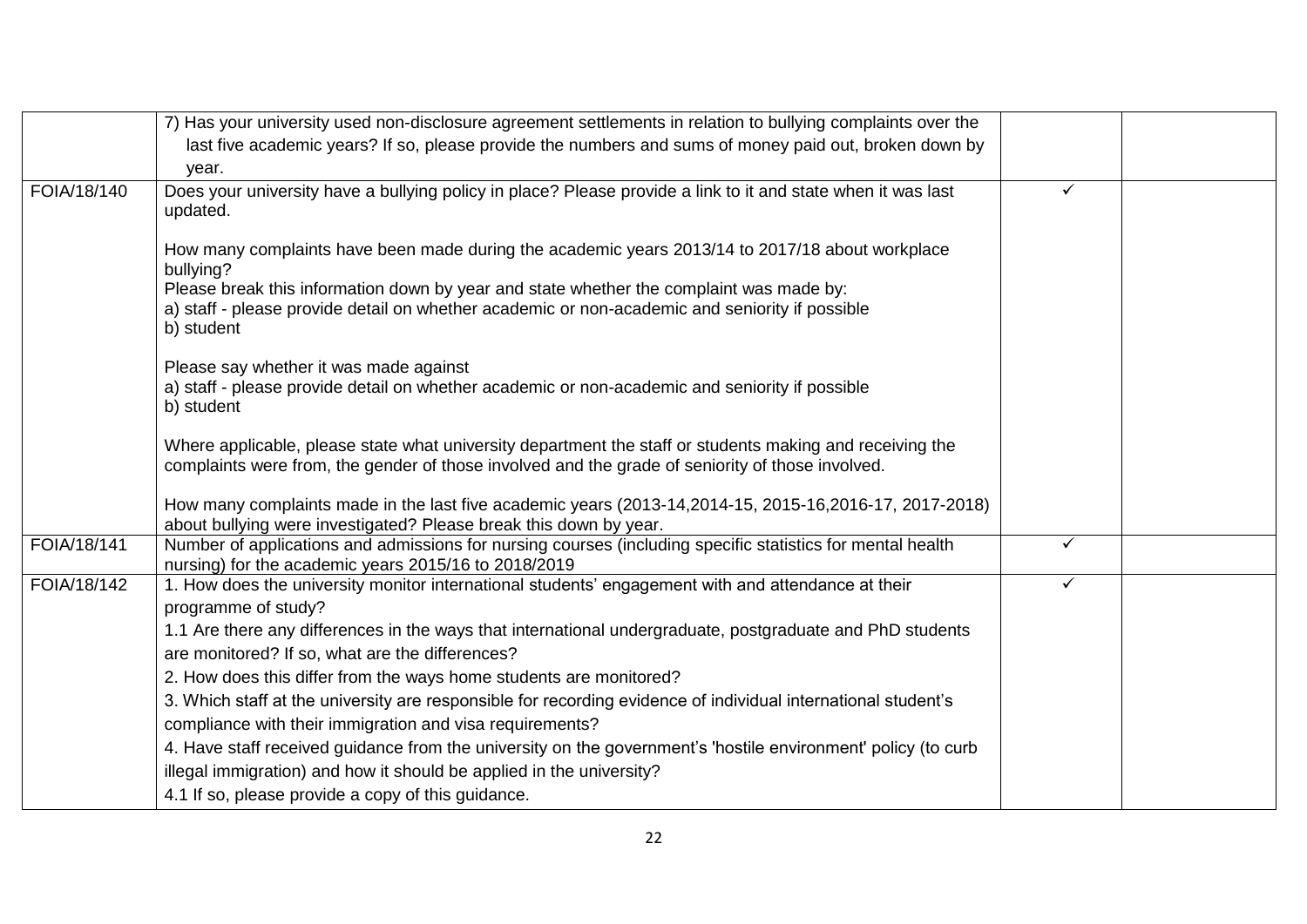|             | 5. Has the university introduced any penalties for staff who fail to adequately monitor students' compliance                                                                         |   |  |
|-------------|--------------------------------------------------------------------------------------------------------------------------------------------------------------------------------------|---|--|
|             | with their visa and immigration requirements?                                                                                                                                        |   |  |
|             | 5.1 If so, what are those penalties?                                                                                                                                                 |   |  |
|             | 6. Have any students not complied with and/or breached their immigration and/or visa requirements in the                                                                             |   |  |
|             | past five years?                                                                                                                                                                     |   |  |
|             | 6.1 If so, how is this recorded?                                                                                                                                                     |   |  |
|             | 6.2 If this is recorded, how many students were non-compliant and/or in breach in the last two academic                                                                              |   |  |
|             | years (2016-17, 2017-18)? Please provide a year-by-year breakdown.                                                                                                                   |   |  |
|             | 7. How does the university monitor international staff, including those on short-term and temporary contracts,                                                                       |   |  |
|             | differently from other staff?                                                                                                                                                        |   |  |
|             | 8. Have any international staff, including those on short-term and temporary contracts, breached their                                                                               |   |  |
|             | immigration and/or visa requirements in the past five years?                                                                                                                         |   |  |
|             | 8.1 If so, is this centrally recorded?                                                                                                                                               |   |  |
|             | 8.2 If it is centrally recorded, how many staff – including, if recorded, those on short-term and temporary                                                                          |   |  |
|             | contracts – were in breach in the current and previous academic year?                                                                                                                |   |  |
|             | 9. When was the university last audited by the Home Office/UK Visas and Immigration to check its                                                                                     |   |  |
|             | compliance with their immigration and visa guidelines?                                                                                                                               |   |  |
|             | 9.1 Has the university ever been found in breach of these guidelines by the Home Office/UKVI?                                                                                        |   |  |
| FOIA/18/143 | Request the for the time period 1 January 2017 to 30 June 2018:                                                                                                                      | ✓ |  |
|             | Number of complaints relating to sexual misconduct made to the university                                                                                                            |   |  |
|             | Gender of complainants making sexual misconduct allegations                                                                                                                          |   |  |
|             | Proportions of complaints that are staff/staff, staff/student, student/staff, student/student, and<br>$\circ$                                                                        |   |  |
|             | 'other'                                                                                                                                                                              |   |  |
|             | Number of disciplinary procedure investigations relating to sexual misconduct<br>Disciplinary outcomes relating to sexual misconduct- le. number of complaints upheld and punishment |   |  |
|             | actions                                                                                                                                                                              |   |  |
| FOIA/18/144 | How many undergraduate students began three-year pre-registration nursing degree courses at your<br>1.                                                                               | ✓ |  |
|             | university in the academic year 2014?                                                                                                                                                |   |  |
|             | How many undergraduate students completed this three-year pre-registration nursing degree course at<br>2.                                                                            |   |  |
|             | your university in 2017?                                                                                                                                                             |   |  |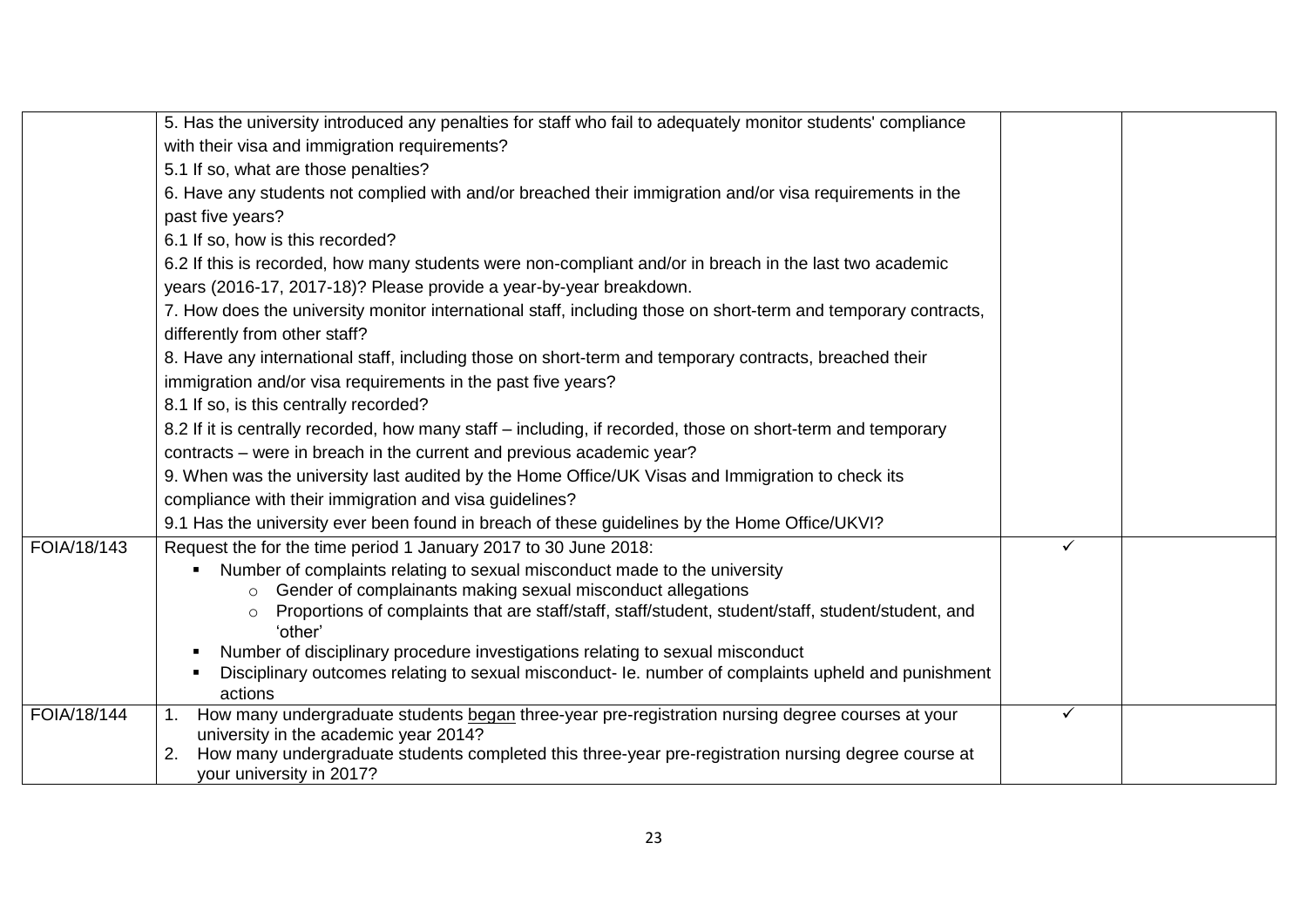|             | How many undergraduate students began four-year pre-registration nursing degree courses at your<br>3.<br>university in 2013?<br>How many undergraduate students completed this four-year pre-registration nursing degree course at<br>4.<br>your University in 2017?<br>If relevant, how many undergraduate students began three-year pre-registration midwifery degree<br>5.<br>courses at your university in 2014?<br>How many undergraduate students <i>completed</i> this three-year pre-registration midwifery degree course at<br>6.<br>your university in 2017?                                                                                                                                                                                                                                                                                                                                                                                                                                               |  |
|-------------|----------------------------------------------------------------------------------------------------------------------------------------------------------------------------------------------------------------------------------------------------------------------------------------------------------------------------------------------------------------------------------------------------------------------------------------------------------------------------------------------------------------------------------------------------------------------------------------------------------------------------------------------------------------------------------------------------------------------------------------------------------------------------------------------------------------------------------------------------------------------------------------------------------------------------------------------------------------------------------------------------------------------|--|
|             | How many undergraduate students began four-year pre-registration midwifery degree courses at your<br>university in 2013?<br>How many undergraduate students <i>completed</i> this four-year pre-registration midwifery degree course at<br>8.<br>your university in 2017?<br>If relevant, how many students began nursing degree apprenticeships in 2017-18?<br>9.<br>10. How many of these students are still registered on the course?                                                                                                                                                                                                                                                                                                                                                                                                                                                                                                                                                                             |  |
| FOIA/18/145 | 1. Between 2014 and 2017, how many non-disclosure agreements were signed by individuals who were<br>$\checkmark$<br>leaving the employment of the university?<br>2. Of these NDAs, how many included a financial payment to the departing individual, and what was the total<br>value of those payments?                                                                                                                                                                                                                                                                                                                                                                                                                                                                                                                                                                                                                                                                                                             |  |
| FOIA/18/146 | 1. Do you have a procurement policy which supports the use of UK Government IT procurement<br>✓<br>frameworks, such as G-Cloud and Digital Outcomes and Specialists?<br>2. Has your organisation adopted a strategy or IT policy guidance for using:<br>• Hyperscale public cloud (e.g. AWS / Azure/ Google Cloud Platform)<br>• Other cloud (e.g. UK Cloud)<br>• Software as a Service (e.g. Office 365)<br>How many on-premise data centres do you own?<br>(In this context, a 'data centre' is a secure processing facility which hosts one or more IT systems)<br>3. How many third-party data centres do you use? ( <i>i.e. for colocation</i> )<br>Do you use cloud for storing data / applications?<br>4.<br>5. Expressed in percentage terms, approximately what proportion of your data and applications are held in:<br>An on-premise data centre<br>A third-party data centre<br>Hyperscale public cloud (e.g. AWS / Azure/ Google Cloud Platform)<br>Other public cloud (e.g. UK Cloud)<br>Private cloud |  |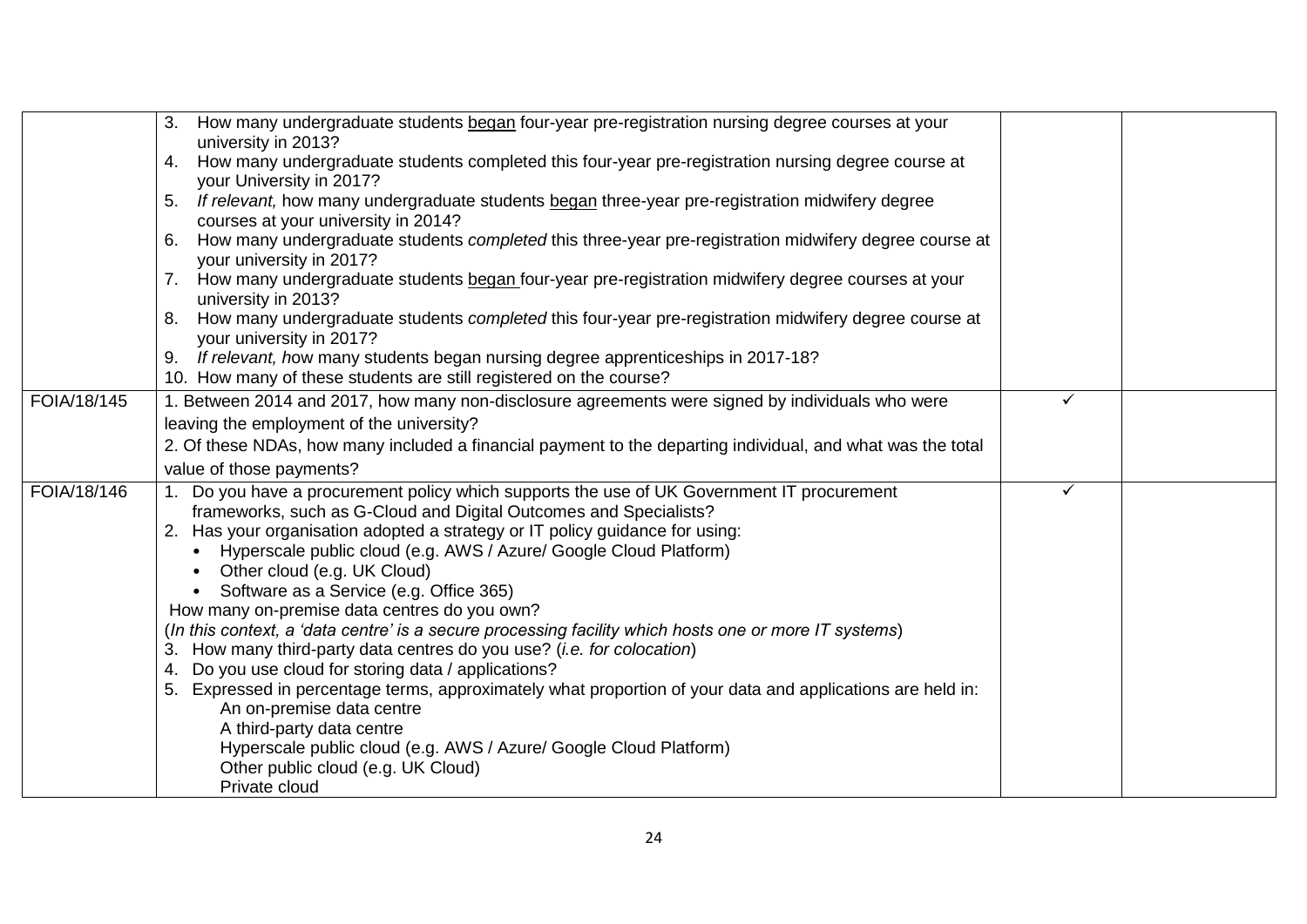|             | Is your IT primarily managed in-house or is it outsourced?                                                                                                                                                 |              |  |
|-------------|------------------------------------------------------------------------------------------------------------------------------------------------------------------------------------------------------------|--------------|--|
|             | Do you share your IT infrastructure and services with any other organisation?<br>8.                                                                                                                        |              |  |
|             | Do you have a central IT department?<br>9.                                                                                                                                                                 |              |  |
|             | 10. Who in your organisation is responsible for driving your cloud strategy?                                                                                                                               |              |  |
|             | 11. If your organisation does have a cloud strategy, what are the main drivers?                                                                                                                            |              |  |
|             | 12. In the next 12 months are you looking to procure any of the following?                                                                                                                                 |              |  |
|             | On-premise data centre                                                                                                                                                                                     |              |  |
|             | <b>Colocation facilities</b>                                                                                                                                                                               |              |  |
|             | Physical IT infrastructure                                                                                                                                                                                 |              |  |
|             | Hyperscale public cloud services (e.g. AWS / Azure/ Google Cloud Platform)                                                                                                                                 |              |  |
|             | Other public cloud services (e.g. UK Cloud)                                                                                                                                                                |              |  |
|             | Private cloud services                                                                                                                                                                                     |              |  |
|             | Outsourced IT managed services                                                                                                                                                                             |              |  |
| FOIA/18/147 | Telephone maintenance contracts                                                                                                                                                                            | ✓            |  |
| FOIA/18/148 | ICT contract(s) for Server Hardware Maintenance, Server Virtualisation Licenses and Maintenance and                                                                                                        | ✓            |  |
|             | Storage Area Network (SAN) Maintenance/Support.                                                                                                                                                            |              |  |
| FOIA/18/149 | Current numbers of overseas/foreign students, broken down by sending country, currently studying at your                                                                                                   | ✓            |  |
|             | UK university campus(es) as part of articulation/progression/advanced standing arrangements with overseas                                                                                                  |              |  |
|             | partner institutions?                                                                                                                                                                                      |              |  |
| FOIA/18/150 | Outline the measures you have in place to support students who seek help with problem gambling?                                                                                                            | ✓            |  |
|             |                                                                                                                                                                                                            |              |  |
|             | Please specify the number of times the university has been contacted by students who seek support or                                                                                                       |              |  |
| FOIA/18/151 | advice for gambling in 2013/14 to 2017-18 (with an annual breakdown and gender breakdown of students)<br>Employee numbers, salaries by gender, bonuses, resignations/NDAs, outside contractors who provide | ✓            |  |
|             | services                                                                                                                                                                                                   |              |  |
| FOIA/18/152 | QUB Research Student re: Law Graduates (2015-2020)                                                                                                                                                         | $\checkmark$ |  |
| FOIA/18/153 | 1. Start and end date of any and all contracts; including any current or scheduled tenders, relating to                                                                                                    | ✓            |  |
|             | the Recycling and Procurement of IT products involving equipment such as computers, laptops,                                                                                                               |              |  |
|             | mobile devices, mobile device accessories, printers, copiers, scanners, servers, PBX boxes,                                                                                                                |              |  |
|             | Teleconferencing equipment, tablets, point-of-sale devices and data storage.                                                                                                                               |              |  |
|             | 2. Start and end date of any and all contracts; including any current or scheduled tenders, relating                                                                                                       |              |  |
|             | to Data Eraser inline with GDPR requirements for, but not limited to, IT equipment (relevant products                                                                                                      |              |  |
|             | listed above), Mobile Devices & Tablets                                                                                                                                                                    |              |  |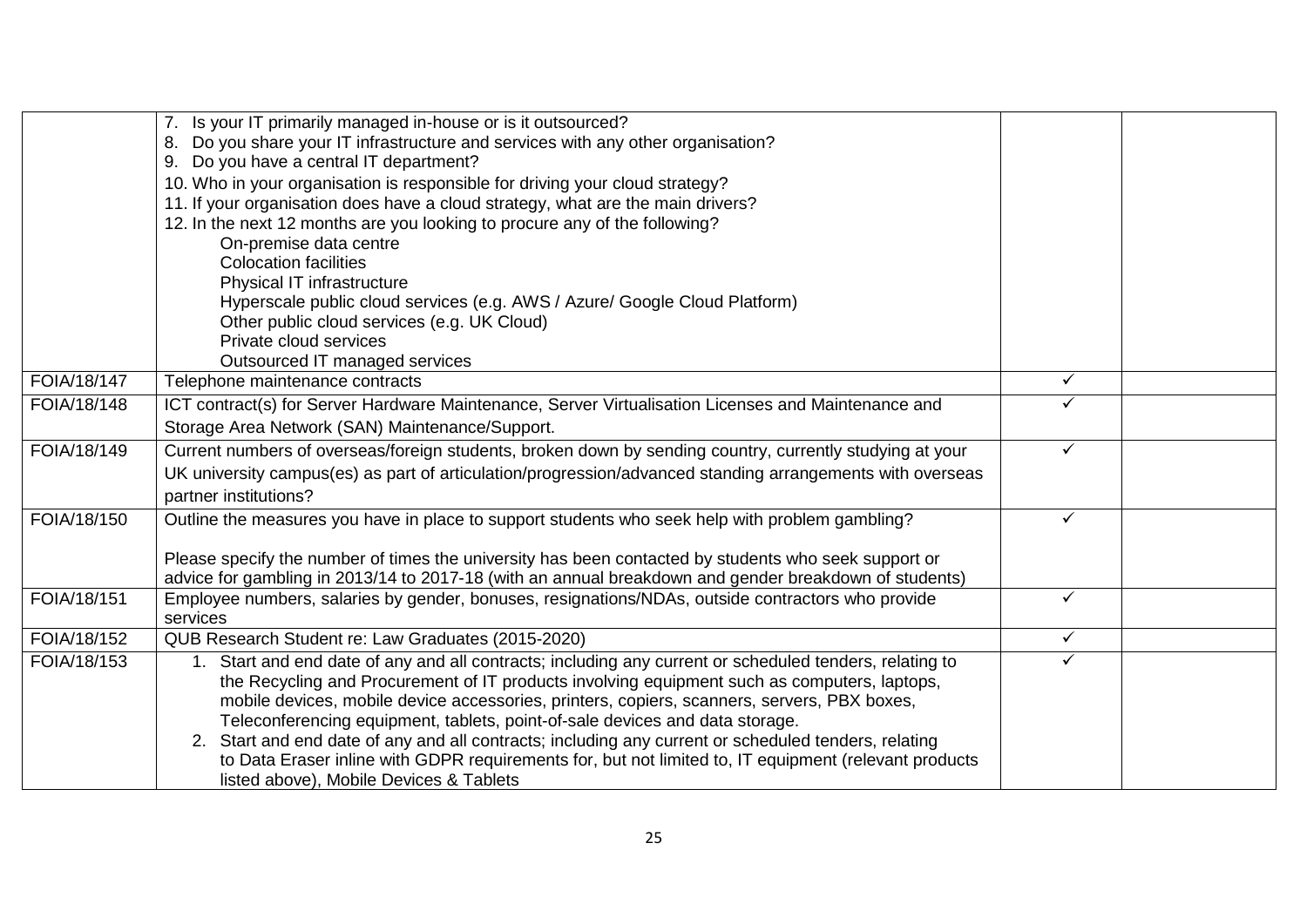| FOIA/18/154 | Tuition fees charged to bachelor's degree students on sandwich years and the costs to University of Ulster of                                                                                                            | ✓            |                 |
|-------------|--------------------------------------------------------------------------------------------------------------------------------------------------------------------------------------------------------------------------|--------------|-----------------|
|             | administering sandwich years                                                                                                                                                                                             |              |                 |
| FOIA/18/155 | Students deferring/leave of absence on health/personal grounds                                                                                                                                                           | $\checkmark$ |                 |
| FOIA/18/156 | Number of applicants for MPharm degrees at your university, broken down by ethnic group.<br>$\overline{1}$ .<br>Number of applicants offered a place to study the MPharm degree at your university, broken down by<br>2. | ✓            |                 |
|             | ethnic group                                                                                                                                                                                                             | Figures      |                 |
|             | Number of applicants given a 'contextual offer'* to study the MPharm degree at your university, broken<br>3.                                                                                                             | rounded to   |                 |
|             | down by ethnic group. If you do not use contextual data to make offers then please indicate this.                                                                                                                        |              |                 |
|             | Number of admissions tutors for the MPharm degree, broken down by ethnicity.<br>4.                                                                                                                                       | nearest 10   |                 |
| FOIA/18/157 | Number of Gypsy, Roma and Traveller students                                                                                                                                                                             | ✓            |                 |
| FOIA/18/158 | Which courses have been transferred from the Magee Campus to either Coleraine, Jordanstown or<br>1.                                                                                                                      | ✓            |                 |
|             | Belfast campuses over the past five years?                                                                                                                                                                               |              |                 |
|             |                                                                                                                                                                                                                          |              |                 |
|             | Which courses have been transferred from Coleraine, Jordanstown or Belfast to the Magee campus over<br>2.                                                                                                                |              |                 |
|             | the past five years                                                                                                                                                                                                      |              |                 |
| FOIA/18/159 | If you have been the subject of a 'software license review' or software audit in 2015-2018 by Oracle, SAP,                                                                                                               | ✓            |                 |
|             | IBM or Microsoft did they use any of the following to carry out such review or audit and if so, which:                                                                                                                   |              |                 |
|             | EY (Ernst & Young)<br>$\circ$                                                                                                                                                                                            |              |                 |
|             | KPMG,<br>$\circ$                                                                                                                                                                                                         |              |                 |
|             | Deloitte or<br>$\Omega$                                                                                                                                                                                                  |              |                 |
|             | <b>PriceWaterhouseCoopers</b><br>$\circ$                                                                                                                                                                                 |              |                 |
| FOIA/18/160 | How UK universities balance their outward facing resources in a more commercial marketing environment.                                                                                                                   | Partial      | FOIA Section 43 |
|             |                                                                                                                                                                                                                          |              | applied $-$     |
|             |                                                                                                                                                                                                                          |              | commercially    |
|             |                                                                                                                                                                                                                          |              | sensitive       |
|             |                                                                                                                                                                                                                          |              | information     |
| FOIA/18/161 | List of current enrolled students email addresses                                                                                                                                                                        | $\mathsf{X}$ | FOIA Section 40 |
|             |                                                                                                                                                                                                                          |              | applied $-$     |
|             |                                                                                                                                                                                                                          |              | personal        |
|             |                                                                                                                                                                                                                          |              | information     |
| FOIA/18/162 | 1. A Copy of your Institutes 'Criminal convictions and Rehabilitation of Offenders Act' Policies in relation to                                                                                                          | Partial      | FOIA Section 12 |
|             | admissions for health care courses (Medicine, Nursing, Midwifery, Biomedical Science, Paramedic                                                                                                                          |              | - personal      |
|             | Science)                                                                                                                                                                                                                 |              |                 |
|             |                                                                                                                                                                                                                          |              |                 |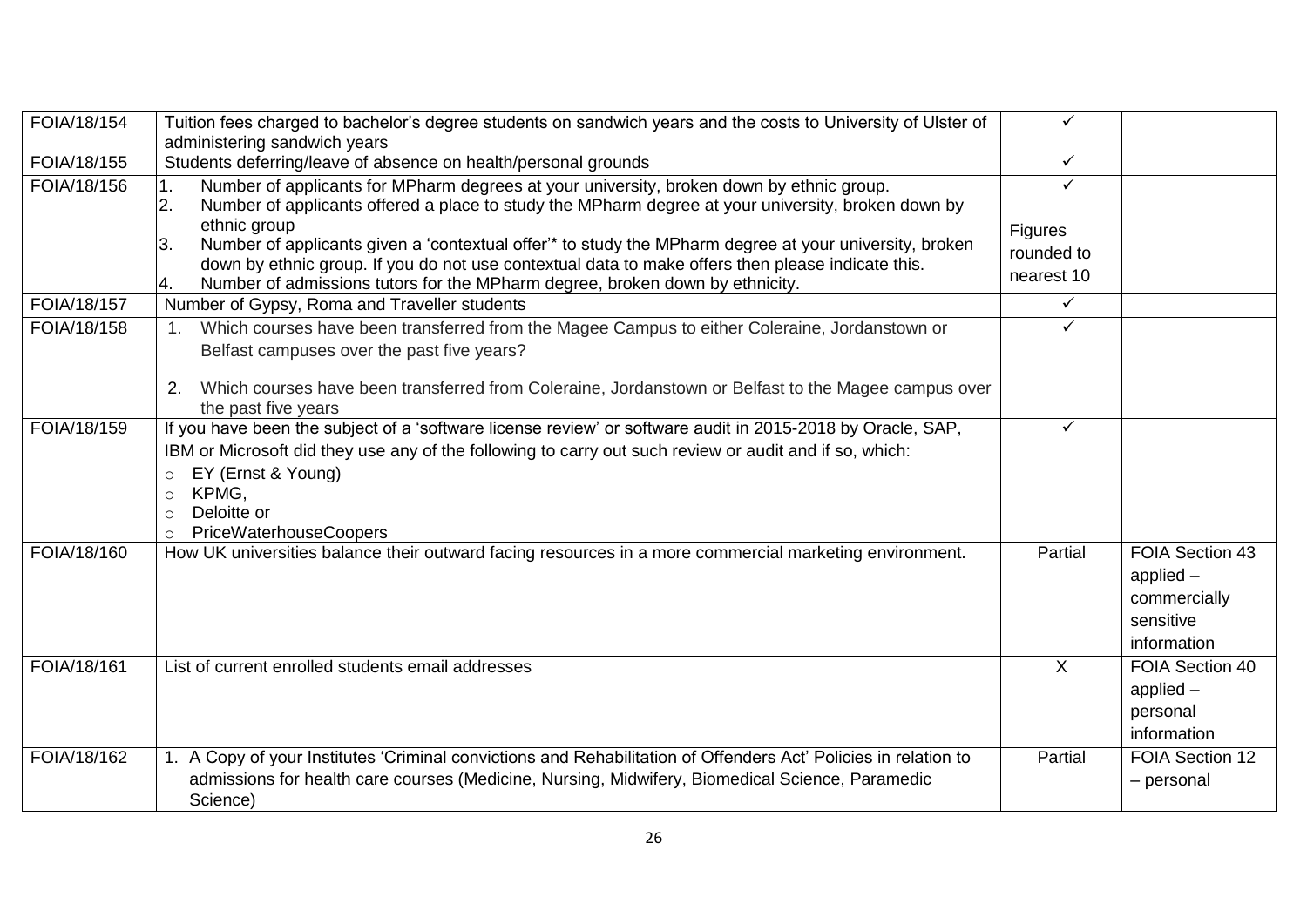|             | 2. Volume of self-disclosure of a Criminal Conviction during applications for the previous 5 years (sub               |                    | information   |
|-------------|-----------------------------------------------------------------------------------------------------------------------|--------------------|---------------|
|             | categorised by Course applied for and Year of Application)                                                            |                    | applied to    |
|             | 3. From those perspective students (request two), number of those who received invitation for interview and           |                    | questions 2-5 |
|             | those who received offers (sub categorised by Course applied for and Year of Application)                             |                    |               |
|             | 4. Number of applicants who self-disclosed and those interviewed, received offers with one or more                    |                    |               |
|             | convictions? and with a custodial prison sentence?                                                                    |                    |               |
|             | 5. Number of students admitted on health care courses with criminal convictions? with previous custodial              |                    |               |
|             | prison sentences? (sub categorised by Course applied for and Year of Application / admission)                         |                    |               |
| FOIA/18/163 | Fixed line and mobile telephony spend                                                                                 | ✓                  |               |
| FOIA/18/164 | Invalid FOI request                                                                                                   | <b>Invalid FOI</b> |               |
| FOIA/18/165 | The number of places available on the main nursing course from 2008 to 2018<br>$\mathbf{1}$ .                         | $\checkmark$       |               |
|             | The number of applicants to the main nursing course in each of those years<br>2.                                      |                    |               |
|             | 3.<br>The number of places filled on the course in each of those years. For the 2018/19 academic year, the            |                    |               |
|             | number of places that are expected to be filled.                                                                      |                    |               |
|             | The average UCAS point requirement for offers made for the main nursing course in each of those<br>4.                 |                    |               |
|             | years.                                                                                                                |                    |               |
| FOIA/18/166 | 1. The number of fires that took place in Ulster University student halls of residence in the last five years         | $\checkmark$       |               |
|             | broken down into year group (2012 / 2017)                                                                             |                    |               |
|             | 2. The number of the above fires whereby the ignition was deemed to be electrical in the last five years              |                    |               |
|             | 3. Whether these fires occurred at night or in the day                                                                |                    |               |
|             | 4. Whether these fires took place in the Kitchen, bedroom, or different room inside the student halls of<br>residence |                    |               |
| FOIA/18/167 | 1. The number of animals used in scientific procedures at the university in 2014, 2015, 2016, 2017 and                | ✓                  |               |
|             | 2018. Please break this data down by year and species of animal.                                                      |                    |               |
|             | 2. For each year please break this data down to show how many of these animals were used in procedures                |                    |               |
|             | considered to be 'severe' by the university.                                                                          |                    |               |
|             | 3. The number of animals which died as a result of scientific procedures at the university in 2014, 2015,             |                    |               |
|             | 2016, 2017 and 2018. Please break this data down by year and species of animal.                                       |                    |               |
|             | 4. The type of experiments carried out on living animals.                                                             |                    |               |
|             | 5. The number of animals currently kept by the University for testing purposes. Please break this data down           |                    |               |
|             | by species of animal.                                                                                                 |                    |               |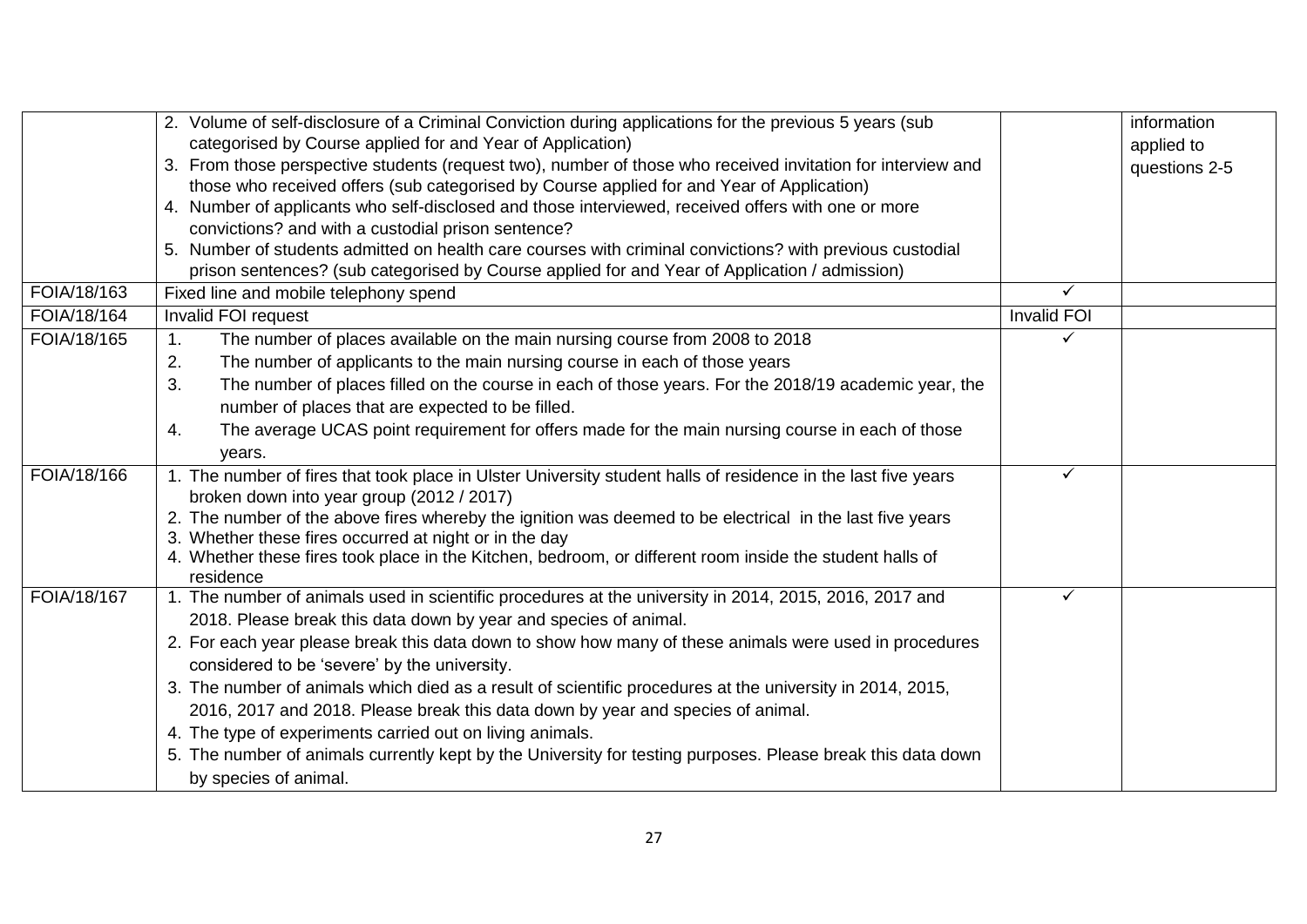| FOIA/18/168 | How much money did you spend each year from 2015 to 2018 on advertising to recruit students? This<br>includes adverts with mention of 'clearing'.<br>Please break down your answer per advertising campaign and name each of those campaigns.                                               | Partial      | FOIA Section 43<br>applied $-$<br>commercially |
|-------------|---------------------------------------------------------------------------------------------------------------------------------------------------------------------------------------------------------------------------------------------------------------------------------------------|--------------|------------------------------------------------|
|             | Please break down the budget for each campaign - ie. How much spent on actors, on studio time etc.                                                                                                                                                                                          |              | sensitive                                      |
|             | Per advertising campaign, please say in what medium they were transmitted through – ie. Via radio,<br>TV, social media                                                                                                                                                                      |              | information                                    |
|             | Who ran each campaign? i.e. Was the project outsourced – if so – to who and at what cost? Was it in-<br>house - who did it and at what cost?                                                                                                                                                |              |                                                |
| FOIA/18/169 | ICT expenditure                                                                                                                                                                                                                                                                             | $\checkmark$ |                                                |
| FOIA/18/170 | 1. The total number of students that accessed University counselling services in the last three academic<br>years, including 2017/18.<br>a) How many were male?<br>b) How many were female?                                                                                                 | $\checkmark$ |                                                |
|             | 2. The total number of students that accessed university mental health services in the last three academic<br>years, including 2017/18.<br>a) How many were male?<br>b) How many were female?                                                                                               |              |                                                |
|             | 3. Over the last three academic years, what was the average (median) waiting time in days between a<br>student applying to see a counsellor and the first appointment to see a counsellor?                                                                                                  |              |                                                |
|             | 4. Number of students who started a counselling session with a counsellor within 18 weeks of applying to see<br>a counsellor between 1 Sep 2017 and 30 June 2018 (number and %).                                                                                                            |              |                                                |
|             | 5. The longest wait in weeks for a student to start a counselling session with a counsellor (not a member of<br>the mental health team or a mental health adviser) in the last three academic years, including 2017/18.                                                                     |              |                                                |
|             | 6. Do you have anything else you would like to add that is relevant to any of the above questions? For<br>example, details of new or innovative measures you are taking to improve counselling, wellbeing or mental<br>health services, either now or to be implemented in the near future. |              |                                                |
| FOIA/18/171 | Business Strategy BMG527 CRN 35401.<br>1. How many students participated in the Viva for the modules in these semesters in question?                                                                                                                                                        | $\checkmark$ |                                                |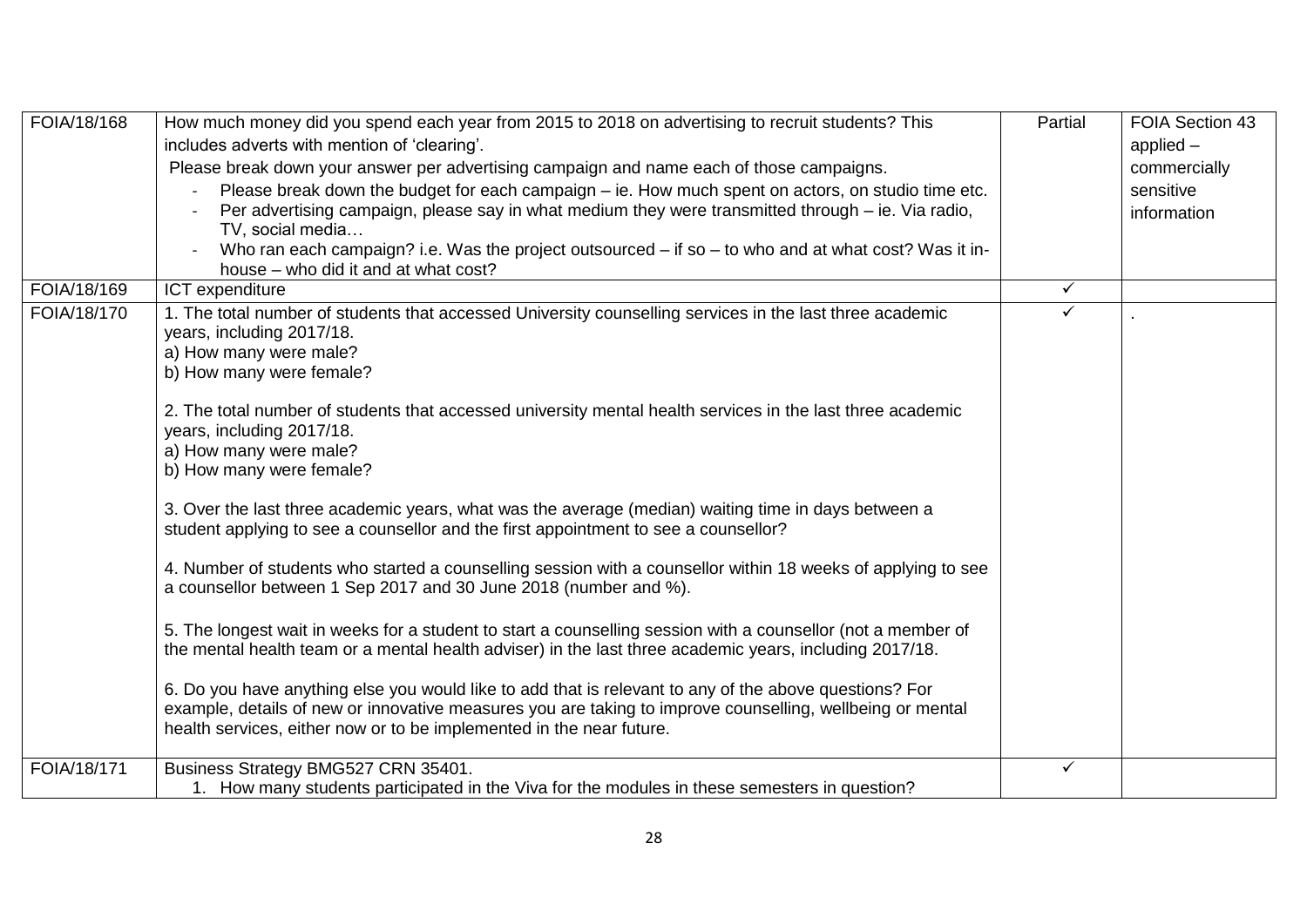|             | 2. What was the maximum mark that a group could score for their poster submission?                                                                    |              |  |
|-------------|-------------------------------------------------------------------------------------------------------------------------------------------------------|--------------|--|
|             | What is the Ulster University's policy on carrying over module marks from another academic year?                                                      |              |  |
|             | 4. How were the averages for each part of this module worked out, i.e. Assignment submission, Poster,                                                 |              |  |
|             | Viva and examination?                                                                                                                                 |              |  |
|             | 5. How many students participated in the exams?                                                                                                       | ✓            |  |
| FOIA/18/172 | Under the FOIA, I am looking to find out how applications to student hardship fund(s) have changed over the                                           |              |  |
|             | past ten years (https://www.gov.uk/extra-money-pay-university/university-and-college-hardship-funds)                                                  |              |  |
|             | Starting with the 17/18 year if possible and going back to 07/08 (or as far as back as possible if data back to                                       |              |  |
|             | then isn't available), I would like to find out, for each academic year individually:                                                                 |              |  |
|             | 1) The number of applications to student hardship funds                                                                                               |              |  |
|             | 2) The number of successful applications to student hardship funds                                                                                    |              |  |
|             | 3) How much money in total has been sought by the applicants (I understand this information may not be                                                |              |  |
|             | available)                                                                                                                                            |              |  |
|             | 4) How much money the applicants were awarded in total.                                                                                               |              |  |
| FOIA/18/173 | The figures for student intake (undergrad and postgrad) at Ulster University for the past ten years by                                                | $\checkmark$ |  |
|             | breakdown of NI and EU students, International students and GB students.                                                                              |              |  |
| FOIA/18/174 | Hardship funding for nursing students for last two academic years etc.                                                                                | $\checkmark$ |  |
| FOIA/18/175 | (1) Does the main university library hold any copies of the book "As A Man Thinketh" by Ben Holden-                                                   | $\checkmark$ |  |
|             | Crowther and James Allen (ISBN: 9781788441032)?                                                                                                       |              |  |
|             | (2) If yes to (1): How many copies of this edition does the university own/hold in total?                                                             |              |  |
| FOIA/18/176 | (3) If the library does not own any copies of this edition, does the library have plans to acquire any copies?<br>September 2018 Undergraduate Intake | $\checkmark$ |  |
|             |                                                                                                                                                       |              |  |
| FOIA/18/177 | Senior Executive team data from 2004/05 to 2014/15                                                                                                    | $\checkmark$ |  |
|             | 1- Executive team/group size                                                                                                                          |              |  |
|             | 2- Executive team/group meeting frequency                                                                                                             |              |  |
|             | 3- Executive team/group female members.                                                                                                               |              |  |
|             | 4- Audit committee size (Number of members).                                                                                                          |              |  |
|             | 5- Audit committee meeting frequency (How many times they meet in a single year).                                                                     |              |  |
|             | 6- Number of independent/lay members on the audit committee.                                                                                          |              |  |
|             | 7- Governing board/court size                                                                                                                         |              |  |
|             | 8- Governing board/court meeting frequency                                                                                                            |              |  |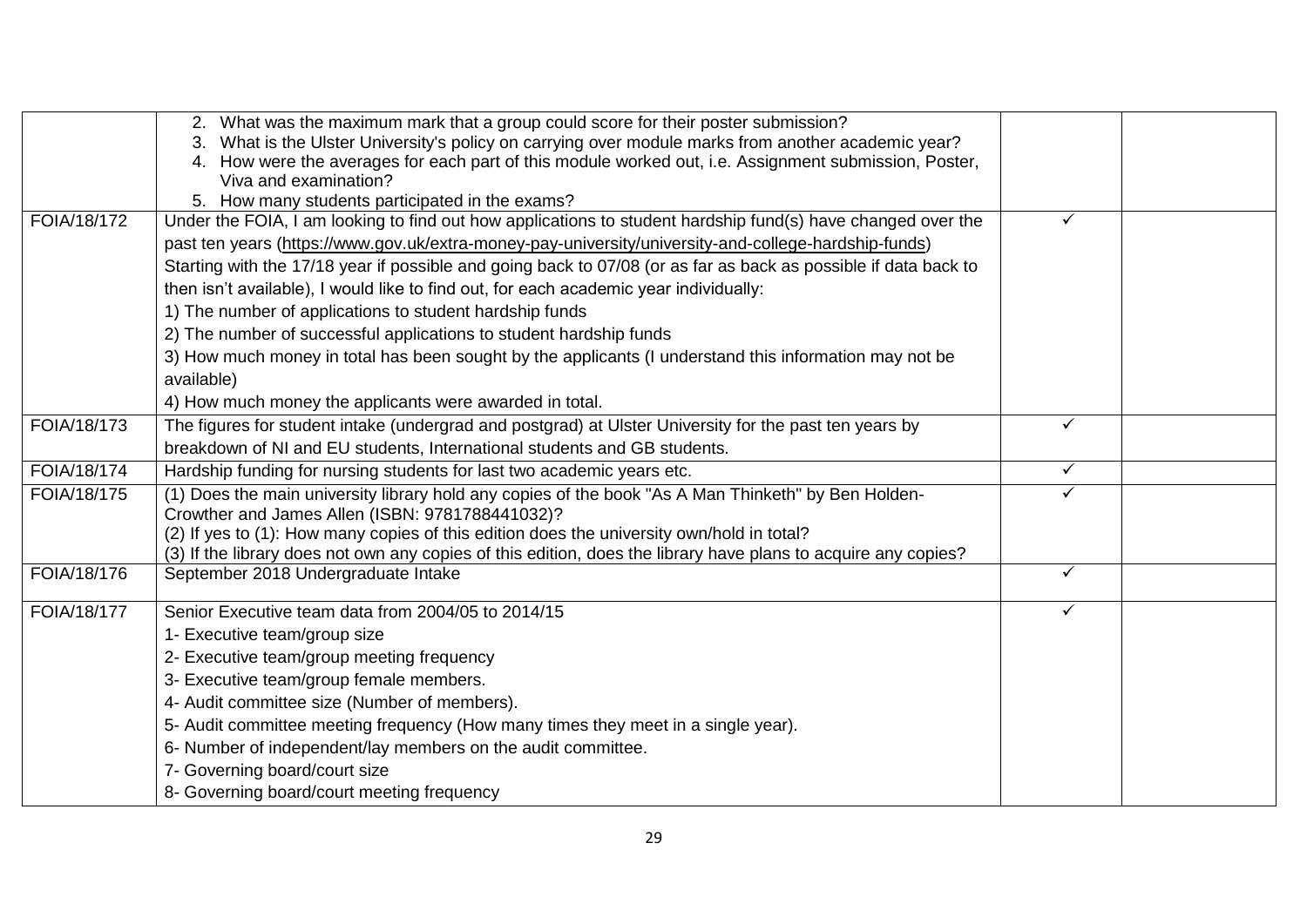|             | 9- Governing board/court gender diversity (How many females are on the board)                                                         |   |  |
|-------------|---------------------------------------------------------------------------------------------------------------------------------------|---|--|
|             | 10- Governing board/court ethnic diversity (How many non-white are on the board)                                                      |   |  |
| FOIA/18/178 | - Are there any dedicated mental health counsellors on site at your establishment for students? If so, how                            | ✓ |  |
|             | long is a waiting list?                                                                                                               |   |  |
|             | - Please break down if there are any mental health counsellors for students struggling with a range of                                |   |  |
|             | different mental health issues and how long the waiting list is for students wanting one.                                             |   |  |
|             | - Please provide this data for the start of when this establishment opened.                                                           |   |  |
| FOIA/18/179 | Hosting Contract(s) with 3 <sup>rd</sup> party providers.                                                                             | ✓ |  |
|             | The type of contract I wish to see is below:                                                                                          |   |  |
|             | 1. Dedicated hosting- Managed environment                                                                                             |   |  |
|             | 2. Co-Location- hosting allows a business to still own their own server equipment; however, instead of                                |   |  |
|             | storing it in their own data centre, they instead are able to store it in rented space in a colocation                                |   |  |
|             | hosting centre.                                                                                                                       |   |  |
|             | 3. Cloud Hosting- Cloud hosting services provide hosting for websites on virtual servers, which pull                                  |   |  |
|             | their computing resource from extensive underlying networks of physical web servers.                                                  |   |  |
|             | Not all of these will be applicable to the organisation.                                                                              |   |  |
|             | For the different types of hosting services, can you provide me with the following information:                                       |   |  |
|             | 1. Type of hosting - Dedicated, Co-Location, Cloud Hosting, Other?                                                                    |   |  |
|             | 2. Who is the supplier of the contract? If possible can you also provide me with the name of vendor, if                               |   |  |
|             | applicable?                                                                                                                           |   |  |
|             | 3. What is the annual contract value for each contract?                                                                               |   |  |
|             | 4. What type of cloud environment?<br>Private Cloud- a distinct and secure cloud based environment in which only the specified client |   |  |
|             | can operate.                                                                                                                          |   |  |
|             | Public Cloud - where cloud services are provided in a virtualised environment, constructed                                            |   |  |
|             | using pooled shared physical resources, and accessible over a public network such as the                                              |   |  |
|             | internet.                                                                                                                             |   |  |
|             | Hybrid- integrated cloud service utilising both private and public clouds to perform distinct                                         |   |  |
|             | functions within the same organisation.                                                                                               |   |  |
|             | 5. What is the original start date of the contract agreement? If there are more than one contract please                              |   |  |
|             | provide me with the start date for each contract.                                                                                     |   |  |
|             | 6. What is the actual expiry date of the contract agreement? If there are more than one contract                                      |   |  |
|             | please provide me with the expiry date for each contract.                                                                             |   |  |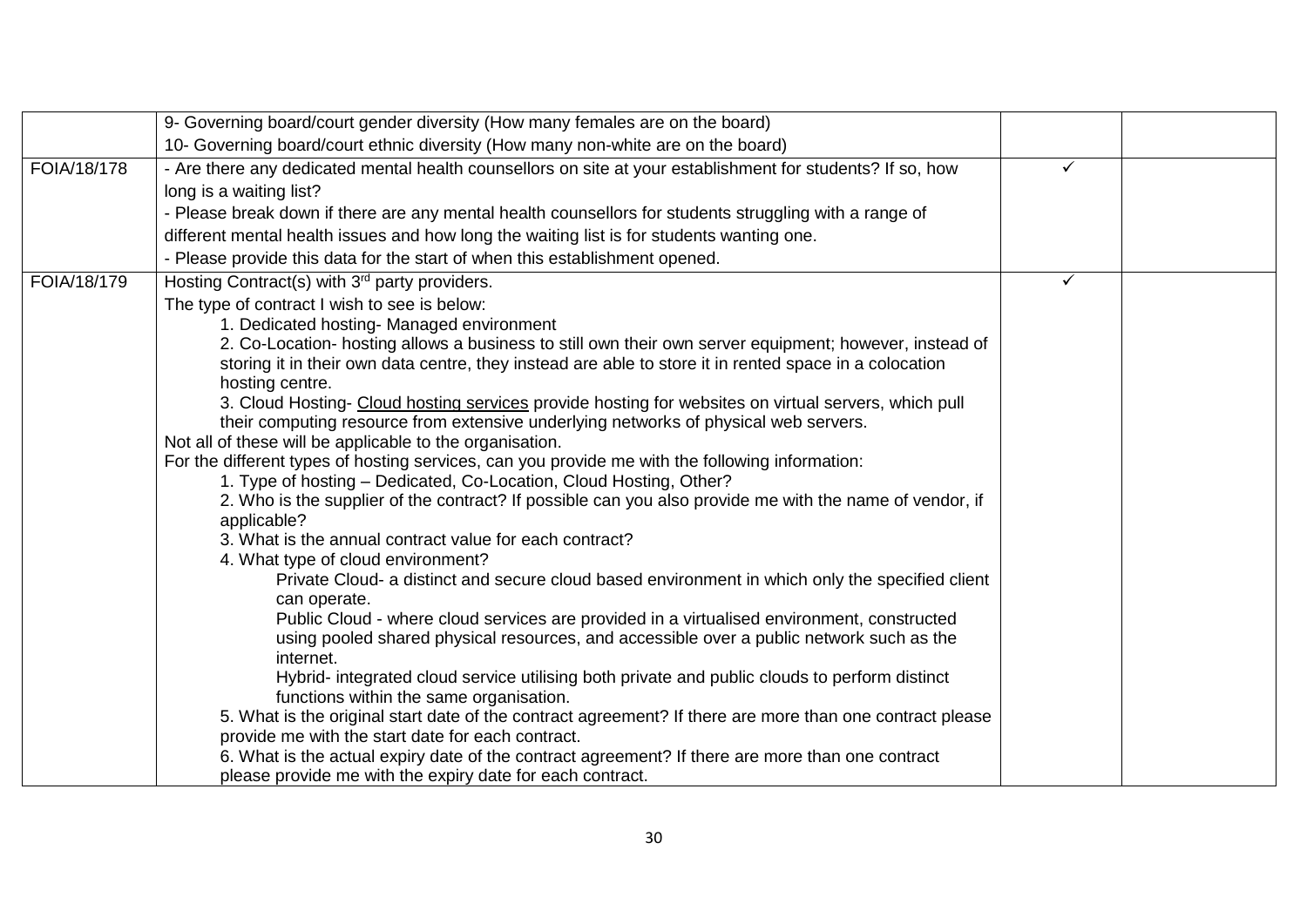|             | 7. When will the organisation plan to review this contract? If there are more than one contract please<br>provide me with the review date for each contract.<br>8. What is the contract period in years? Please include whether the agreement has any extension<br>periods?<br>9. What services are provided under the contract? Please do not put hosting, information such as web<br>hosting, file storage, hosted application. The more information the better,<br>10. Can you please provide me with the contract officer responsible for this contract? Complete<br>contact details if possible name, title, contact email and number. |              |  |
|-------------|---------------------------------------------------------------------------------------------------------------------------------------------------------------------------------------------------------------------------------------------------------------------------------------------------------------------------------------------------------------------------------------------------------------------------------------------------------------------------------------------------------------------------------------------------------------------------------------------------------------------------------------------|--------------|--|
| FOIA/18/180 | Number of people who enter, graduate and drop out of STEM related subjects by gender and year<br>from 2008-2018 (STEM being Sciences (Chemistry, Physics, Biology, Psychology etc), Technology<br>(Computer Science and related), Engineering and Mathematics) broken down by subject<br>Number of people who start, graduate and drop out of non-STEM related subjects by gender and year<br>from 2008-2018 broken down by subject                                                                                                                                                                                                         | $\checkmark$ |  |
| FOIA/18/181 | 2. The total number of students that accessed University counselling services in the last three academic<br>years, including 2017/18.<br>a) How many were male?<br>b) How many were female?                                                                                                                                                                                                                                                                                                                                                                                                                                                 | $\checkmark$ |  |
|             | 3. The total number of students that accessed university mental health services in the last three academic<br>years, including 2017/18.<br>a) How many were male?<br>b) How many were female?<br>4. Over the last three academic years, what was the average (median) waiting time in days between a<br>student applying to see a counsellor and the first appointment to see a counsellor?                                                                                                                                                                                                                                                 |              |  |
|             | 5. Number of students who started a counselling session with a counsellor within 18 weeks of applying to see<br>a counsellor between 1 Sep 2017 and 30 June 2018 (number and %).                                                                                                                                                                                                                                                                                                                                                                                                                                                            |              |  |
|             | 6. The longest wait in weeks for a student to start a counselling session with a counsellor (not a member of<br>the mental health team or a mental health adviser) in the last three academic years, including 2017/18.                                                                                                                                                                                                                                                                                                                                                                                                                     |              |  |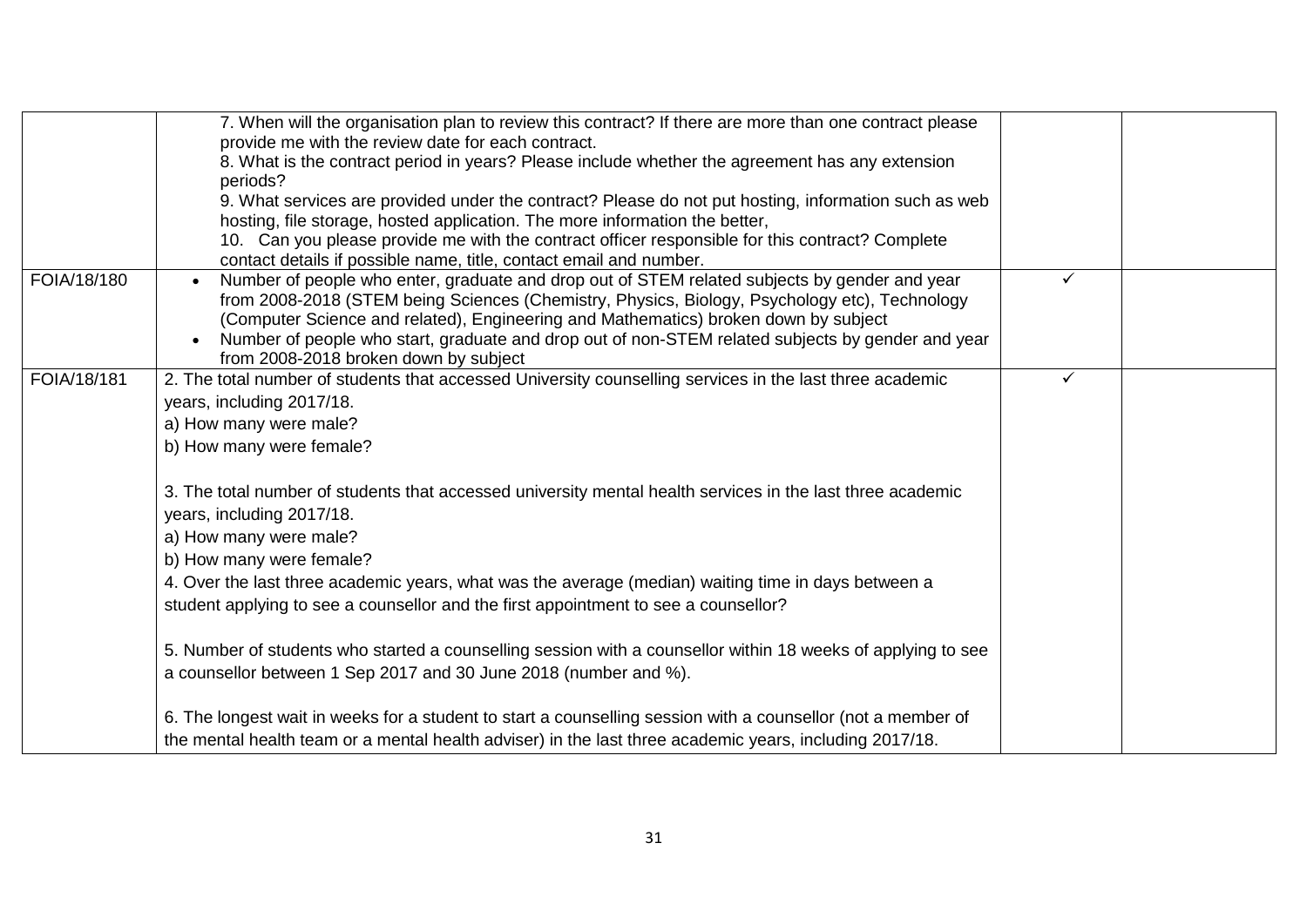|                 | 7. Do you have anything else you would like to add that is relevant to any of the above questions? For    |              |  |
|-----------------|-----------------------------------------------------------------------------------------------------------|--------------|--|
|                 | example, details of new or innovative measures you are taking to improve counselling, wellbeing or mental |              |  |
|                 | health services, either now or to be implemented in the near future.                                      |              |  |
| FOIA/18/182     | All DfE Scholarship Applications                                                                          | ✓            |  |
|                 | How many scholarships were awarded?                                                                       |              |  |
|                 | How many candidates applied for the scholarship awards? 316 applicants (confirmed on the 18 June<br>2     |              |  |
|                 | 2018)                                                                                                     |              |  |
|                 | How many of the PhD scholarship recipients had undertaken a Master's level dissertation module?<br>3      |              |  |
|                 | How many scholarships were awarded to candidates applying from within the UofU?<br>4                      |              |  |
|                 | How many scholarships were awarded to candidates applying from outside the UofU?<br>5                     |              |  |
|                 | How many Catholics were awarded scholarship funding?<br>6                                                 |              |  |
|                 | How many Protestants were awarded scholarship funding?                                                    |              |  |
|                 | How many 'others' were awarded PhD scholarships?<br>8.                                                    |              |  |
|                 | What was the age/s of the scholarship recipients?<br>9.                                                   |              |  |
|                 | What was the gender of the scholarship recipients?<br>10.                                                 |              |  |
| FOIA/18/183     | Number of students/employees at the University of Ulster at start of Autumn Semester 2018 by campus,      | ✓            |  |
|                 | religious and political breakdown                                                                         |              |  |
| FOIA/18/184     | No of students who accessed counselling services 2008/09 to 2017/18                                       | $\checkmark$ |  |
| FOIA/18/185     | How many condoms were distributed to students during Freshers' Week in 2016, 2017, 2018 (whether by the   | $\checkmark$ |  |
|                 | university itself or the Students' Union)                                                                 |              |  |
|                 | How many teabags were distributed to students during Freshers' Week                                       |              |  |
|                 | The cost of both                                                                                          |              |  |
|                 | A copy of the invoices for condom orders                                                                  |              |  |
|                 | A copy of the invoices for teabags                                                                        |              |  |
|                 | Who the main supplier for teabags is                                                                      |              |  |
|                 | Who the main supplier for condoms is                                                                      |              |  |
| <b>FOIA/186</b> | Religious breakdown of students resident in the Holylands and Derry/Londonderry                           | ✓            |  |
| <b>FOIA/187</b> | Failure figures for Business Strategy examination BMG527 CRN 35401                                        | $\checkmark$ |  |
| <b>FOIA/188</b> | What HR & Payroll systems are you currently utilising?                                                    | ✓            |  |
|                 | What plans do you have in regards to these systems? (Upgrades, Migrations and Implementations)            |              |  |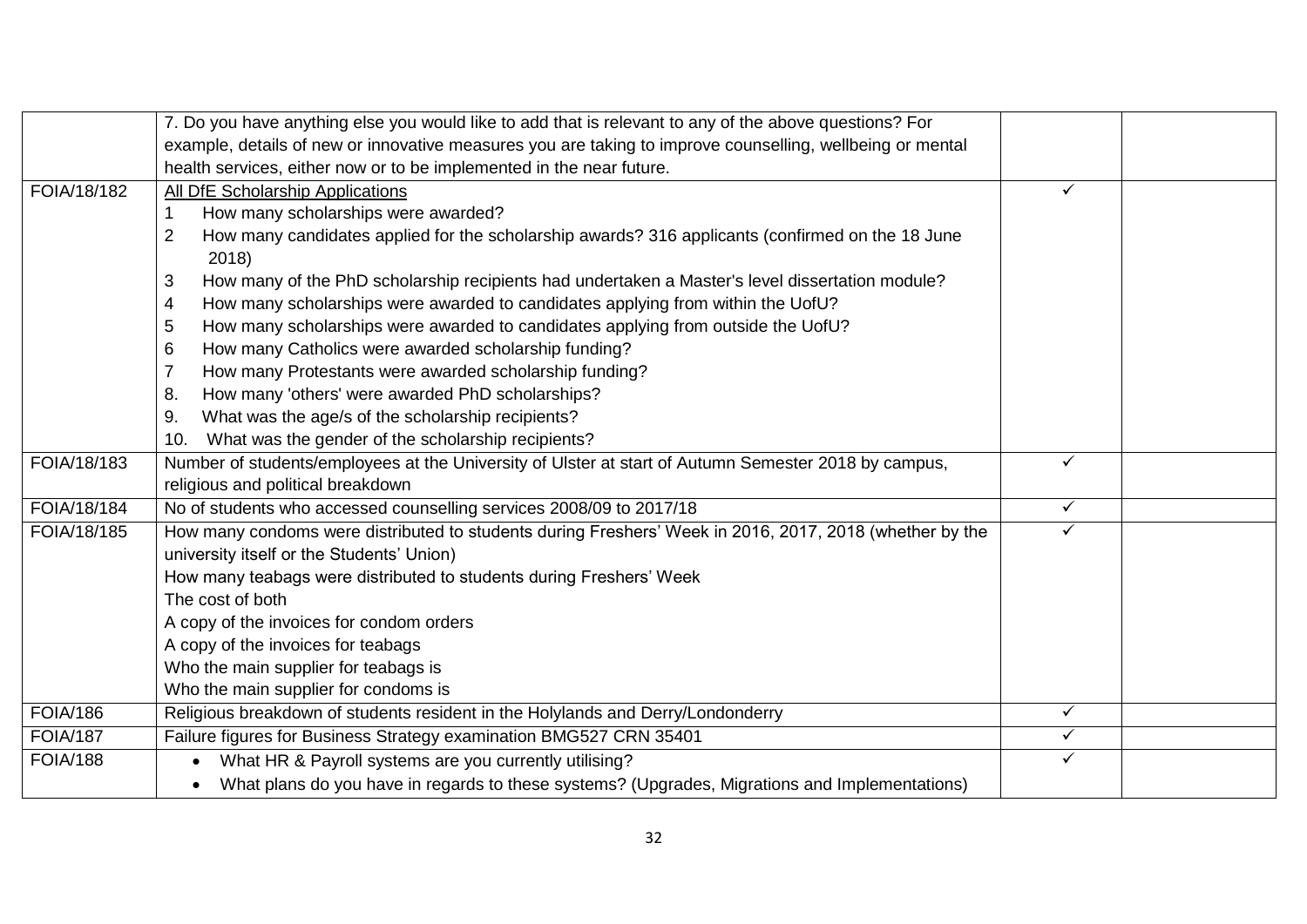|                 | What was your past spend on maintaining these systems for the past 12 months?                                   |   |  |
|-----------------|-----------------------------------------------------------------------------------------------------------------|---|--|
|                 | Have you previously engaged with independent limited companies / contractors to assist with                     |   |  |
|                 | problems, or projects in relation to your HR & Payroll systems. If so, what was the scope of the work?          |   |  |
| <b>FOIA/189</b> | Staff development policies and the implementation/adherence of these broken down by year:<br>1.                 | ✓ |  |
|                 | 2. How many applications have been made for staff development under the current policy broken down              |   |  |
|                 | by school/department?                                                                                           |   |  |
|                 | How many of these were accepted?                                                                                |   |  |
|                 | How many were rejected?<br>4.                                                                                   |   |  |
|                 | How many appeals were submitted and how many of these were upheld?                                              |   |  |
|                 | Percentage breakdown of staff's continued professional development was actually supported broken                |   |  |
|                 | down to staff grades e.g. grades 1 to 10 and senior team member                                                 |   |  |
|                 | 7. How much, per school/department, was spent by the university on supporting staff to obtain                   |   |  |
|                 | professional or recognised qualifications or accreditations?                                                    |   |  |
|                 | 8. How much was spent, per school/department on team development away days?                                     |   |  |
|                 | 9. How much was spent on active membership of professional networks?                                            |   |  |
|                 | 10. Specifically, what membership professional networks were included?                                          |   |  |
|                 | 11. Specifically how many staff members were granted development support for attending courses for              |   |  |
|                 | obtaining professional or recognised qualifications or accreditations?                                          |   |  |
|                 | 12. What were the arrangements for such staff development programmes? Were they permitted time off              |   |  |
|                 | work to undertake these programmes or did they have to take leave or do the classes/learning in their           |   |  |
|                 | own time? Was it a shared arrangement e.g. 50% university time 50% staff member's own time?                     |   |  |
|                 | 13. Where they granted travel expenses to go to courses? How much has been spent on travel<br>expenses?         |   |  |
|                 | 14. Please confirm the processes in place within each business area/department through which managers           |   |  |
|                 | meet their commitment to keep staff informed about the professional learning and development                    |   |  |
|                 | opportunities open to them.                                                                                     |   |  |
| <b>FOIA/190</b> | I wish to make an information request. If you are unable to answer part 2, please answer part 1 in isolation if | ✓ |  |
|                 | possible.                                                                                                       |   |  |
|                 | 1. How many members of staff from the EU (not including those from the UK) does the university directly         |   |  |
|                 | employ who are paid less than £30,000 per year?                                                                 |   |  |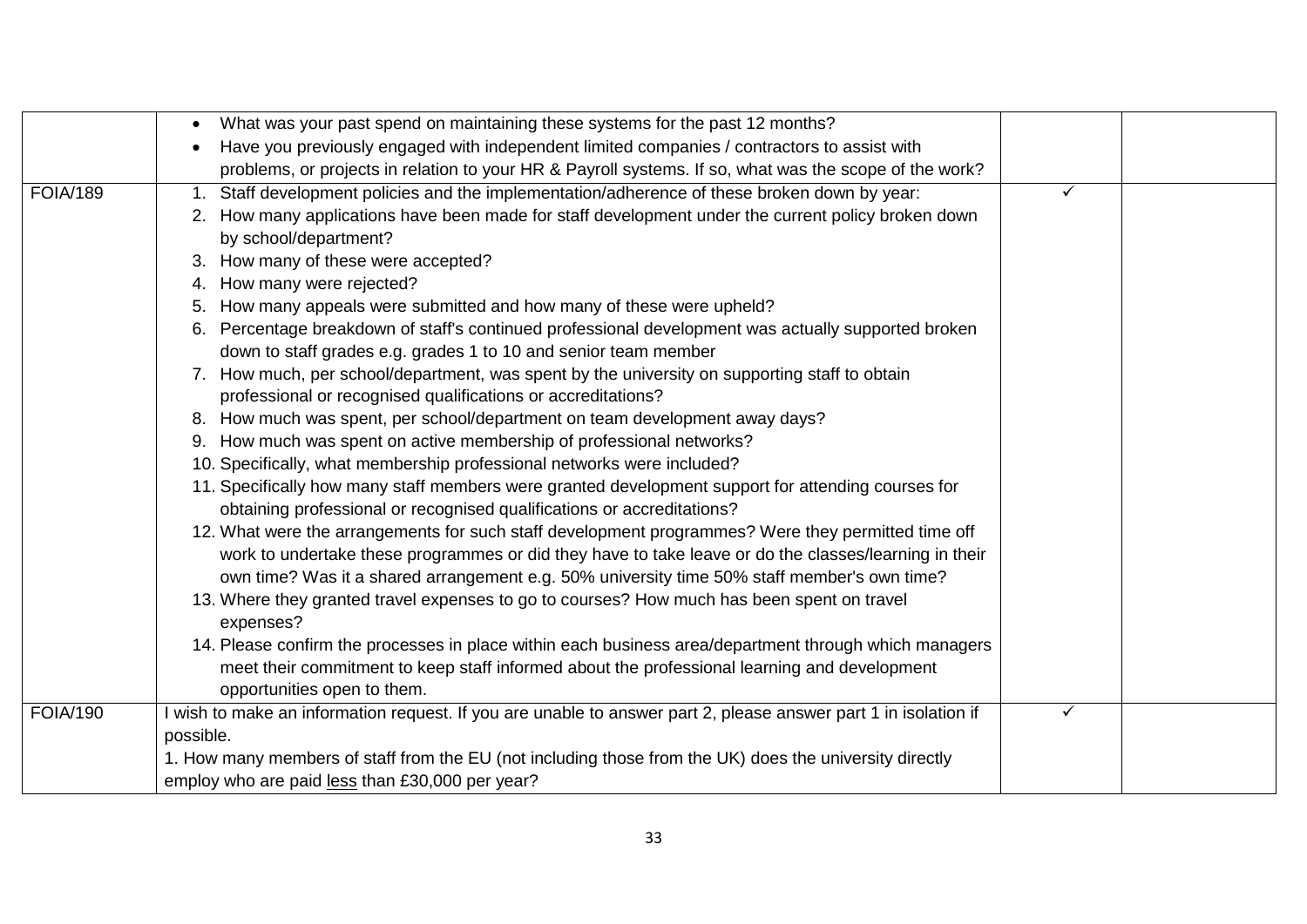|                 | 2. Of these, how many are employed on academic contracts (e.g. carry out teaching and/or research).           |              |  |
|-----------------|---------------------------------------------------------------------------------------------------------------|--------------|--|
| <b>FOIA/191</b> | 1. How many security guards are required to be on duty at any one time at the Coleraine campus?               | ✓            |  |
|                 | 2. Is there is a policy that the number of guards can be reduced on public holidays in the Coleraine campus?  |              |  |
|                 | 3. If the number of guards is reduced does the university still pay for the contracted full number of guards? |              |  |
|                 | 4. Details of Security payments from UUC to Noonan on 12th July 2018 and same for 12th August 2018            |              |  |
| <b>FOIA/192</b> | Could you please provide me with the following information regarding the University's Careers Services and    | $\checkmark$ |  |
|                 | its business relationships with private Itd companies?                                                        |              |  |
|                 | For the academic years 2016/17 OR 2017/18:                                                                    |              |  |
|                 | What was the total expenditure budget of the University's Careers Services (excluding operational costs such  |              |  |
|                 | as salaries)?                                                                                                 |              |  |
|                 | How many private Itd companies did the University's Careers Service do business with?                         |              |  |
|                 | Approximately how much did the University's Careers Services spent on acquiring products and services         |              |  |
|                 | from third-party private companies?                                                                           |              |  |
|                 | How much did the University's Careers Services spend on careers literature (booklets, leaflets, handouts,     |              |  |
|                 | etc.) provided by Graduate Prospects ltd?                                                                     |              |  |
| <b>FOIA/193</b> | Supplier of the contract for CCTV maintenance and support                                                     | $\checkmark$ |  |
|                 | How much the University spend annually with the supplier?<br>2.                                               |              |  |
|                 | What is the renewal date of this contract?<br>3.                                                              |              |  |
|                 | What is the duration of the contract?<br>4.                                                                   |              |  |
|                 | What is the review date of this contract? If possible the likely outcome of this review<br>5.                 |              |  |
|                 | The primary brand of the CCTV equipment. I don't require the model just the brand.<br>6.                      |              |  |
|                 | The description of the services provided under this contract. Please state if this contract<br>7.             |              |  |
|                 | includes more that just CCTV services.                                                                        |              |  |
|                 | Contact details of the employee responsible for the contract between the supplier and the<br>8.               |              |  |
|                 | organisation. Can you please provide me with their full contact details.                                      |              |  |
| <b>FOIA/194</b> | Contract data for each of the supplier including, spend, contract dates, type of lines and number of sites.   | ✓            |  |
|                 |                                                                                                               |              |  |
|                 | <b>Contract 1</b>                                                                                             |              |  |
|                 | Current Lines (Analogue, ISDN VOIP, SIP etc) Provider- Please can you provide me with the name of             |              |  |
|                 | the supplier for the contract.                                                                                |              |  |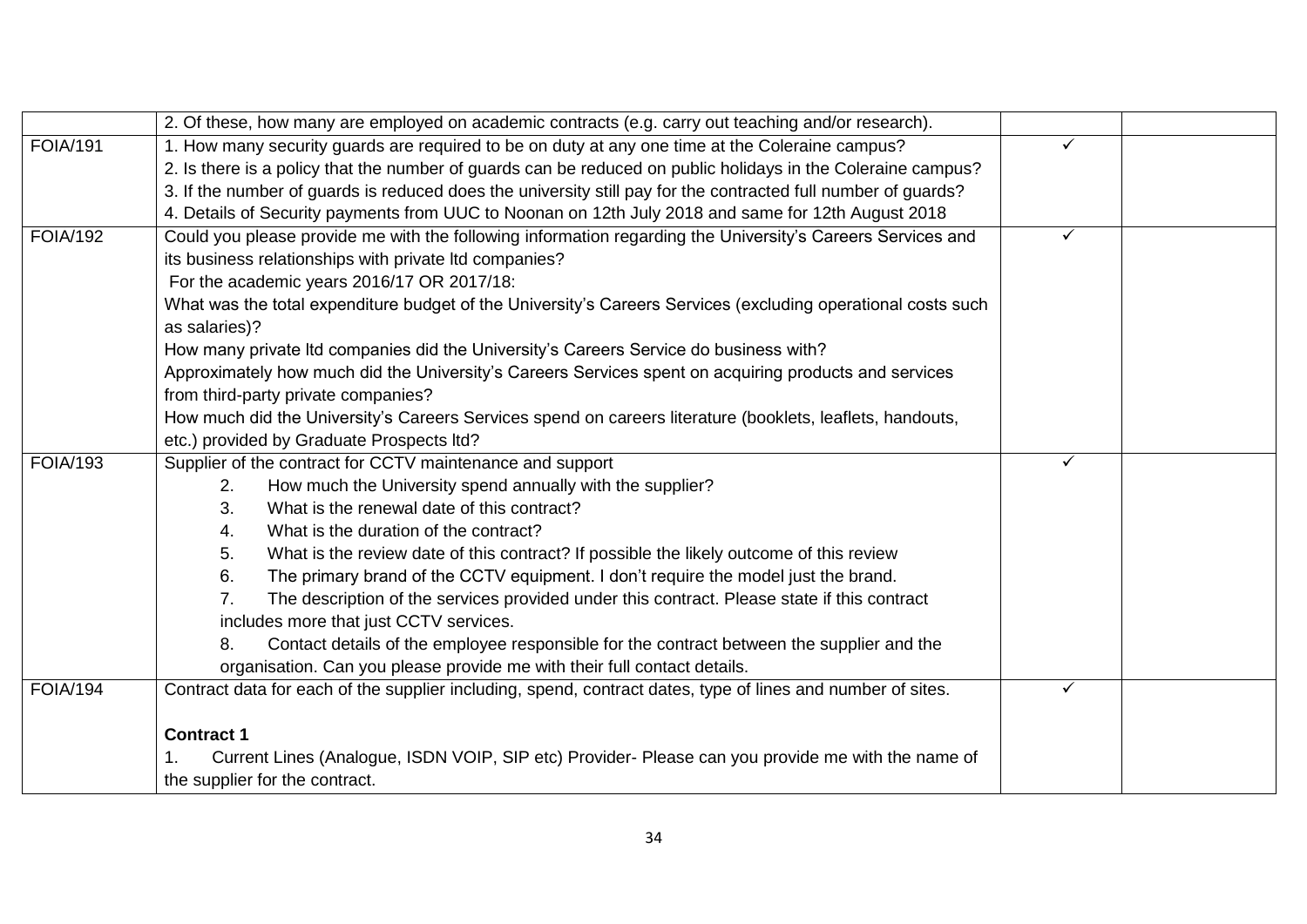| 2.  | Fixed Line- Contract Renewal Date- please provide day, month and year (month and year are also                                                                                                                                                                                                            |  |
|-----|-----------------------------------------------------------------------------------------------------------------------------------------------------------------------------------------------------------------------------------------------------------------------------------------------------------|--|
|     | acceptable). If this is a rolling contract please provide me with the rolling date of the contract. If there is more                                                                                                                                                                                      |  |
|     | than one supplier please split the renewal dates up into however many suppliers                                                                                                                                                                                                                           |  |
| 3.  | Fixed Line- Contract Duration- the number of years the contract is for each provider                                                                                                                                                                                                                      |  |
| 4.  | Type of Lines- Please can you split the type of lines per each supplier? PTSN, Analogue, SIP                                                                                                                                                                                                              |  |
| 5.  | Number of Lines- Please can you split the number of lines per each supplier? SIP trunks, PSN Lines,<br>Analogue Lines                                                                                                                                                                                     |  |
| 1.  | Current Lines (Analogue, ISDN VOIP, SIP etc) Provider- Please can you provide me with the name of<br>the supplier for the contract.                                                                                                                                                                       |  |
| 2.  | Fixed Line- Contract Renewal Date- please provide day, month and year (month and year are also<br>acceptable). If this is a rolling contract please provide me with the rolling date of the contract. If there is more<br>than one supplier please split the renewal dates up into however many suppliers |  |
| 3.  | Fixed Line- Contract Duration- the number of years the contract is for each provider                                                                                                                                                                                                                      |  |
| 4.  | Type of Lines- Please can you split the type of lines per each supplier? PTSN, Analogue, SIP                                                                                                                                                                                                              |  |
| 5.  | Number of Lines- Please can you split the number of lines per each supplier? SIP trunks, PSN Lines,                                                                                                                                                                                                       |  |
|     | Analogue Lines                                                                                                                                                                                                                                                                                            |  |
|     | <b>Contract 2</b>                                                                                                                                                                                                                                                                                         |  |
| 6.  | Minutes/Landline Provider- Supplier's name (NOT Mobiles) if there is no information available please<br>can you provide further insight into why?                                                                                                                                                         |  |
| 7.  | Minutes/Landline Contract Renewal Date- please provide day, month and year (month and year is also<br>acceptable). If this is a rolling contract please provide me with the rolling date of the contract.                                                                                                 |  |
| 8.  | Minutes Landline Monthly Spend-Monthly average spend for each provider. An estimate or average is<br>acceptable.                                                                                                                                                                                          |  |
| 9.  | Minute's Landlines Contract Duration: the number of years the contract is with the supplier.                                                                                                                                                                                                              |  |
| 10. | Number of Extensions- Please state the number of telephone extensions the organisation currently has.                                                                                                                                                                                                     |  |
|     | An estimate or average is acceptable.                                                                                                                                                                                                                                                                     |  |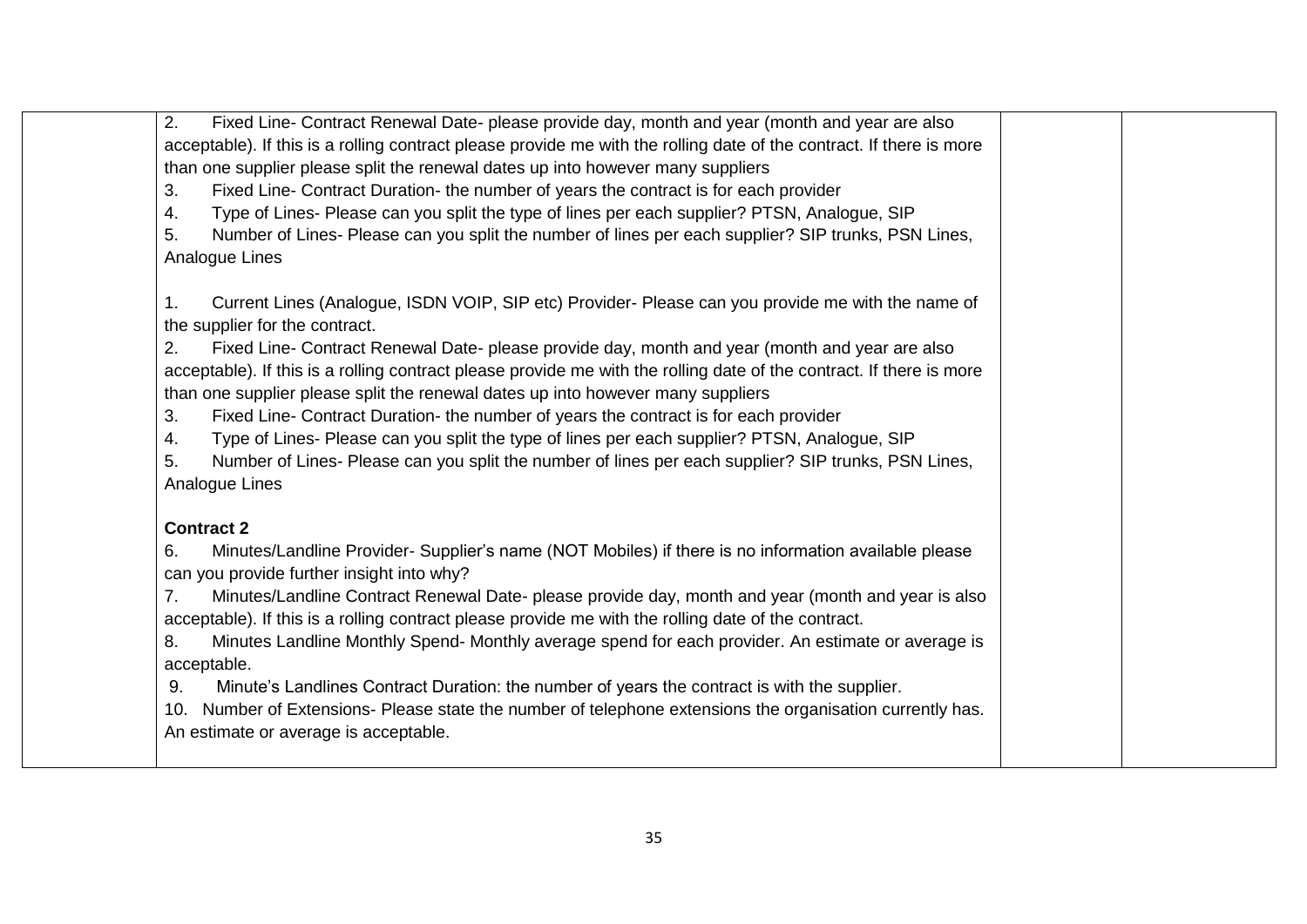| Minutes/Landline Provider- Supplier's name (NOT Mobiles) if there is no information available please<br>6.           |  |
|----------------------------------------------------------------------------------------------------------------------|--|
| can you provide further insight into why?                                                                            |  |
| Minutes/Landline Contract Renewal Date- please provide day, month and year (month and year is also<br>7.             |  |
| acceptable). If this is a rolling contract please provide me with the rolling date of the contract.                  |  |
| Minutes Landline Monthly Spend- Monthly average spend for each provider. An estimate or average is<br>8.             |  |
| acceptable.                                                                                                          |  |
| Minute's Landlines Contract Duration: the number of years the contract is with the supplier.<br>9.                   |  |
| Number of Extensions- Please state the number of telephone extensions the organisation currently has.<br>10.         |  |
| An estimate or average is acceptable.                                                                                |  |
| <b>Contract 3</b>                                                                                                    |  |
| Fixed Broadband Provider- Please can you provide me with the name of the supplier for the contract.<br>11.           |  |
| 12. Fixed Broadband Renewal Date- please provide day, month and year (month and year are also                        |  |
| acceptable). If this is a rolling contract please provide me with the rolling date of the contract. If there is more |  |
| than one supplier please split the renewal dates up into however many suppliers                                      |  |
| 13. Fixed Broadband Annual Average Spend- Annual average spend for each broadband provider. An                       |  |
| estimate or average is acceptable.                                                                                   |  |
| Fixed Broadband Provider- Please can you provide me with the name of the supplier for the contract.<br>11.           |  |
| 12. Fixed Broadband Renewal Date- please provide day, month and year (month and year are also                        |  |
| acceptable). If this is a rolling contract please provide me with the rolling date of the contract. If there is more |  |
| than one supplier please split the renewal dates up into however many suppliers                                      |  |
| 13. Fixed Broadband Annual Average Spend- Annual average spend for each broadband provider. An                       |  |
| estimate or average is acceptable.                                                                                   |  |
|                                                                                                                      |  |
| <b>Contract 4</b>                                                                                                    |  |
| 14. WAN Provider- please provide me with the supplier for each contract if there is no WAN Provider- please          |  |
| provide me with the supplier for each contract if there is no information available please can you provide           |  |
| further insight into why?                                                                                            |  |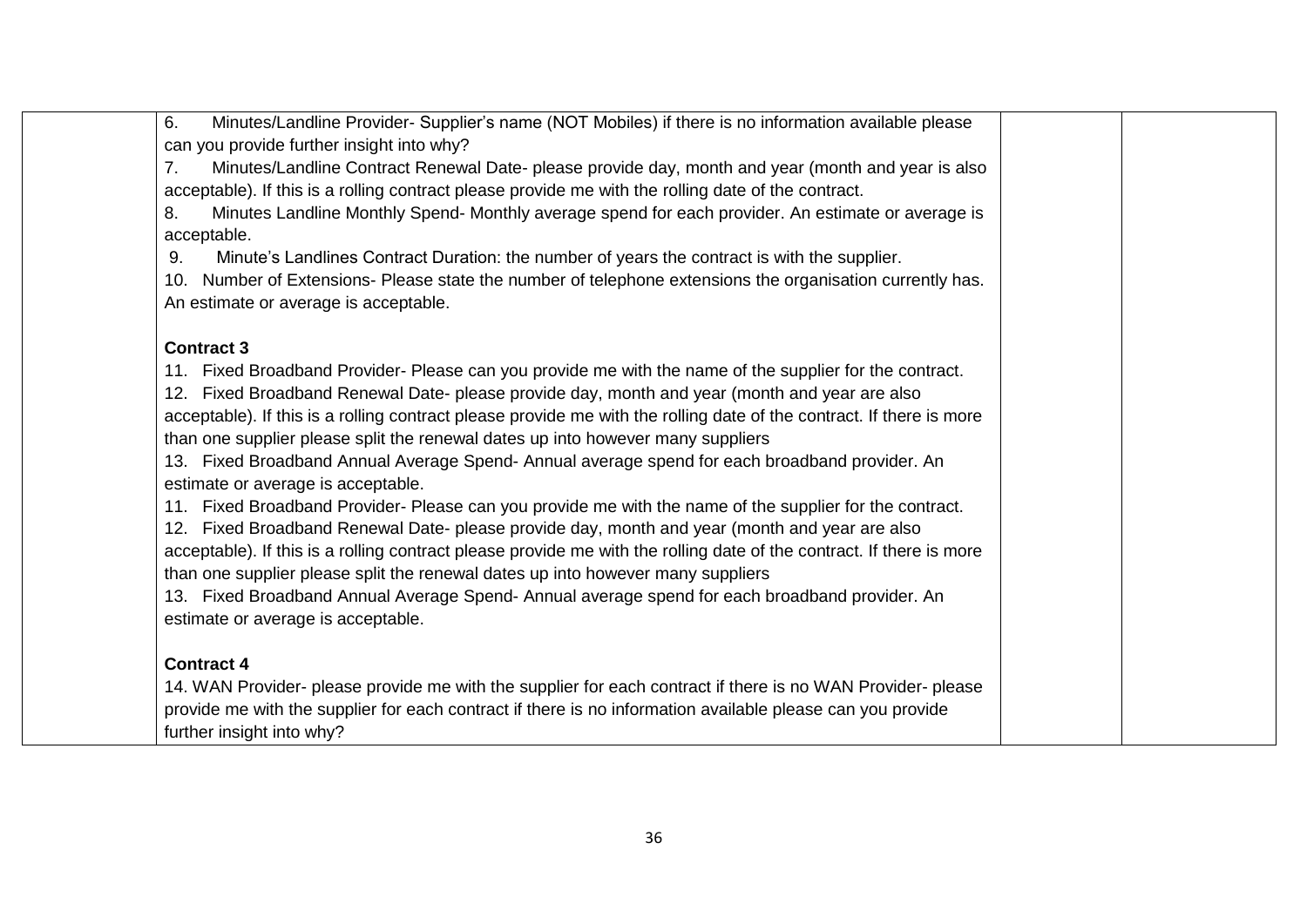|                        | 15. WAN Contract Renewal Date- please provide day, month and year (month and year are also                                                                                                           |              |  |
|------------------------|------------------------------------------------------------------------------------------------------------------------------------------------------------------------------------------------------|--------------|--|
|                        | acceptable). If this is a rolling contract please provide me with the rolling date of the contract. If there is more                                                                                 |              |  |
|                        | than one supplier please provide me with the renewal date for each supplier.                                                                                                                         |              |  |
|                        | 16. Contract Description: Please can you provide me with a brief description of each contract.                                                                                                       |              |  |
|                        | 17. The number of sites: Please state the number of sites the WAN covers for each contract. Approx. will do.                                                                                         |              |  |
|                        | 18. WAN Annual Average Spend- Annual average spend for each WAN provider. An estimate or average is<br>acceptable.                                                                                   |              |  |
|                        | 19. Internal Contact: please can you send me there full contact details including contact number and email<br>and job title for all the contract above.                                              |              |  |
|                        | 15. WAN Contract Renewal Date- please provide day, month and year (month and year are also                                                                                                           |              |  |
|                        | acceptable). If this is a rolling contract please provide me with the rolling date of the contract. If there is more<br>than one supplier please provide me with the renewal date for each supplier. |              |  |
|                        | 16. Contract Description: Please can you provide me with a brief description of each contract.                                                                                                       |              |  |
|                        | 17. The number of sites: Please state the number of sites the WAN covers for each contract. Approx. will do.                                                                                         |              |  |
|                        | 18. WAN Annual Average Spend-Annual average spend for each WAN provider. An estimate or average is                                                                                                   |              |  |
|                        | acceptable.                                                                                                                                                                                          |              |  |
|                        | 19. Internal Contact: please can you send me there full contact details including contact number and email<br>and job title for all the contract above.                                              |              |  |
|                        |                                                                                                                                                                                                      |              |  |
|                        | If there is more than one supplier for each contract please can you separate the contract dates and spend for                                                                                        |              |  |
|                        | each supplier. Also if no information can be provided for each of the key data types please explain why there                                                                                        |              |  |
|                        | is no information.                                                                                                                                                                                   |              |  |
| $\overline{FOI}$ A/195 | Donations linked to slave trade                                                                                                                                                                      | $\checkmark$ |  |
| <b>FOIA/196</b>        | 1) The total money spent by the university as part of a Widening Participation strategy.                                                                                                             | ✓            |  |
|                        | 2) A breakdown of the money spent by the university as part of a Widening Participation strategy.                                                                                                    |              |  |
|                        | This may include: money contributed to the budget of existing schemes or organisations, direct spending on                                                                                           |              |  |
|                        | initiatives, spend on marketing the university's efforts, research, support for students once they're at                                                                                             |              |  |
|                        | university (separate to general student support), means-tested bursaries for students from low-income                                                                                                |              |  |
|                        | backgrounds for each of the past 5 years.                                                                                                                                                            |              |  |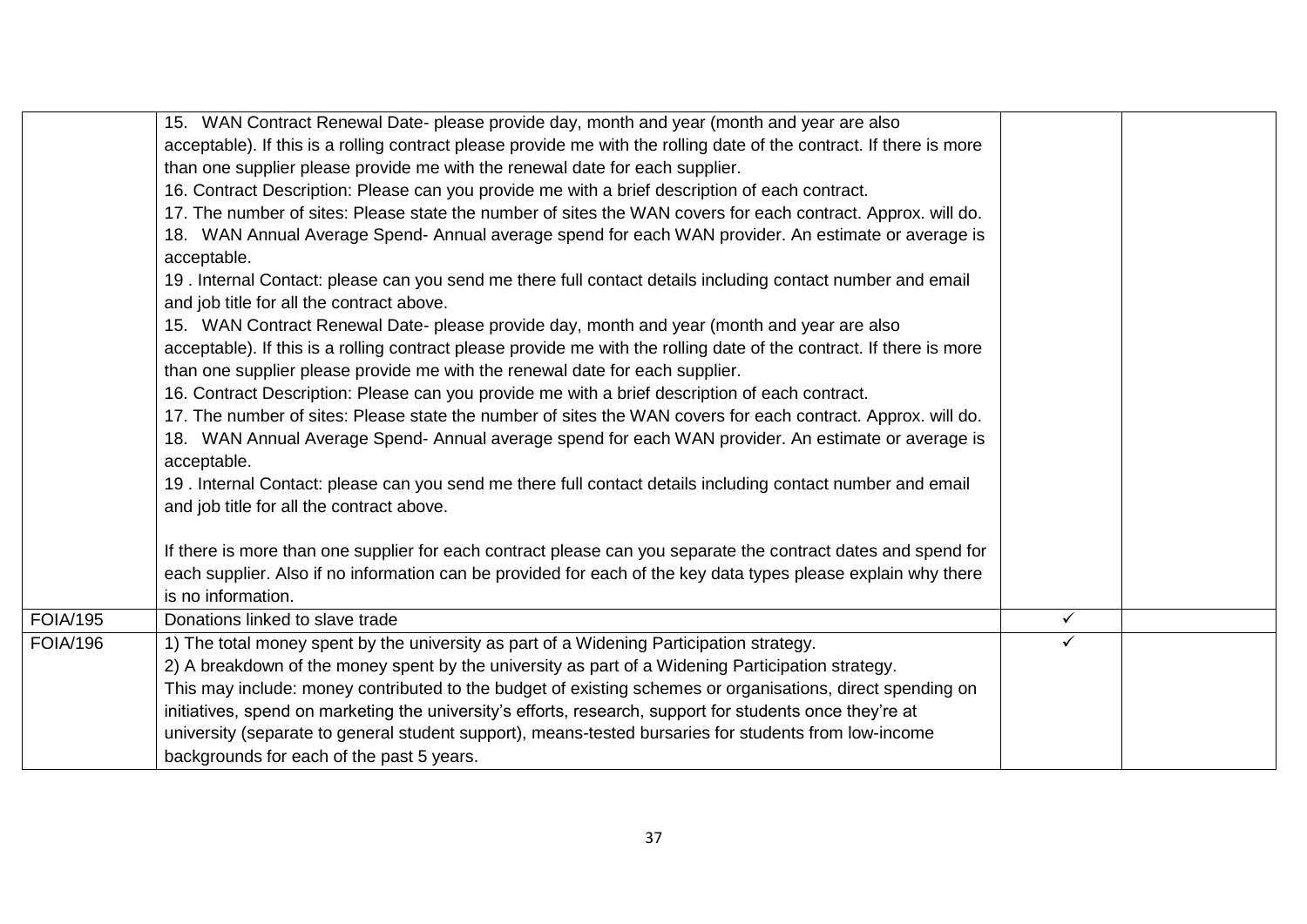| <b>FOIA/197</b> | Standard Firewall (Network) - Firewall service protects your corporate Network from unauthorised<br>1.                                    | ✓ |  |
|-----------------|-------------------------------------------------------------------------------------------------------------------------------------------|---|--|
|                 | access and other Internet security threats.                                                                                               |   |  |
|                 | Anti-virus Software Application - Anti-virus software is a program or set of programs that are designed<br>2.                             |   |  |
|                 | to prevent, search for, detect, and remove software viruses, and other malicious software like worms,                                     |   |  |
|                 | trojans, adware, and more.                                                                                                                |   |  |
|                 | Microsoft Enterprise Agreement - is a volume licensing package offered by Microsoft.<br>3.                                                |   |  |
|                 | The information I require is around the procurement side and we do not require any specifics (serial numbers,                             |   |  |
|                 | models, location) that could bring threat/harm to the organisation.                                                                       |   |  |
|                 | For each of the different types of cyber security services can you please provide me with:                                                |   |  |
|                 | Who is the existing supplier for this contract?<br>1.                                                                                     |   |  |
|                 | What does the organisation spend for each of contract?<br>2.                                                                              |   |  |
|                 | 3.<br>What is the description of the services provided for each contract? Please do not just state firewall.                              |   |  |
|                 | Primary Brand (ONLY APPLIES TO CONTRACT 1&2)<br>4.                                                                                        |   |  |
|                 | 5.<br>What is the expiry date of each contract?                                                                                           |   |  |
|                 | 6.<br>What is the start date of each contract?                                                                                            |   |  |
|                 | 7.<br>What is the contract duration of contract?                                                                                          |   |  |
|                 | The responsible contract officer for each of the contracts above? Full name, job title, contact number<br>8.<br>and direct email address. |   |  |
|                 | 9.<br>Cyber security                                                                                                                      |   |  |
|                 | For each of the different types of cyber security services can you please provide me with:                                                |   |  |
|                 | Who is the existing supplier for this contract?<br>$\mathbf 1$ .                                                                          |   |  |
|                 | 2.<br>What does the organisation spend for each of contract?                                                                              |   |  |
|                 | 3.<br>What is the description of the services provided for each contract? Please do not just state firewall.                              |   |  |
|                 | Primary Brand (ONLY APPLIES TO CONTRACT 1&2)<br>4.                                                                                        |   |  |
|                 | 5.<br>What is the expiry date of each contract?                                                                                           |   |  |
|                 | What is the start date of each contract?<br>6.                                                                                            |   |  |
|                 | 7.<br>What is the contract duration of contract?                                                                                          |   |  |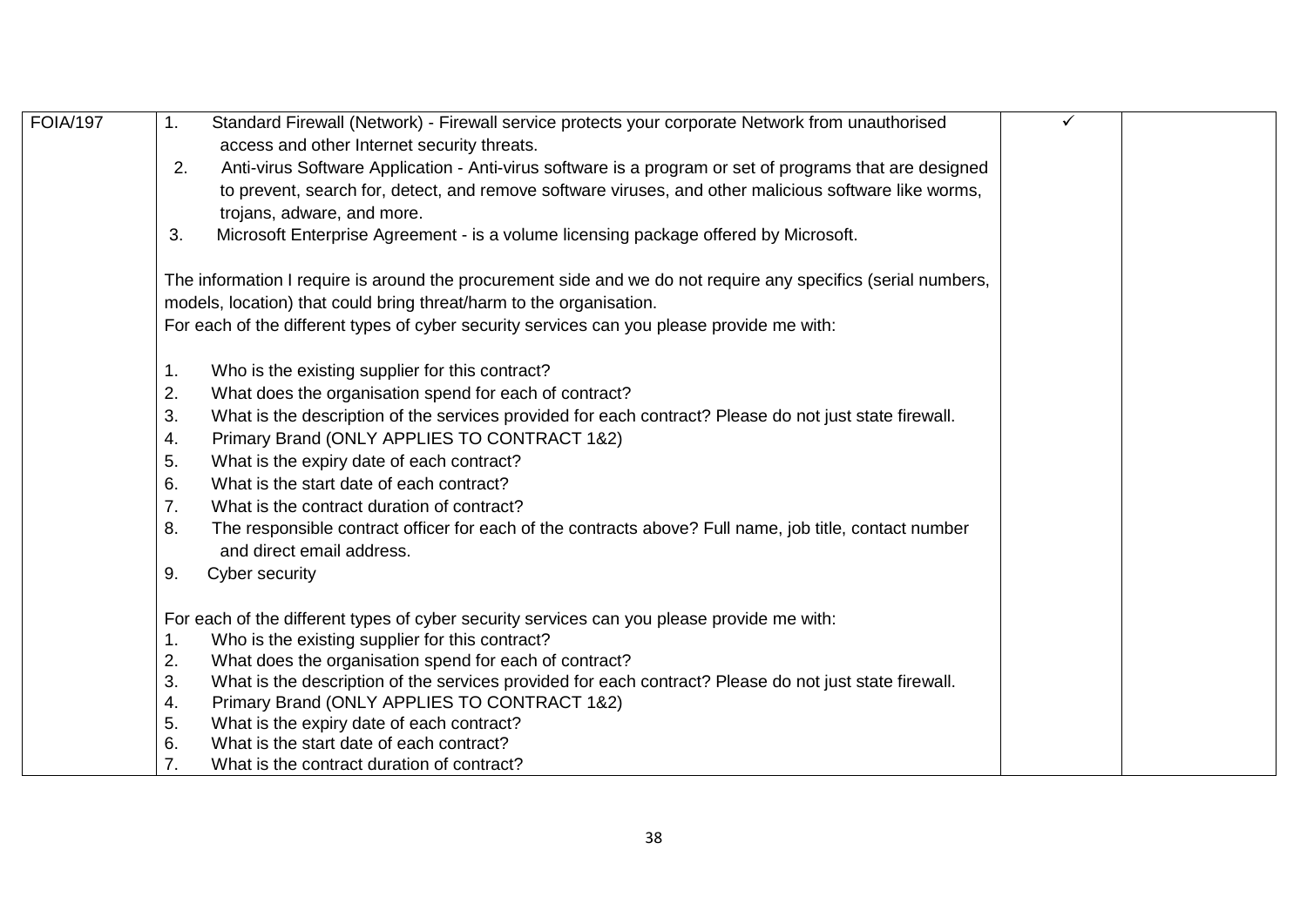|                 | 8.<br>The responsible contract officer for each of the contracts above? Full name, job title, contact number  |              |  |
|-----------------|---------------------------------------------------------------------------------------------------------------|--------------|--|
|                 | and direct email address.                                                                                     |              |  |
|                 | Number of License - only applies to contract 3<br>9.                                                          |              |  |
| <b>FOIA/198</b> | No of FT UG students broken down by faculty and course.                                                       | ✓            |  |
|                 | 2. No. of FT UG & PG students broken down by School                                                           |              |  |
|                 | 3. Religious breakdown of all academic and research staff.                                                    |              |  |
| <b>FOIA/199</b> | The number of students from each individual secondary school in Ireland who registered for your University in | $\checkmark$ |  |
|                 | the academic year 2018/2019 for undergraduate, degree-level or full-time courses incl data for repeat leaving |              |  |
|                 | cert students. Please provide a gender breakdown (male / female) where that is possible.                      |              |  |
|                 | No of Rol students registered at 2018/19 broken down by gender. Details of first-sit leaving certificate      |              |  |
| <b>FPOA/200</b> | The terms of reference for the review                                                                         | $\checkmark$ |  |
|                 | The names of the personnel who tabled the terms of reference                                                  |              |  |
|                 | Details of the tendering process for the expert who will lead the review including the selection              |              |  |
|                 | criteria                                                                                                      |              |  |
|                 | If the expert has already been selected please detail the tendering and selection criteria applied            |              |  |
|                 | and the dates and places the contract was advertised<br>The cost of the contract                              |              |  |
|                 | The number of applicants<br>$\sim$ $\sim$                                                                     |              |  |
|                 | The names of the personnel on the interview panel                                                             |              |  |
|                 | The names of the senior academics who will be involved in the review                                          |              |  |
|                 | Confirmation of whether Senate has approved the conduct of the Sustainability Review                          |              |  |
|                 | The names of all courses that the university has ceased marketing and recruitment for the 2019                |              |  |
|                 | intake.                                                                                                       |              |  |
| FOIA/18/200     | The terms of reference for the review<br>$\Box$                                                               | ✓            |  |
|                 | The names of the personnel who tabled the terms of reference<br>$\Box$                                        |              |  |
|                 | Details of the tendering process for the expert who will lead the review including the selection<br>$\Box$    |              |  |
|                 | criteria                                                                                                      |              |  |
|                 | If the expert has already been selected please detail the tendering and selection criteria applied<br>$\perp$ |              |  |
|                 | and the dates and places the contract was advertised                                                          |              |  |
|                 | The cost of the contract<br>П                                                                                 |              |  |
|                 | The number of applicants<br>$\Box$                                                                            |              |  |
|                 | The names of the personnel on the interview panel                                                             |              |  |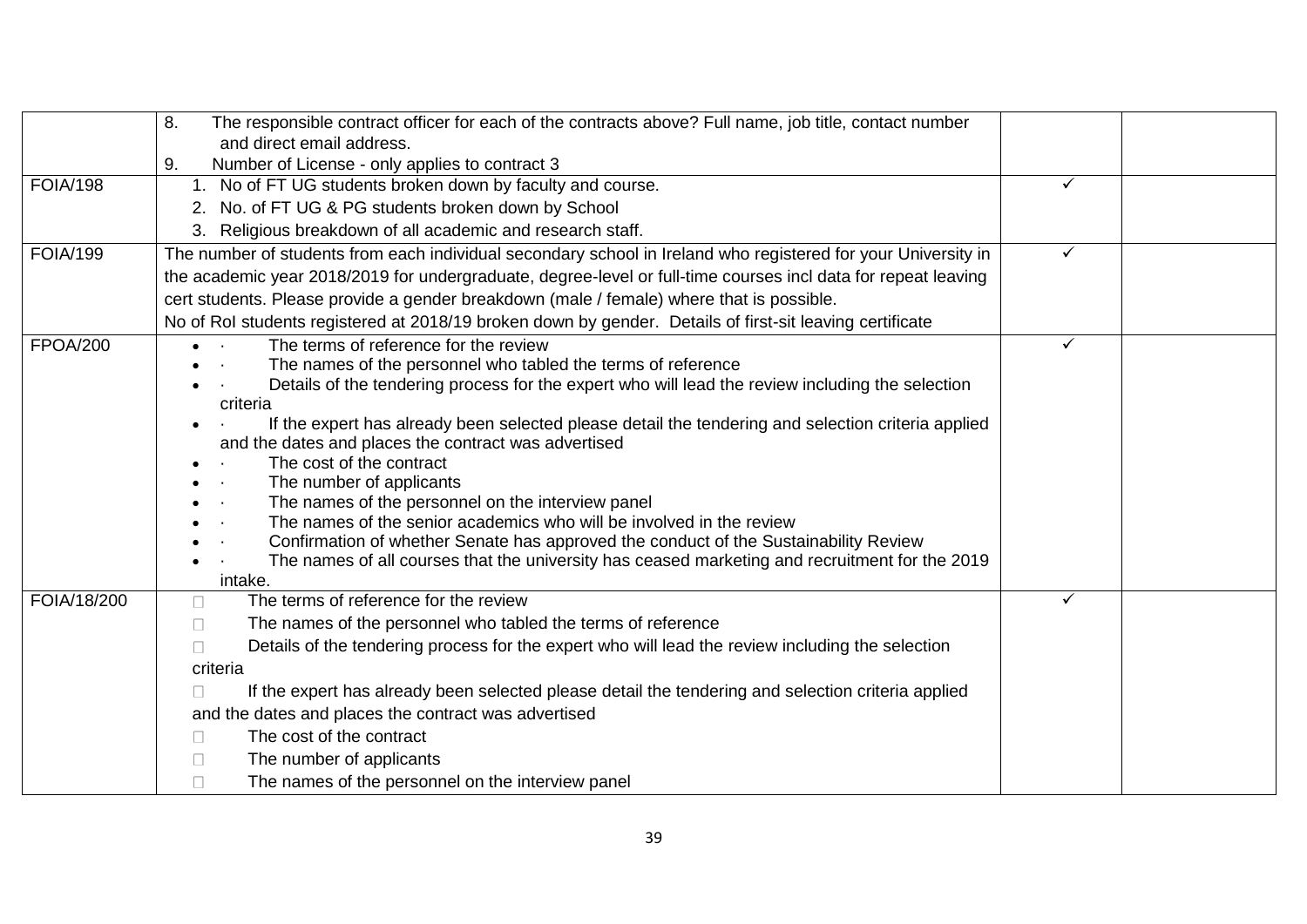|             | The names of the senior academics who will be involved in the review<br>П                                   |              |                 |
|-------------|-------------------------------------------------------------------------------------------------------------|--------------|-----------------|
|             | Confirmation of whether Senate has approved the conduct of the Sustainability Review<br>$\Box$              |              |                 |
|             | The names of all courses that the university has ceased marketing and recruitment for the 2019<br>$\Box$    |              |                 |
|             | intake.                                                                                                     |              |                 |
| FOIA/18/201 | No. of fulltime undergraduate Republic of Ireland students registered at Ulster for 2018/19 to incl name of | Partial      | FOIA Section 40 |
|             | previous school attended, address and roll no. of school                                                    |              | applied $-$     |
|             | No. of students attended at each school                                                                     |              | personal        |
|             |                                                                                                             |              | information     |
| FOIA/18/202 | Request withdrawn                                                                                           |              |                 |
| FOIA/18/203 | Procurement of consultancy services relating to:                                                            | $\checkmark$ |                 |
|             | 1. Project management;                                                                                      |              |                 |
|             | 2. Cost management/quantity surveying                                                                       |              |                 |
|             | 3. Civil/structural engineering                                                                             |              |                 |
|             | 4. Mechanical and electrical engineering                                                                    |              |                 |
|             | 5. Building surveying and architecture                                                                      |              |                 |
| FOIA/18/204 | Prevent legislation                                                                                         | $\checkmark$ |                 |
| FOIA/18/205 | Composition of Ulster Procurement team                                                                      | $\checkmark$ |                 |
| FOIA/18/206 | How many students were suspended from 1 September 2017 to 17 October 2018 and for what reasons they         | $\checkmark$ |                 |
|             | were suspended.                                                                                             |              |                 |
| FOIA/18/207 | How many members of staff were suspended from 1 September 2017 to 17 October 2018 and for what              | $\checkmark$ |                 |
|             | reasons they were suspended.                                                                                |              |                 |
| FOIA/18/208 | How many students died whilst studying at Ulster for each academic year from 2007/18 to 2017/18             | $\checkmark$ |                 |
| FOIA/18/209 | 1. How many individuals have been offered honorary degrees by the university but have turned them           | $\checkmark$ |                 |
|             | down between 2008-2018, or the longest time period possible to comply with cost and time                    |              |                 |
|             | exemptions.                                                                                                 |              |                 |
|             |                                                                                                             |              |                 |
|             | 2. As well as the number please provide me with a list of the individuals who turned down the honorary      |              |                 |
|             | degrees and the year in which they turned it down. If possible provide me with the information in a         |              |                 |
|             | Microsoft excel spreadsheet with the following column headings.                                             |              |                 |
|             | Name of individual;<br>a)                                                                                   |              |                 |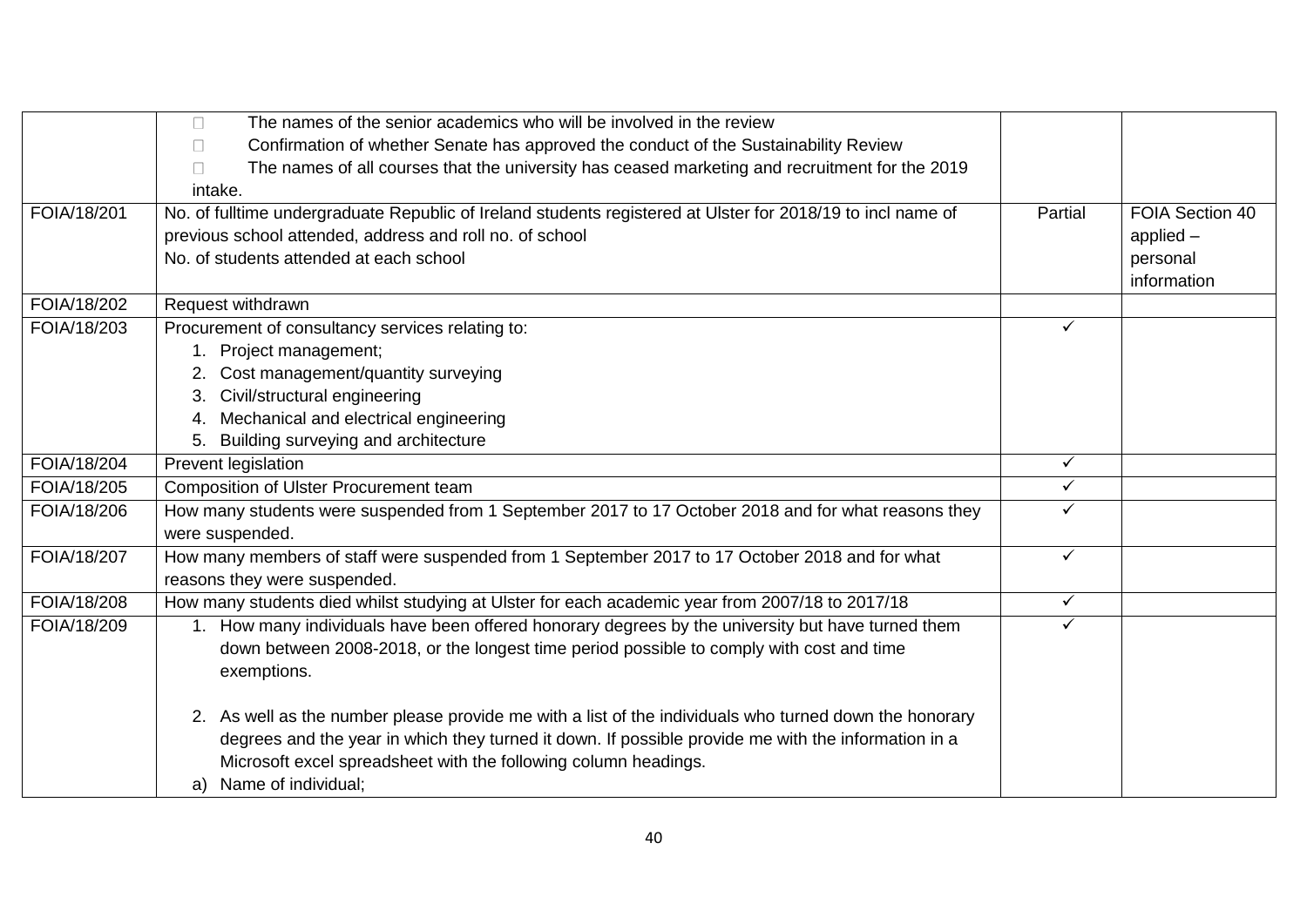|             | Year offered honorary degree;<br>b)                                                                                |   |  |
|-------------|--------------------------------------------------------------------------------------------------------------------|---|--|
|             | Reason to be recognised;                                                                                           |   |  |
|             | What area where they to be recognised in e.g. art literature, politics, science etc;                               |   |  |
|             | e) Reason why they turned down degree (if possible);                                                               |   |  |
| FOIA/18/210 | I would be grateful if you could provide answers to the following questions:                                       | ✓ |  |
|             |                                                                                                                    |   |  |
|             | 1. What was your total spend on interim executives for each of the past three financial years? Please provide      |   |  |
|             | a total for each financial year. (By senior interims, I mean managers or leaders hired on non-permanent            |   |  |
|             | contracts through a recruitment business who are paid over £500 per day)                                           |   |  |
|             |                                                                                                                    |   |  |
|             | 2. How many senior interims were employed in your organisation in each of the past three financial years?          |   |  |
|             | Please provide a total for each financial year.                                                                    |   |  |
|             |                                                                                                                    |   |  |
|             | 3. How many interims had daily pay rates in each of these pay bands (please provider a total for each              |   |  |
|             | financial year:                                                                                                    |   |  |
|             | a. £500-£650                                                                                                       |   |  |
|             | b. £651-£800                                                                                                       |   |  |
|             | c. £801 or more                                                                                                    |   |  |
|             |                                                                                                                    |   |  |
|             | 4. Please can you name the top five suppliers of senior interims (£500+ day rate) as rated by contract value,      |   |  |
|             | stating the total fees paid to each supplier in each of the last three years?                                      |   |  |
|             |                                                                                                                    |   |  |
|             | (Where a managed service provider (MSP) / neutral vendor framework is in situ, then please provide total           |   |  |
|             | spend within the 'Executive/Senior' interim category, or at £500+ day rate, whichever is easier.)                  |   |  |
|             |                                                                                                                    |   |  |
|             | 5. Please can you list the top five most costly interim contracts (for individual people or projects, not          |   |  |
|             | recruitment suppliers) in each of the past three years providing a) the total amount paid b) the job/project title |   |  |
|             | (please specify the job area e.g. estates, HR and seniority e.g. senior manager, director)?                        |   |  |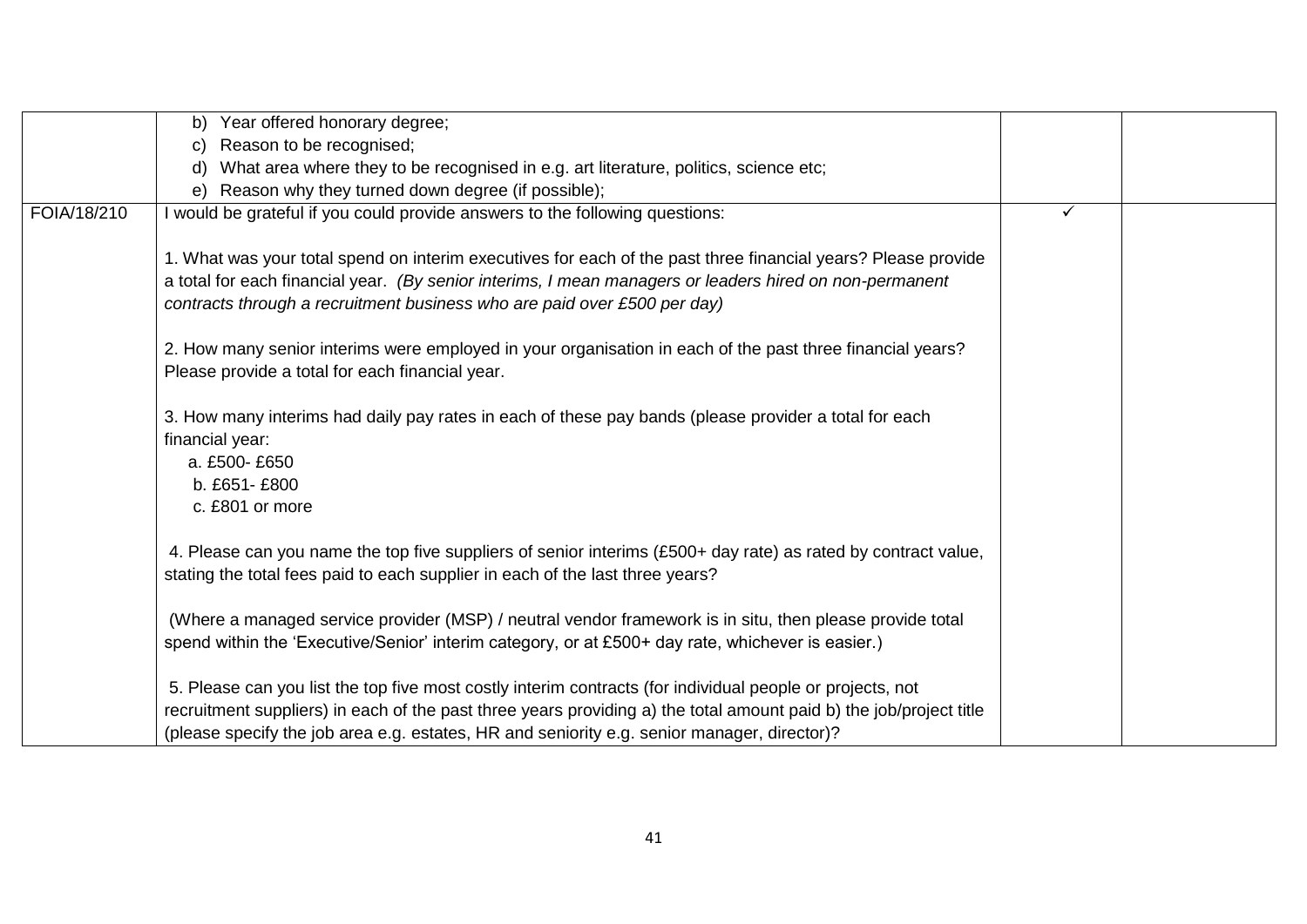| FOIA/18/211 | 1. What was the total market value of the institution's endowment funds and any other investment portfolios      | $\checkmark$          |  |
|-------------|------------------------------------------------------------------------------------------------------------------|-----------------------|--|
|             | on 22 October 2018? If you are going to provide this information through your annual accounts, can you           |                       |  |
|             | provide the specific page with the relevant figure highlighted.                                                  |                       |  |
|             |                                                                                                                  |                       |  |
|             | 2. On 22 October 2018, were the institution's endowment funds and any other investment portfolios managed        |                       |  |
|             | directly by the institution, or indirectly by (an) external fund manager(s), or a combination of both?           |                       |  |
|             |                                                                                                                  |                       |  |
|             | 3. If the institution uses external fund manager(s) to manage any endowment funds or other investment            |                       |  |
|             | portfolios, please provide the name of each fund manager used, along with the % of the total endowment           |                       |  |
|             | funds that they were managing on 22 October 2018. If the institution uses several fund managers, please list     |                       |  |
|             | each fund manager name separately along with the % of the institutions total endowment and investment            |                       |  |
|             | portfolio that they manage.                                                                                      |                       |  |
|             |                                                                                                                  |                       |  |
|             | 4. Does the university invest directly in companies?                                                             |                       |  |
|             |                                                                                                                  |                       |  |
|             | 5. If the institution invests directly, please provide the details of what the institution invests in (by way if |                       |  |
|             | endowment or other investment portfolios), including the full names of each company invested in, and the         |                       |  |
|             | market value invested in each company on 22 October 2018?                                                        |                       |  |
|             | Please provide this information in a spreadsheet format.                                                         |                       |  |
|             |                                                                                                                  |                       |  |
|             | 6. If the university holds investments through an external fund manager, please provide the investment           |                       |  |
|             | portfolio for that manger from 22 October 2018, including the market value for each of their investments?        |                       |  |
|             |                                                                                                                  |                       |  |
|             | 7. Does the institution have an ethical investment policy, or similar? If so, please state if it is publicly     |                       |  |
|             | available, and provide a web link. If it is not publicly available, please provide a copy.                       |                       |  |
| FOIA/18/212 | How many Mental Health Nurses have taken the Mental Health Nursing OSCE between October 2016 to                  | <b>Not for Ulster</b> |  |
|             | present on a month by month basis.                                                                               | $-FOI$                |  |
|             |                                                                                                                  | forwarded to          |  |
|             | The pass rate of the Mental Health OSCE between the same dates                                                   | National              |  |
|             |                                                                                                                  | Midwifery             |  |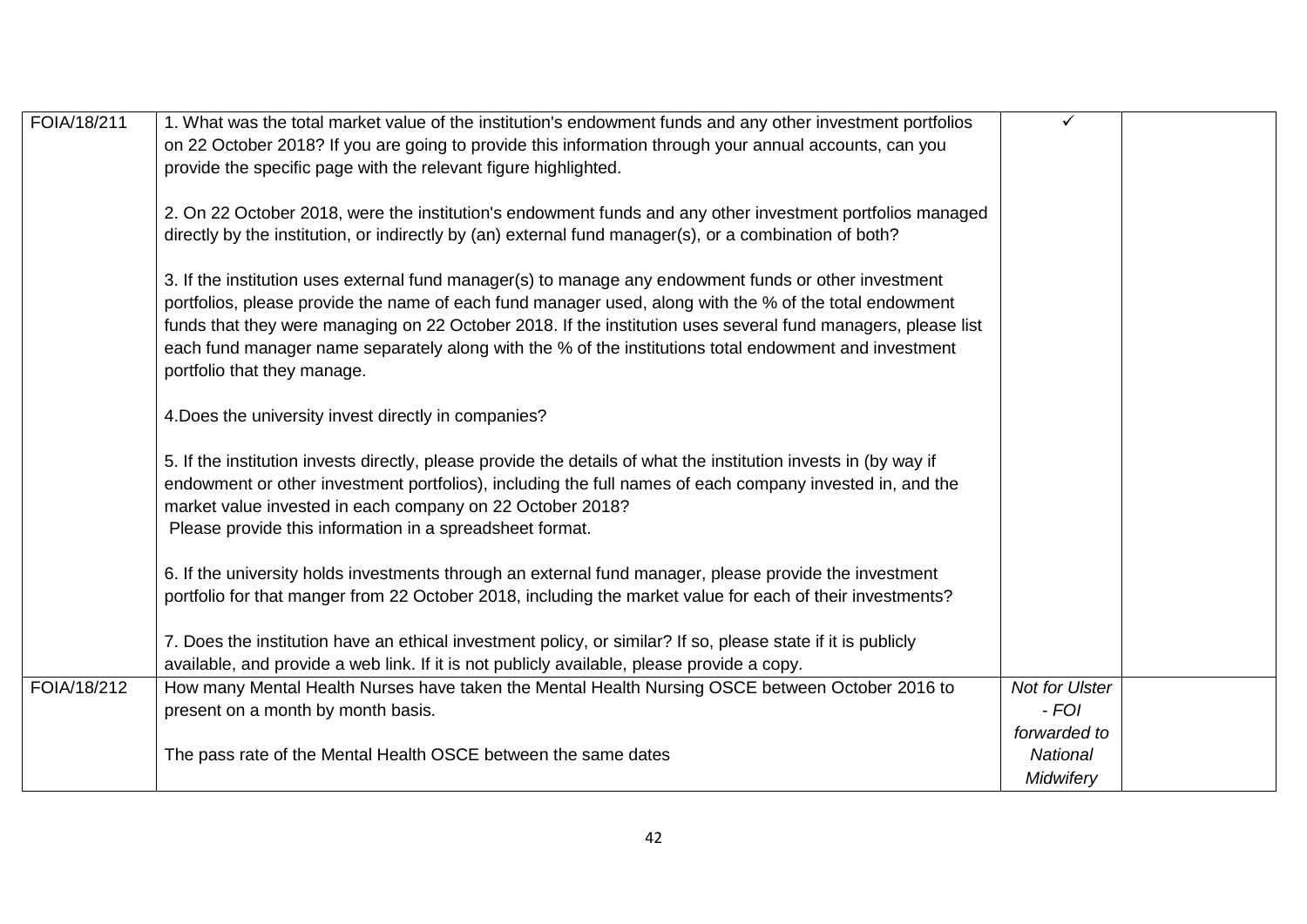|             |                                                                                                                                                                                                                     | Council      |                                                |
|-------------|---------------------------------------------------------------------------------------------------------------------------------------------------------------------------------------------------------------------|--------------|------------------------------------------------|
|             |                                                                                                                                                                                                                     | (NMC) for    |                                                |
|             |                                                                                                                                                                                                                     | action       |                                                |
| FOIA/18/213 |                                                                                                                                                                                                                     | N/A          |                                                |
| FOIA/18/214 | Correspondence relating to Asgard Horizon 2020                                                                                                                                                                      | ✓            |                                                |
| FOIA/18/215 | Details of PhD projects involving IRiSS staff in a supervisory capacity between September 2013 and<br>September 2018                                                                                                | ✓            |                                                |
| FOIA/18/216 | Details of IRiSS staff meetings with members of Sinn Féin on university property - including who facilitated<br>the meeting(s), booked rooms and who was in attendance - between September 2013 and September 2018? | $\checkmark$ |                                                |
| FOIA/18/217 | Request withdrawn                                                                                                                                                                                                   | Withdrawn    |                                                |
| FOIA/18/218 | Supplier spend during 2017/18                                                                                                                                                                                       | $\checkmark$ |                                                |
| FOIA/18/219 | No. of catholic and protestant students living in the 'city' area of Londonderry (e.g. in the neighbourhood<br>immediately adjacent to the Magee Campus) as at 27 October 2018                                      | ✓            |                                                |
| FOIA/18/220 |                                                                                                                                                                                                                     | N/A          |                                                |
| FOIA/18/221 | 2015/16 to 2017/18 -                                                                                                                                                                                                | ✓            |                                                |
|             | No. of student disciplinary fines imposed<br>I)                                                                                                                                                                     |              |                                                |
|             | $\vert \vert$<br>Amount of fine                                                                                                                                                                                     |              |                                                |
|             | III)<br>Reason fine imposed                                                                                                                                                                                         |              |                                                |
| FOIA/18/222 | Queries re Greater Belfast Development project                                                                                                                                                                      | $\checkmark$ |                                                |
| FOIA/18/223 | Data on the intake into Ulster University, for the 2018/19 year, of students from schools in the Republic of<br>Ireland.                                                                                            | ✓            |                                                |
| FOIA/18/224 | 1 - For the years 2015,2016,2017 and to date - car parking revenue generated at the Magee campus of<br><b>Ulster University.</b>                                                                                    | $\checkmark$ | FOIA Section 43<br>applied $-$<br>commercially |
|             | 2 - The maximum number of car parking spaces available in 2015, 2016, 2017 and to date.                                                                                                                             |              | sensitive<br>information                       |
|             | 3 - The number of complaints (for the years above) received by the university in relation to car parking at the<br>Magee campus                                                                                     |              |                                                |
|             | 4 - Any changes to pricing (free period etc) and hourly cost for the above years.                                                                                                                                   |              |                                                |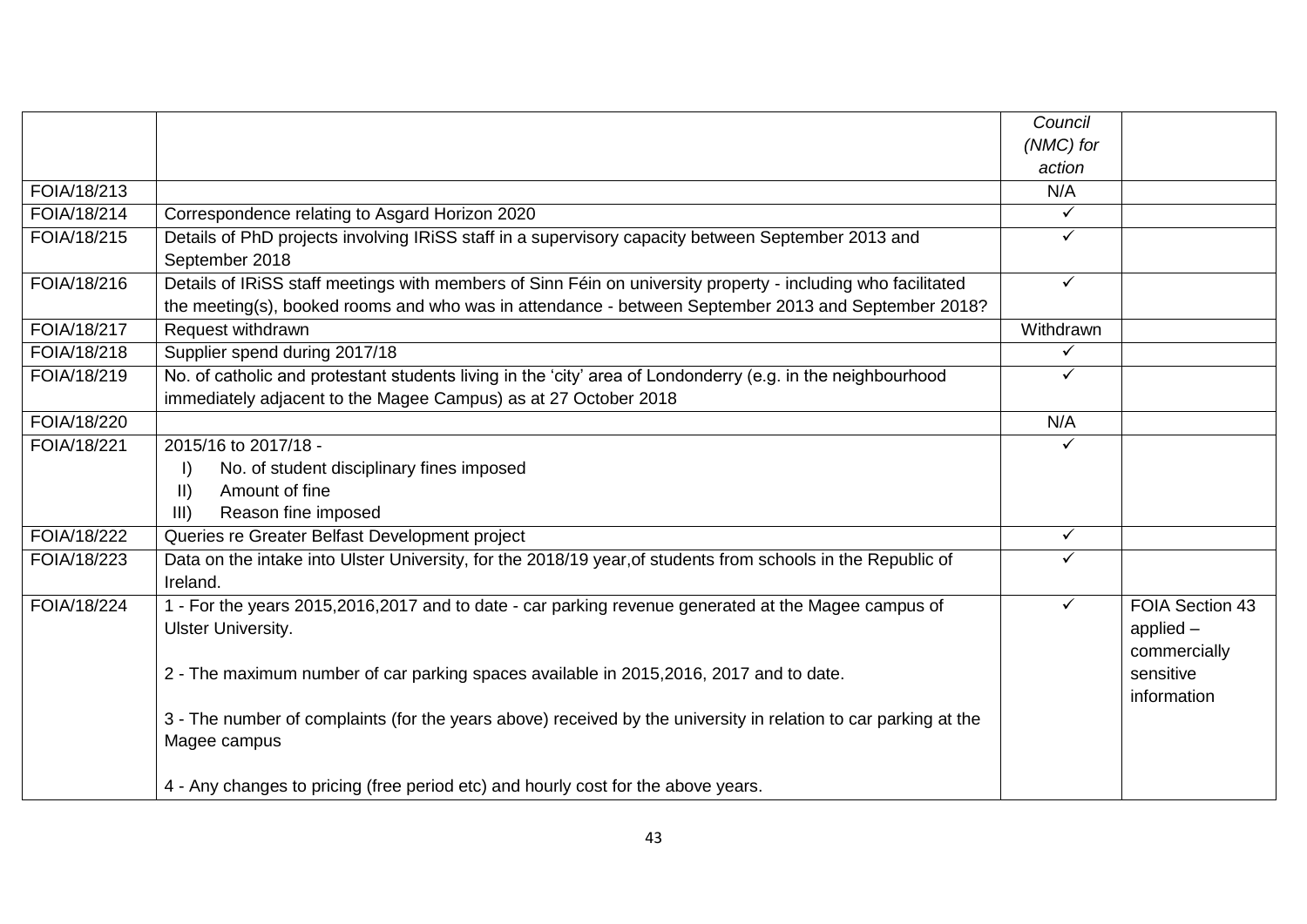| FOIA/18/225 | Breakdown of placement fees of £2070 p.a. as follows from 2014/15 to 2018/19.:                                    | ✓            |  |
|-------------|-------------------------------------------------------------------------------------------------------------------|--------------|--|
|             | How that money is spent? How much money is generated per annum by these means? And what was the                   |              |  |
|             | justification by management for having to charge so much compared to other local universities?                    |              |  |
| FOIA/18/226 | No. of international students at Ulster                                                                           |              |  |
| FOIA/18/227 | 1) Name of your institution:                                                                                      | $\checkmark$ |  |
|             | 2) Please enter the total payment (GBP) made to the vice-chancellor/head of institution in each of the            |              |  |
|             | categories listed below in the financial year that ended on 31 July 2018.                                         |              |  |
|             | 3) Please enter the total number of staff (excluding the vice-chancellor/head of institution) at this HEI who had |              |  |
|             | remuneration in each of the following ranges for the financial year that ended on 31 July 2018.                   |              |  |
|             | 4) Please enter the total number of staff (excluding the vice-chancellor/head of institution and staff who        |              |  |
|             | received payments made on behalf of the NHS under separate NHS contracts of employment) at your HEI               |              |  |
|             | who had remuneration in each of the following ranges for the financial year that ended on 31 July 2018.           |              |  |
|             | 5) Please enter details below of the vice-chancellor/head of institution's air fare costs for the financial year  |              |  |
|             | that ended on 31 July 2018.                                                                                       |              |  |
|             | 6) What was the total spend (GBP) on hotel accommodation for the vice-chancellor/head of institution in the       |              |  |
|             | financial year that ended on 31 July 2018?                                                                        |              |  |
|             | 7) How many nights did the vice-chancellor/head of institution stay in hotel accommodation in the financial       |              |  |
|             | year that ended on 31 July 2018?                                                                                  |              |  |
|             | 8) During the financial year that ended on 31 July 2018, was the vice-chancellor/head of institution provided     |              |  |
|             | with any accommodation by the institution in addition to salary?                                                  |              |  |
|             | 9) What would be the estimated annual cost for this accommodation if rented on the open market?                   |              |  |
|             | 10) During the financial year that ended on 31 July 2018, did the vice-chancellor/head of institution live in a   |              |  |
|             | personal residence purchased with a loan from your institution?                                                   |              |  |
|             | 11) What was the value of the loan provided to the vice-chancellor/head of institution to purchase his/her        |              |  |
|             | personal residence?                                                                                               |              |  |
|             | 12) Please provided details of the length of the loan and its annual interest rate.                               |              |  |
|             | 13) Does the vice-chancellor/head of institution have exclusive use of a car and/or driver to carry out his/her   |              |  |
|             | role?                                                                                                             |              |  |
|             | 14) If yes, how much did the HEI spend on this service in the financial year that ended on 31 July 2018?          |              |  |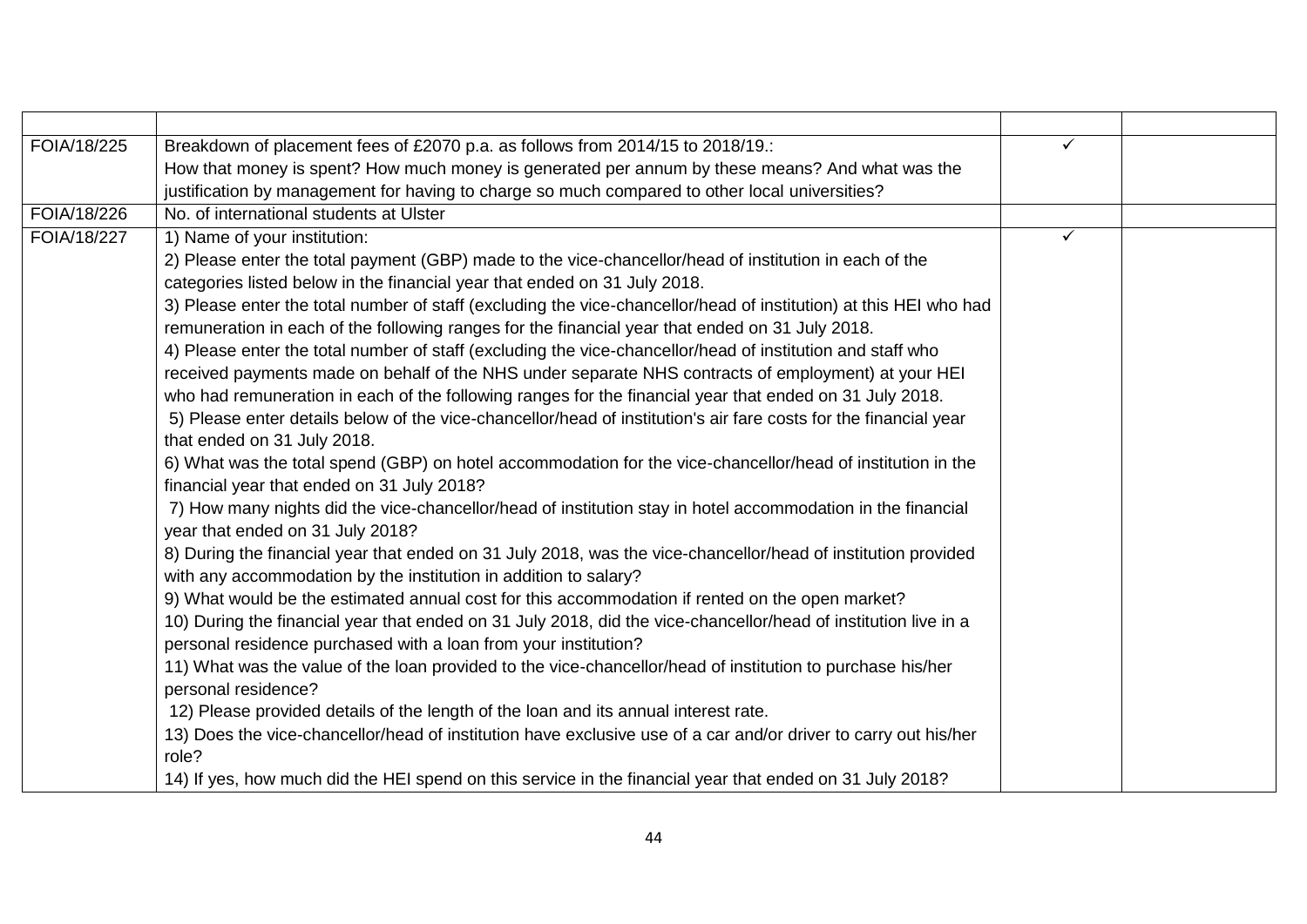|             | 15) Is the vice-chancellor/head of institution a member of the Remuneration Committee?                             |   |  |
|-------------|--------------------------------------------------------------------------------------------------------------------|---|--|
|             | 16) If not a member, does the vice-chancellor/head of institution attend Remuneration Committee meetings?          |   |  |
|             | 17) We would like to request a copy of the most recently ratified minutes for the Remuneration Committee?          |   |  |
|             | Please email a copy to: remuneration2018@ucu.org.uk                                                                |   |  |
|             | 18) If not, please explain why you will not provide a copy of the most recent Remuneration Committee               |   |  |
|             | meeting minutes.                                                                                                   |   |  |
| FOIA/18/228 | 1. EPSRC CDT program for journalistic purposes;                                                                    | ✓ |  |
|             | 2. Copies of Outline Proposals made to the 2018 competition.                                                       |   |  |
|             | (https://epsrc.ukri.org/funding/calls/cdts2018full/)                                                               |   |  |
|             | 3. Copies of any submissions made to the EPSRC 2017 mid-term review panel                                          |   |  |
|             | (https://epsrc.ukri.org/newsevents/news/cdtreview/) and any written feedback which was received.                   |   |  |
|             | 4. Copies of any submissions made to the EPSRC 2011 mid-term review panel                                          |   |  |
|             | (https://epsrc.ukri.org/newsevents/news/cdtoutcomes/) and any written feedback which was received.                 |   |  |
|             | 5. In respect of any EPSRC CDT's, the number of students admitted to each cohort (e.g. 12 students started         |   |  |
|             | in Year 1 (2014), 15 in Year 2 (2015                                                                               |   |  |
| FOIA/18/229 | Please state the number of students at your university recorded as having committed suicide in each of<br>1.       | ✓ |  |
|             | the last 5 academic years, and the current academic year to 28.11.18. If you only hold partial records on          |   |  |
|             | this, please still provide them with this caveat.                                                                  |   |  |
|             | Please provide a copy of all university guidance to staff held on dealing with the suicide of students at<br>2.    |   |  |
|             | your university.                                                                                                   |   |  |
|             | Please provide a copy of all lines to take prepared by your university press office in response to incidents<br>3. |   |  |
|             | of student suicide since September 1st 2013, and all generic draft lines prepared in the event of future           |   |  |
|             | student suicide.                                                                                                   |   |  |
| FOIA/18/230 | How many students were accused by fellow students of domestic abuse or stalking in each of the last<br>$1_{\cdot}$ | ✓ |  |
|             | three calendar years 2015-16, 2016-17, and 2017-18 (please break down figures by year)                             |   |  |
|             | How many of these alleged perpetrators were allowed to continue their studies at the university following<br>2.    |   |  |
|             | an investigation by the university authorities                                                                     |   |  |
|             | How many of these alleged perpetrators were expelled from the university, following investigations by<br>3.        |   |  |
|             | the university authorities                                                                                         |   |  |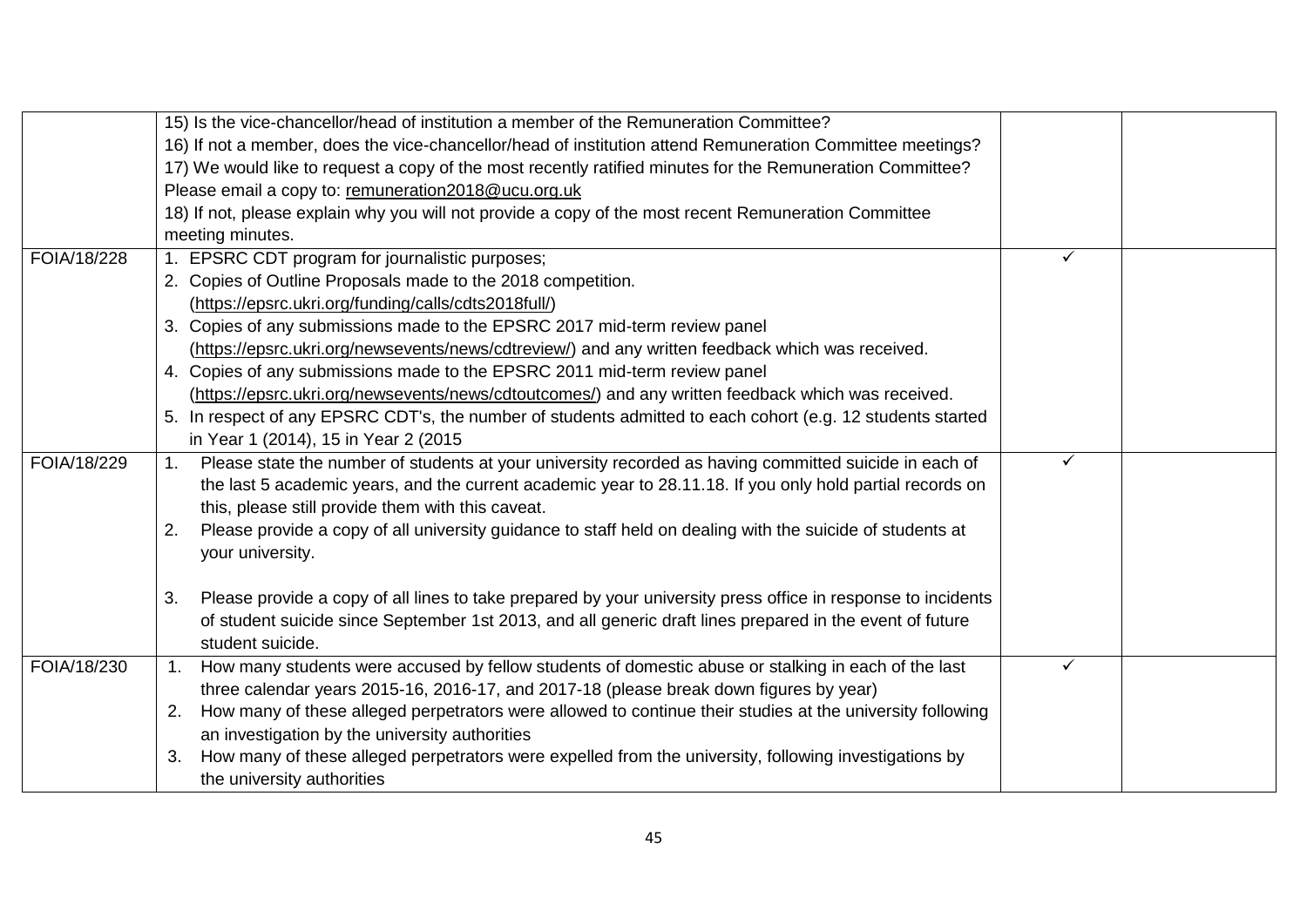|             | Please provide the outcomes of each applicable investigation (ie. "Out of the 10 allegations made, seven<br>4.        |              |  |
|-------------|-----------------------------------------------------------------------------------------------------------------------|--------------|--|
|             | complaints were upheld and three were dismissed")                                                                     |              |  |
|             | Please provide the university policy on investigating stalking and domestic abuse allegations within the<br>5.        |              |  |
|             | student body                                                                                                          |              |  |
|             | Please also provide information about how many of these aforementioned stalking or domestic abuse<br>6.               |              |  |
|             | cases were referred to the police, if any, and any information you may possess about the outcome of the               |              |  |
|             | police referral (ie. if arrests were made or charges laid against the alleged student perpetrator)                    |              |  |
| FOIA/18/231 | The job title of the senior manager with lead responsibility for staff wellbeing in the University.<br>$\mathbf{1}$ . | $\checkmark$ |  |
|             | The number of mental health specialist staff available within the university to support staff wellbeing.<br>2.        |              |  |
|             | A copy of the University's Policy (procedures)/other relevant document(s) to support the wellbeing of<br>3.<br>staff. |              |  |
|             | The type of services offered to support staff wellbeing in the University<br>4.                                       |              |  |
|             | The number of referrals to services offered where staff wellbeing was a primary reason for the referral<br>5.         |              |  |
|             | Staff take up (number) by each service offered to support staff wellbeing.<br>6.                                      |              |  |
| FOIA/18/232 | 1. What is your average overall sports facility utilisation % per year for: the last calendar or academic or          | $\checkmark$ |  |
|             | financial year.                                                                                                       |              |  |
|             | 2. Approximately how many sports bookings do you have annually                                                        |              |  |
|             | 3. What booking methods for sports facilities do you support and % usage: In-person, by telephone, website,           |              |  |
|             | mobile app                                                                                                            |              |  |
|             | 4. What is the value of an average sports booking, in pounds, over the last 12 months:                                |              |  |
|             | - this can be for: the last calendar or academic or financial year.                                                   |              |  |
|             | 5. What was the income from sports bookings in the last year (excluding membership/ subscription charges):            |              |  |
|             | - this can be for: the last calendar or academic or financial year.                                                   |              |  |
|             | 6. What sports booking system(s) do you use - System Name(s): Supplier Name(s):                                       |              |  |
|             | 7. When did you purchase your sports booking system(s)?                                                               |              |  |
|             | 8. What was the purchase cost?                                                                                        |              |  |
|             | 9. When do you plan to replace the sports booking system?                                                             |              |  |
|             | 10. What is your annual spend on tech support/ maintenance for sports booking systems?                                |              |  |
|             | - this can be for: the last calendar or academic or financial year.                                                   |              |  |
|             | 11. What is the Contract term for the sports booking system?                                                          |              |  |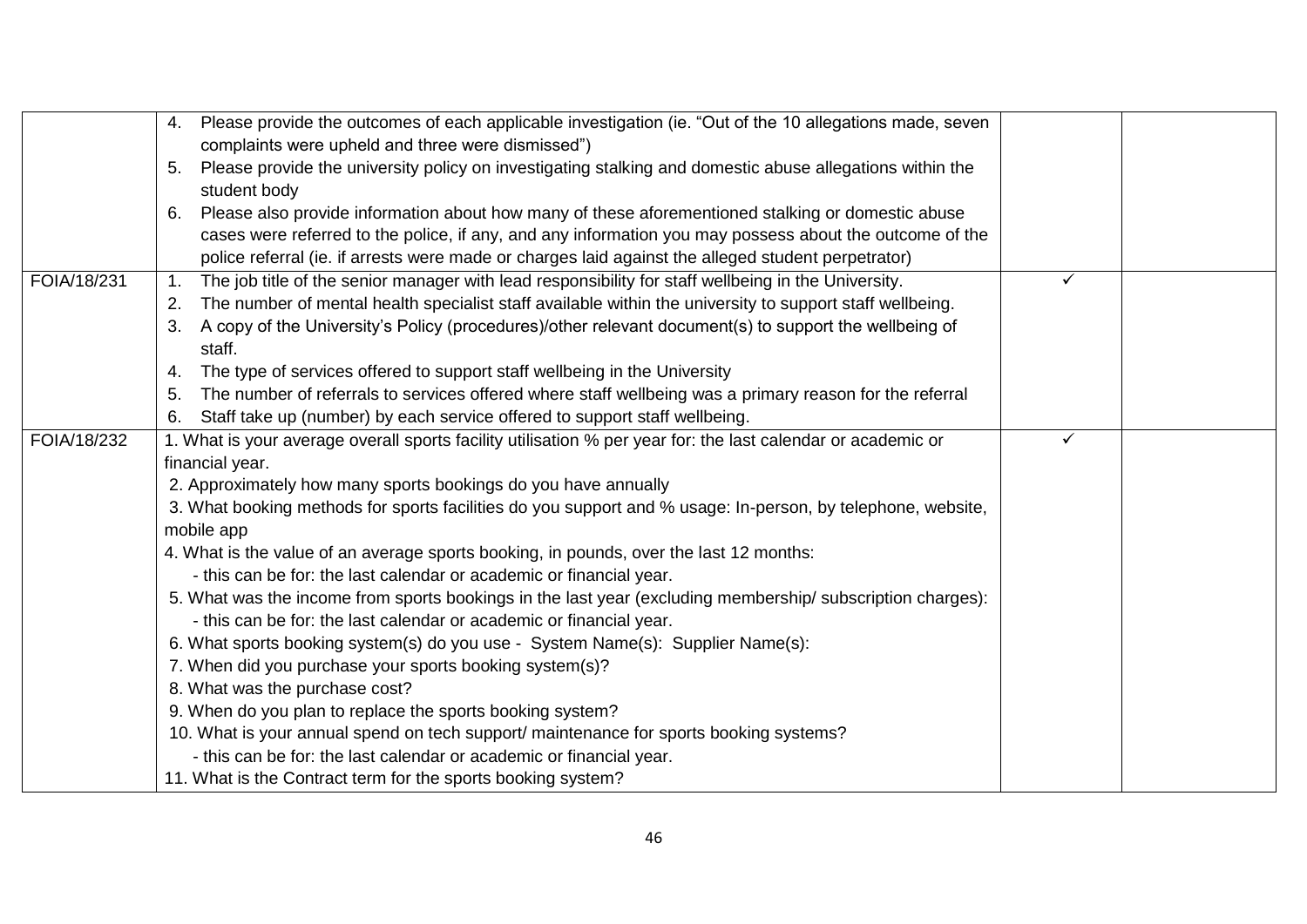|             | 12. Who decides which IT systems to purchase for managing your sports facilities?<br>13. How do you handle bookings for coaches/ personal trainers/ tutors?<br>Our system supports: Y/N<br>Manual booking only: Y/N<br>14. How many staff are involved in taking sports bookings?<br>What is their average annual salary cost?<br>What proportion of their time is spent on sports bookings - these can be for: the last calendar or academic<br>or financial year.                                                                                                                                                                                                                                                                                                                                                                                                                                                                                                                                                                                                                                                                                                                                                                  |              |  |
|-------------|--------------------------------------------------------------------------------------------------------------------------------------------------------------------------------------------------------------------------------------------------------------------------------------------------------------------------------------------------------------------------------------------------------------------------------------------------------------------------------------------------------------------------------------------------------------------------------------------------------------------------------------------------------------------------------------------------------------------------------------------------------------------------------------------------------------------------------------------------------------------------------------------------------------------------------------------------------------------------------------------------------------------------------------------------------------------------------------------------------------------------------------------------------------------------------------------------------------------------------------|--------------|--|
| FOIA/18/233 | 1) How many students were expelled in the academic year 2017/2018 at your university?<br>2) The reasons why each student was expelled                                                                                                                                                                                                                                                                                                                                                                                                                                                                                                                                                                                                                                                                                                                                                                                                                                                                                                                                                                                                                                                                                                | ✓            |  |
| FOIA/18/234 | 1. Do you have a system for recording if students come to university with a pre-existing mental health<br>condition?<br>If yes,<br>a) How many students arrived at university with a pre-existing mental health condition? Can I have this both<br>as a figure and as a percentage of the student cohort that year. Please can I have this information broken<br>down for the past five academic years.<br>b) Of the students who disclosed they had a pre-existing mental health condition, how many were seen by a<br>staff member trained in mental health within their first month at university?<br>2. Do you have a system for recording if students come to university with a history of mental health conditions<br>i.e. not suffering at the time of enrolment.<br>If yes,<br>a) How many students arrived at university with a history of mental illness? Can I have this both as a figure<br>and as a percentage of the student cohort that year. Please can I have this information broken down for the<br>past five academic years.<br>b) Of the students who disclosed they have a history of mental illness, how many were seen by a staff<br>member trained in mental health within their first month at university? | $\checkmark$ |  |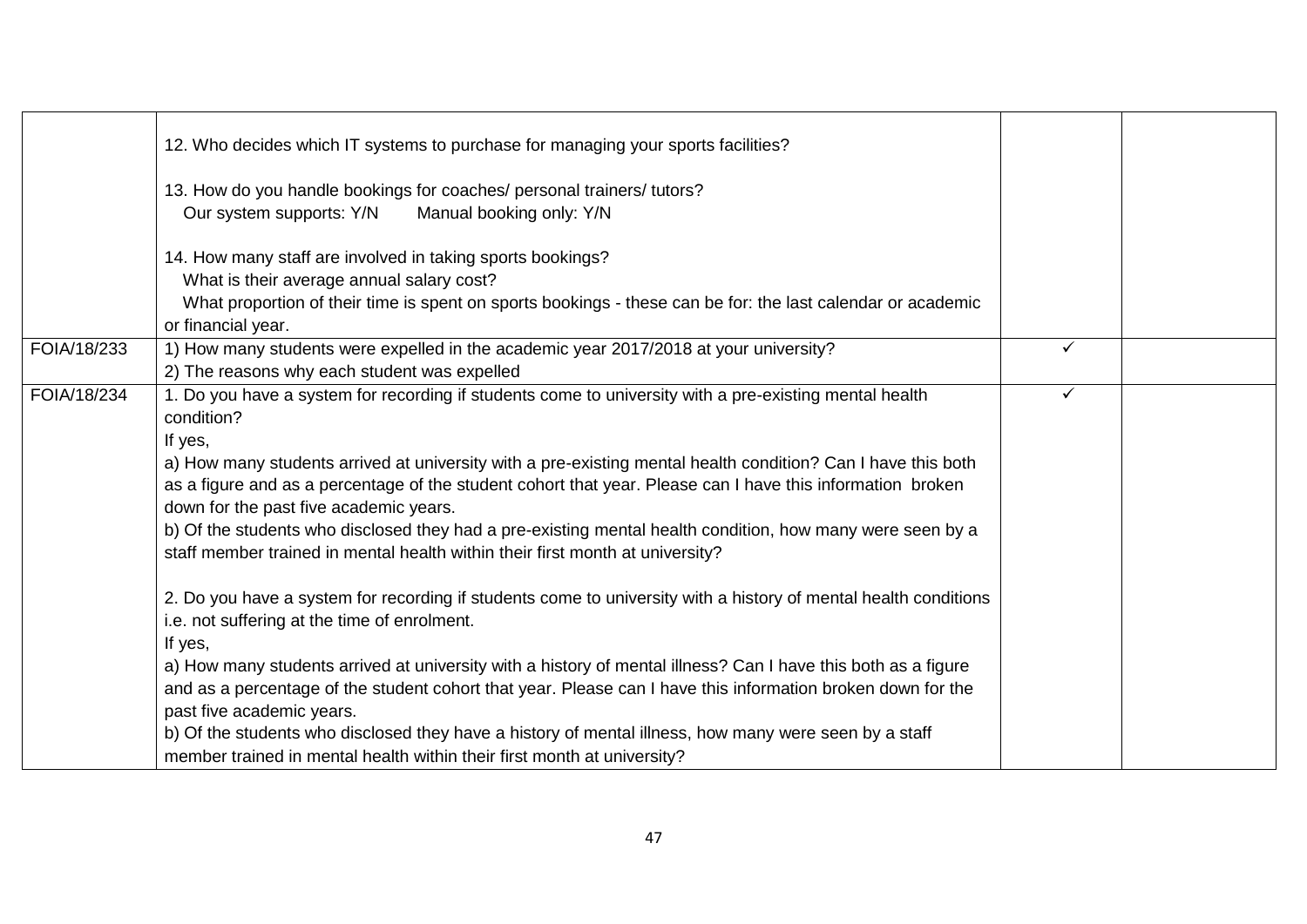| FOIA/18/235 | 1) The number of reported cases of bullying and/or harassment received by the institution where the victim or<br>alleged victim was a member of staff and the perpetrator(s) or alleged perpetrator(s) was a student(s). This<br>should also include cases where the incident or alleged incident was not directly reported to the institution,<br>but came to your attention through other means (e.g. social media or news reports) and was subsequently<br>investigated or acted upon by the institution. | ✓            |  |
|-------------|--------------------------------------------------------------------------------------------------------------------------------------------------------------------------------------------------------------------------------------------------------------------------------------------------------------------------------------------------------------------------------------------------------------------------------------------------------------------------------------------------------------|--------------|--|
|             | 2) The number of reported cases of bullying and/or harassment investigated by the institution where the<br>victim or alleged victim was a member of staff and the perpetrator(s) or alleged perpetrator(s) was a<br>student(s).                                                                                                                                                                                                                                                                              |              |  |
|             | 3) The number of cases of the type described at point (2) where the institution upheld the complaint against<br>the student(s)                                                                                                                                                                                                                                                                                                                                                                               |              |  |
| FOIA/18/236 | 1. How many support service staff have been employed with a mental health remit (e.g. counselling,<br>wellbeing) in each of the last 5 academic years. If a breakdown is not available for mental health staff, please<br>provide a total for the closest possible category.                                                                                                                                                                                                                                 | ✓            |  |
|             | 2. Budget for mental health support for each of the last 5 academic years, and where possible a breakdown<br>on how that money is allocated, e.g. staff, marketing, equipment etc.                                                                                                                                                                                                                                                                                                                           |              |  |
|             | 3. Number of students seeking mental health support in each of the last 5 academic years.                                                                                                                                                                                                                                                                                                                                                                                                                    |              |  |
|             | 4. Average waiting time for mental health support in each of the last 5 academic years.                                                                                                                                                                                                                                                                                                                                                                                                                      |              |  |
|             | 5. Any internal reports or reviews relating to mental health provision over the last 5 years.                                                                                                                                                                                                                                                                                                                                                                                                                |              |  |
|             | Please provide the above information digitally, preferably in the form of an excel spreadsheet.                                                                                                                                                                                                                                                                                                                                                                                                              |              |  |
| FOIA/18/237 | University's Access control system, this would likely be information known easily by someone in Estates,<br>facilities or Security.                                                                                                                                                                                                                                                                                                                                                                          | $\checkmark$ |  |
|             | What electronic access control system/s do you currently have in place? (e.g. SALTO, PAXTON,<br>1.<br>ASSA)<br>2.<br>How many Doors have access control fitted?                                                                                                                                                                                                                                                                                                                                              |              |  |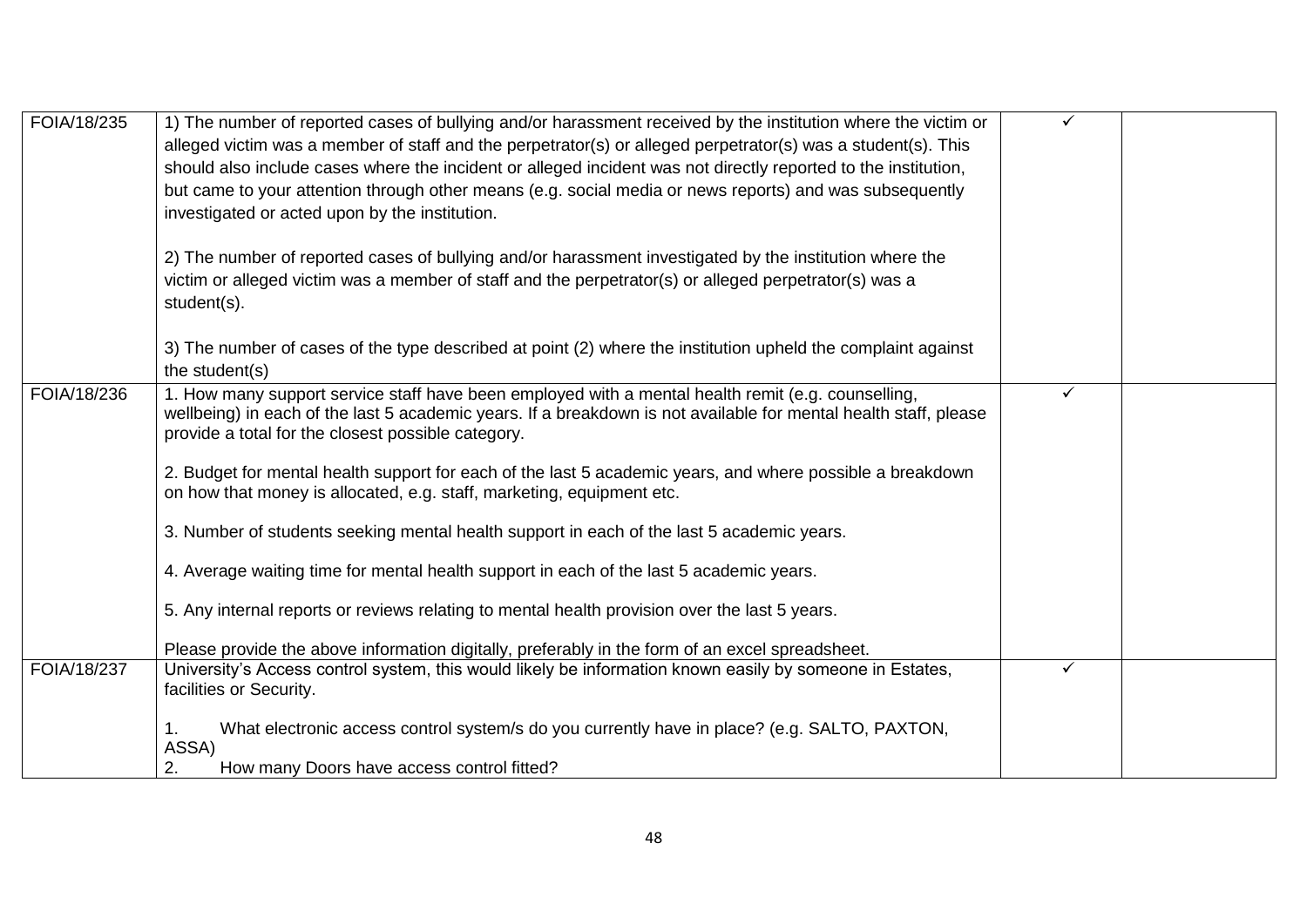|             | 3.<br>Please provide a breakdown of the quantities of different types of Access control setups you have?<br>(e.g. maglock doors, electric strike doors, battery operated electronic handle set, battery operated electronic<br>cylinders etc.)<br>What are the names of the suppliers of your existing access control system?<br>4.<br>5.<br>How old is your system?<br>6.<br>Who manages your sites access control and please provide a direct e-mail and phone number?<br>Do you have a support/maintenance contract for Access control and if so when does this contract<br>7.<br>expire?<br>How is your access control system Integrated with ID card production (if at all)?<br>8.<br>What plans for the next 3 years does the University have related to the installation or<br>9.<br>support/maintenance of Access                           |              |  |
|-------------|-----------------------------------------------------------------------------------------------------------------------------------------------------------------------------------------------------------------------------------------------------------------------------------------------------------------------------------------------------------------------------------------------------------------------------------------------------------------------------------------------------------------------------------------------------------------------------------------------------------------------------------------------------------------------------------------------------------------------------------------------------------------------------------------------------------------------------------------------------|--------------|--|
| FOIA/18/238 | Re: Off-payroll reforms, commonly referred to as "IR35".<br>Copy of your internal guidelines used for this,<br>1.<br>2.<br>Copy of any policies you use surrounding this.<br>Copies of any documents you use to explain your policies to agencies who supply workers.<br>3.<br>Copy of internal guidance explaining how you assess the status for each contractor.                                                                                                                                                                                                                                                                                                                                                                                                                                                                                  | ✓            |  |
| FOIA/18/239 | Details of PHD in Islamic studies/Religious studies at Ulster                                                                                                                                                                                                                                                                                                                                                                                                                                                                                                                                                                                                                                                                                                                                                                                       | $\checkmark$ |  |
| FOIA/18/240 | Funding sources of academic research surrounding oil and gas extraction methods incl:<br>1) Whether the University, including its academic staff, students and affiliate centres, have undertaken<br>and/or are currently undertaking research on oil and gas extraction methods (including those methods<br>commonly known as 'fracking')? Please state: the date the research was published, length of research, a<br>URL directing to the research publication, where the research was published, which department/school<br>undertook the research, and the author of each piece of research disclosed.<br>2) For each piece of research disclosed, please state whether it received external funding, whether this<br>funding was restricted funding, who/which organization funded the research, and the terms the funding<br>was awarded on. |              |  |
| FOIA/18/241 | 1. How many international students had their student status revoked because of immigration or visa<br>breaches each year from 2006 to date?<br>2 How many of the above cases (in question 1) were related to Tier 4 students?<br>3. How many times did the university inform the Home Office of any breaches in an international student's<br>visa or immigration status each year from 2006 to date?<br>4 How many of the above cases (in question 3) were related to Tier 4 students?                                                                                                                                                                                                                                                                                                                                                             | ✓            |  |
| FOIA/18/242 | 1. Link to the university's drug and alcohol policy. Please provide a copy of this as an attachment if a link is<br>not available.                                                                                                                                                                                                                                                                                                                                                                                                                                                                                                                                                                                                                                                                                                                  | ✓            |  |